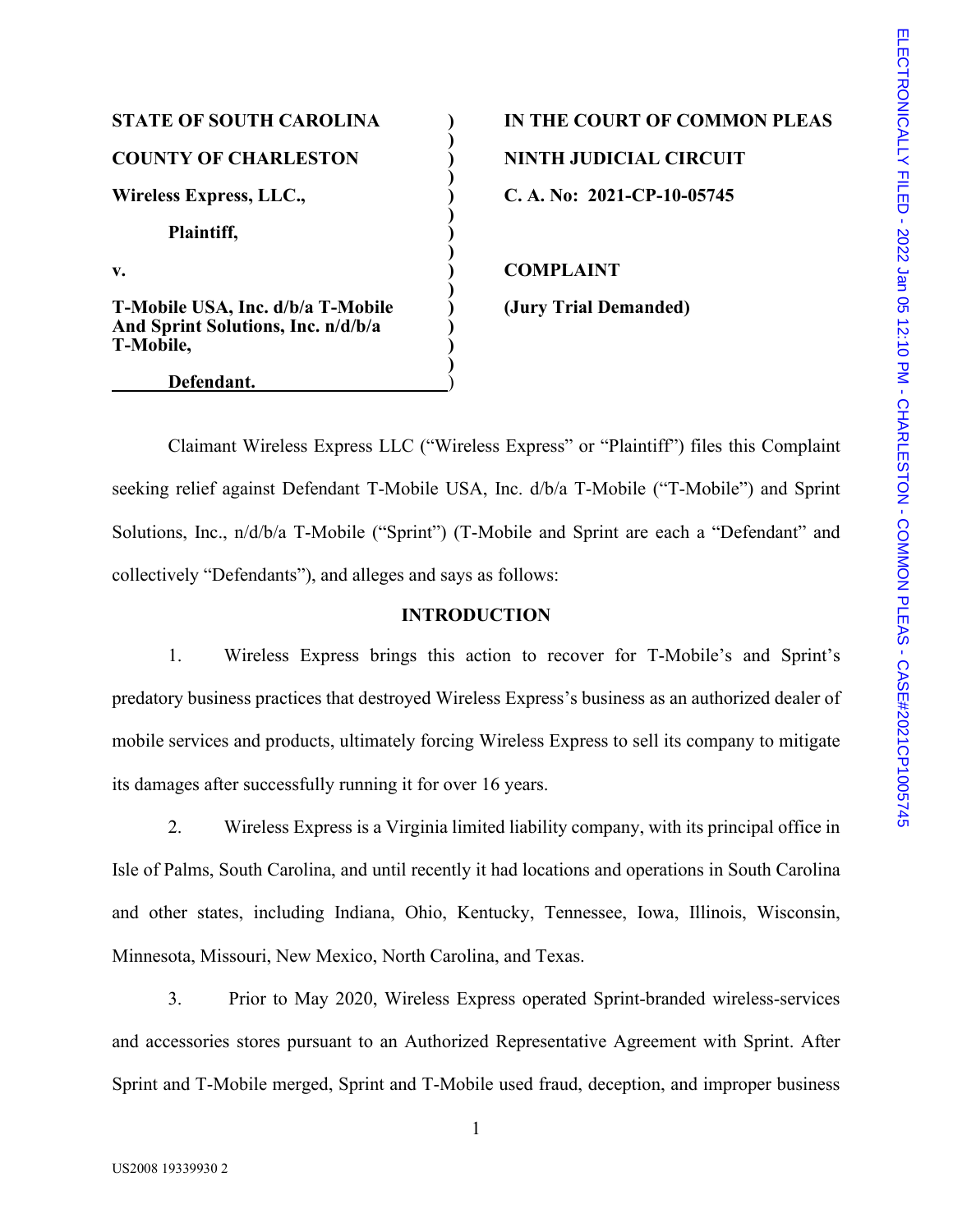compulsion to force Wireless Express to become a dealer of T-Mobile services and products – on non-negotiable and unfair terms that T-Mobile wrongfully imposed and then leveraged to drive Wireless Express out of business.

4. Private and authorized dealers like Wireless Express commonly sell wireless products and services. These small to medium sized dealers are often family-owned businesses and businesses opened by friends and provide numerous employment opportunities in the communities in which they are located  $-$  a high percentage of which jobs employ minorities, persons of color, and residents of rural areas[.](#page-1-0) $<sup>1</sup>$ </sup>

5. Unfortunately for Wireless Express and other comparably-situated dealers, upon information and belief, T-Mobile wanted Sprint's cellular network and customers, but not, as a general rule, Sprint's dealers. In fact, T-Mobile representative Doug Chartier admitted this on a call with legacy Sprint dealers on December 10, 2020 (after the merger and signing of contracts between Wireless Express and T-Mobile).

6. Contrary to its pre-merger and pre-contract representations, T-Mobile intended to work with legacy T-Mobile dealers with which it had existing relationships, and wanted to reduce the compensation, size, and market share of the legacy Sprint dealers like Wireless Express without paying full value for the store reductions and lost value T-Mobile caused, and indeed, mandated. In fact, John Collins, owner of Collins Communications, told Wireless Express on a phone call following the final round of T-Mobile store closures that T-Mobile had not ask Collins, a legacy T-Mobile dealer, to close a single store following the merger, even those located in the same location as Wireless Express's stores.

<span id="page-1-0"></span><sup>&</sup>lt;sup>1</sup> T-Mobile touts its pro-diversity positions, but contrary to these representations (and the promises it made to be permitted to merge with Sprint), its post-merger decimation of legacy Sprint dealers has resulted in a disproportionately large loss of jobs held by minorities, persons of color, and residents of rural areas.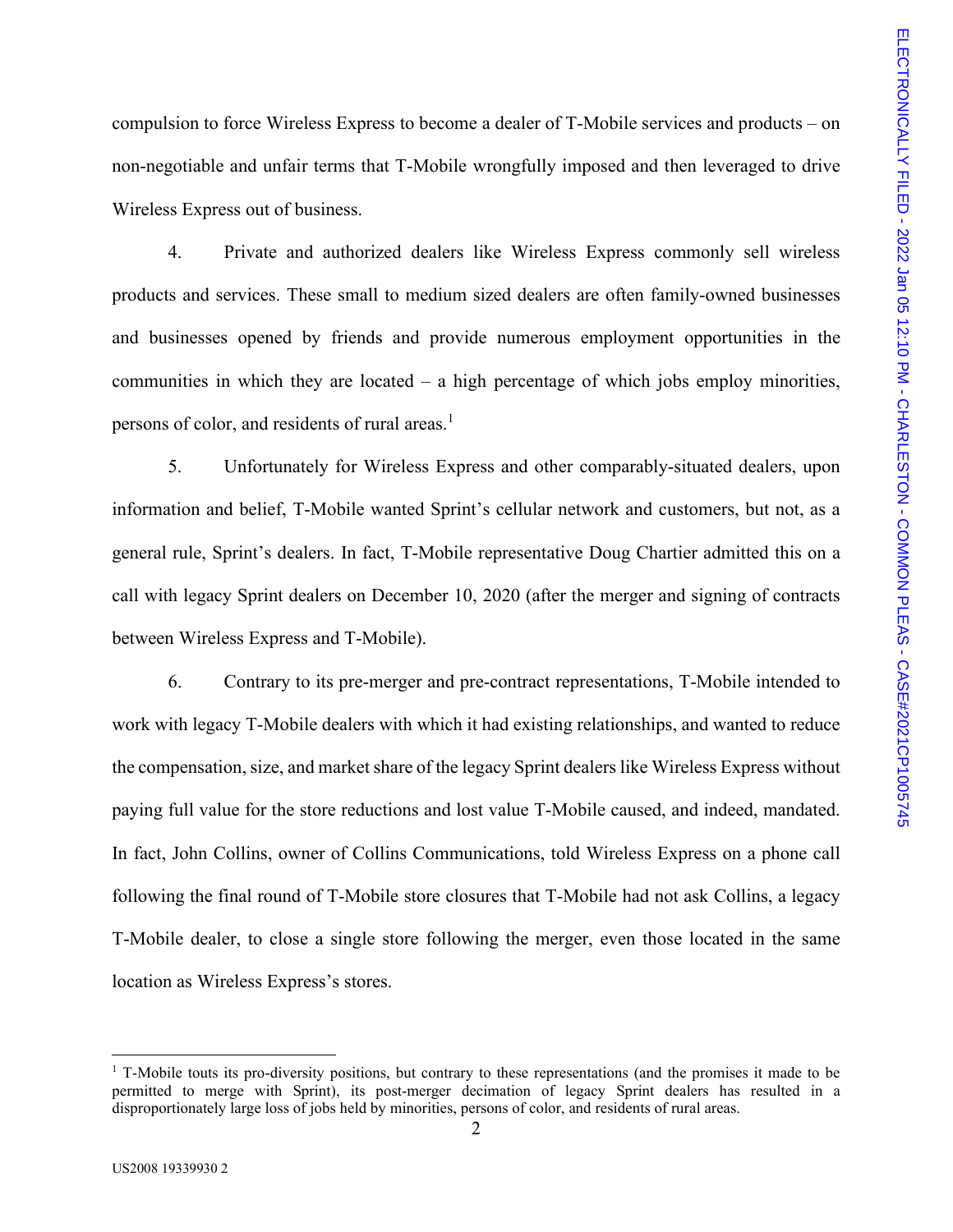7. Accordingly, after the merger, T-Mobile forced Wireless Express and other dealers out of their existing Sprint contracts, which had more than two years remaining on their terms and which were more favorable than T-Mobile's contracts. Indeed, even though T-Mobile had acquired the Sprint contracts as a successor and was legally bound to follow them, T-Mobile wrongfully told the legacy Sprint dealers, including Wireless Express, that it did not have to and would not honor those contracts, and it would not permit them to sell any wireless products and services (thereby condemning their businesses) unless those dealers signed unfavorable one-sided contracts with T-Mobile replacing the still valid Sprint contracts T-Mobile assumed through the merger. If Wireless Express or other legacy Sprint dealers refused, T-Mobile told them they would still be bound by the restrictions and burdens under their Sprint contracts (although they would not be allowed to sell any products or services), including the non-compete provisions that forbid the dealers from leaving T-Mobile and going to another carrier.

8. T-Mobile was in possession of Wireless Express's (and other legacy Sprint dealers') financial information, strategic background information, and plans for the future, and was fully aware that T-Mobile's undisclosed plans to suppress Wireless Express's success and to close a completely unreasonable number of Wireless Express's stores would result in the destruction of Wireless Express's business. T-Mobile thus fraudulently concealed its plans from Wireless Express, and made affirmative representations to further mislead and conceal from Wireless Express T-Mobile's intention to dismantle its business, eliminate growth opportunities, and to not honor the letter and the spirit of the new T-Mobile Agreements in good faith, with the ultimate goal of driving Wireless Express (like other legacy Sprint dealers) out of business.

9. Wireless Express and other legacy Sprint dealers faced financial devastation if they did not agree to T-Mobile's take-it-or-leave-it terms. Because the Sprint contracts included harsh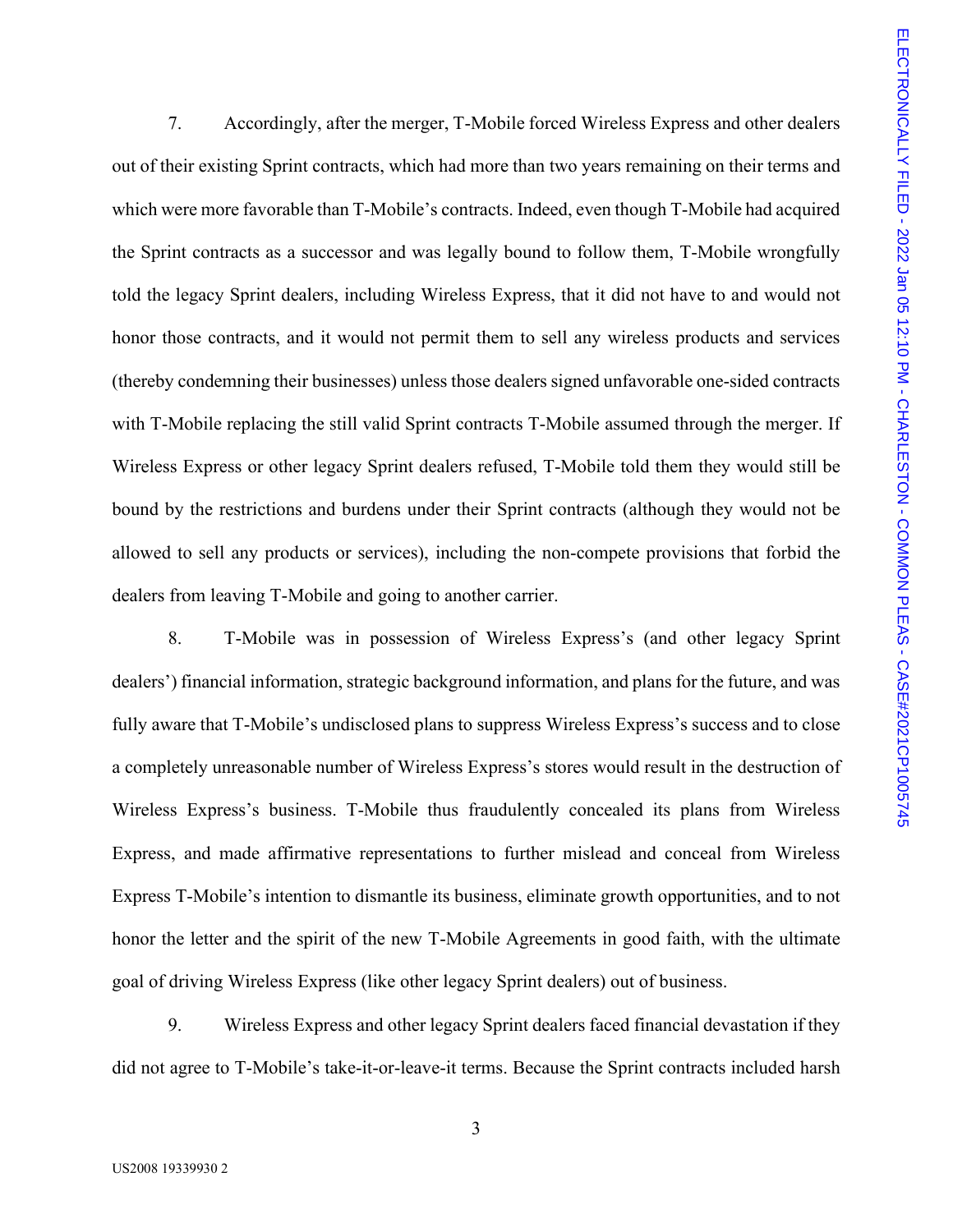non-competition clauses, Wireless Express lacked the ability to go to another carrier and continue operations. Because, like all dealers, Wireless Express faced significant, recurring monthly expenses for lease payments, payroll, taxes, and debt service, dealers could not afford to forego the income from selling wireless services and products. In Wireless Express's case, these recurring payments amounted to approximately \$2.2 million per month.

10. T-Mobile rushed Wireless Express and other legacy Sprint dealers into unlawfully hurried contracts<sup>2</sup> [o](#page-3-0)f adhesion that included unfair, unreasonable, and unconscionable terms, which were, in any event, the product of coercion, fraud, financial distress, and inequality created by T-Mobile. Those contracts included:

- a. A Wind Down Addendum to the Authorized Representative Agreement between Sprint and Wireless Express ("Wind Down Addendum");<sup>[3](#page-3-1)</sup>
- b.Numerous, separate, lengthy Retailer Services Agreements<sup>4</sup> with T-Mobile, which in turn had numerous, lengthy exhibits – Agreements that were far less favorable than the Sprint Agreement they purported to replace; and

<span id="page-3-0"></span><sup>&</sup>lt;sup>2</sup> Not only were the documents themselves lengthy, but they also included links to other documents and terms and conditions which were not set out in the documents themselves. No reasonable person—or even a reasonable lawyer representing a dealer—could have been fully familiar with all of the documents T-Mobile was pressuring Wireless Express to sign in a rushed fashion. Of course, it would have made little difference since dealers like Wireless Express had no choice but to sign and T-Mobile indicated that it would accept no edits from dealers whatsoever.

<span id="page-3-1"></span><sup>&</sup>lt;sup>3</sup> The Wind Down Addendum was horribly one-sided. It provided limited "door closing benefits" for stores (referred to in the business as "doors") that Wireless Express did not want to close and disproportionately took away benefits for those stores that Wireless Express had always enjoyed under the Sprint Agreements. For example, the Wind Down Addendum robbed Wireless Express of continuing service awards ("CSAs" or "residuals") for the doors, which were monthly amounts received by dealers for each wireless service agreement contract they sold to a customer. Under Sprint, Wireless Express received residuals for a customer sale at a location even after that location closed. Under T-Mobile, Wireless Express did not.

<span id="page-3-2"></span><sup>&</sup>lt;sup>4</sup> The parties executed fourteen Retailer Services Agreements, one for each market or "Area" where Wireless Express operated retail locations. All fourteen Retailer Service Agreements are virtually identical and are referred to collectively as the "Agreement."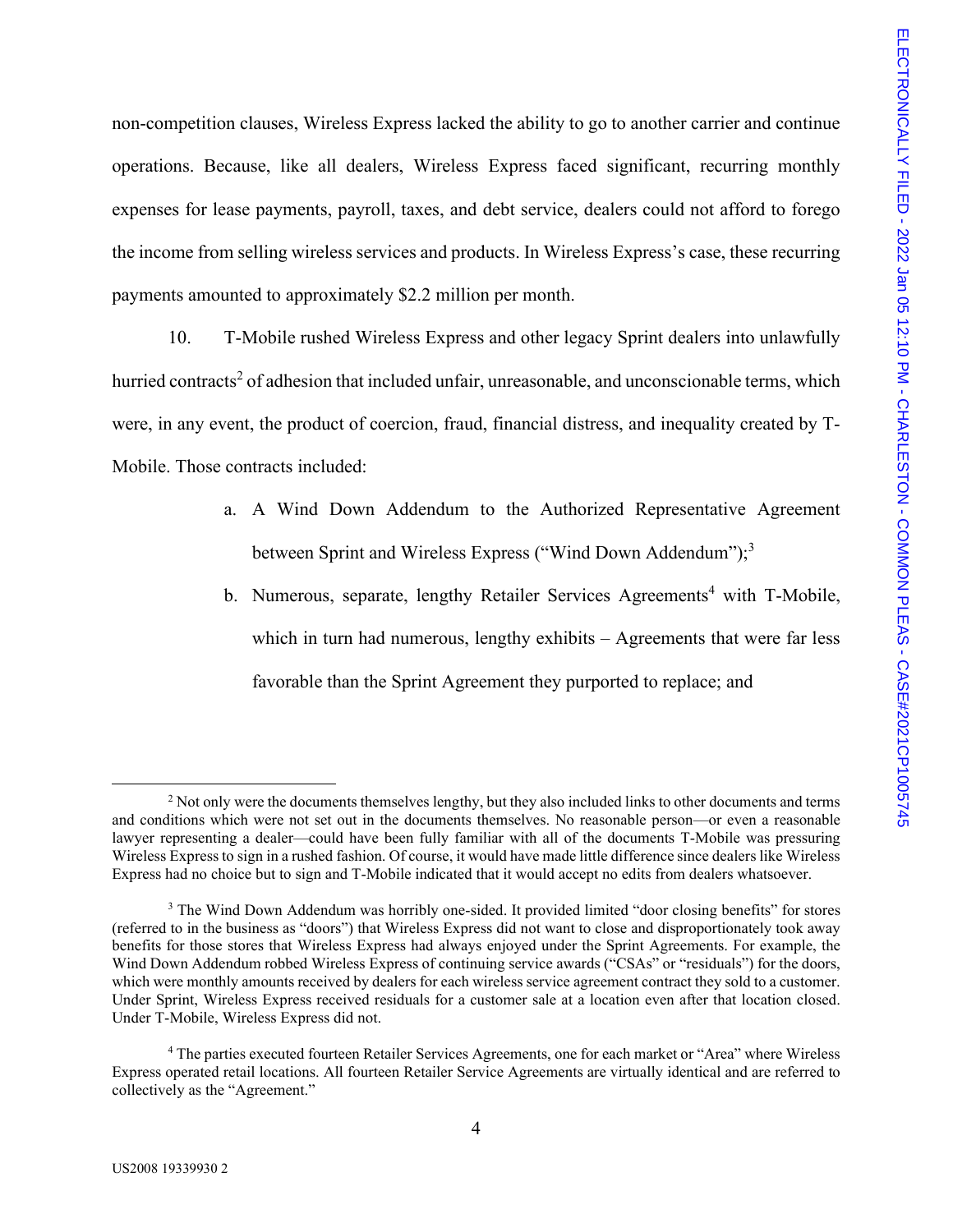c. A personal guarantee (which Sprint had not required) for Charles Goldfarb, Wireless Express's founder.

These documents are collectively referred to as the "Agreement Package."

11. Per its plan, T-Mobile then abused the putative commercial terms it imposed to suppress Wireless Express, impede its success, and to force the closures of a disproportionately high number of Wireless Express locations. These were the mechanisms T-Mobile employed (via the guise of exercising its purported rights under the fraudulently-obtained T-Mobile agreements) to carry out its ultimate scheme of financially crippling Wireless Express—and numerous other previously-thriving legacy Sprint dealers—to such an extent that Wireless Express was forced to sell its remaining business to a dealer approved by T-Mobile at an absurd discount.

12. Specifically, T-Mobile unlawfully weaponized the commercial relationship and used agreement terms to unfairly disadvantage Wireless Express when it, without limitation:

- a. Initially closed Wireless Express's best stores, which accounted for approximately 30% of the entire company's profits;
- b. Continued to systematically close Wireless Express's stores at such high, unfair, and unforeseeable (to Wireless Express) rates that it effectively drove Wireless Express into financial hardship and out of business;
- c. Cut stores in large geographies in a manner that made it nearly impossible for Wireless Express's district managers to reasonably operate in those geographies;
- d. Took away Wireless Express's CSAs or residuals, which were a significant aspect of Wireless Express's compensation as a Sprint dealer;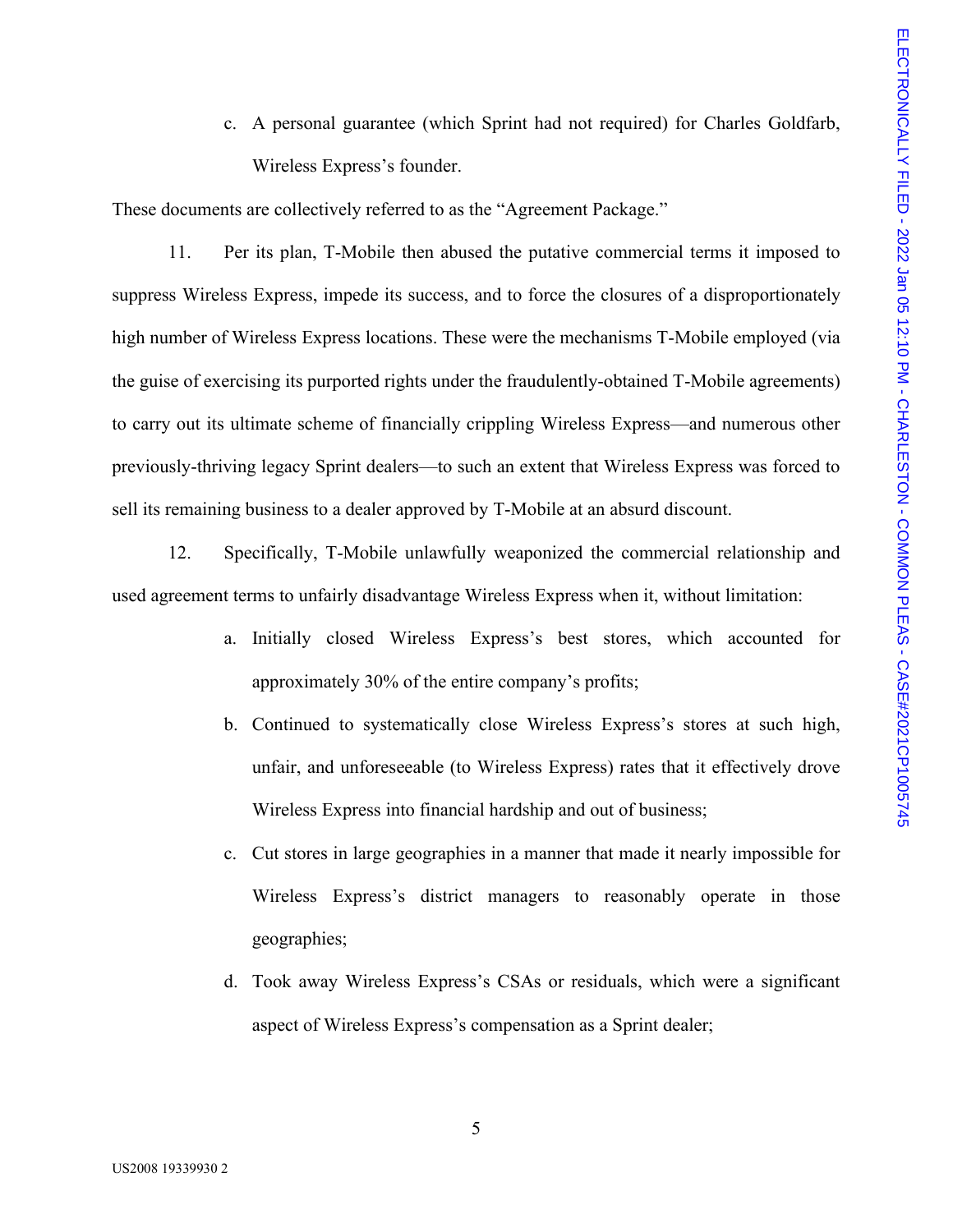- e. Re-classified Wireless Express's "rural store" designations, which reduced the number of Wireless Express stores classified as "rural" by 42%, and thereby resulted in significant loss to Wireless Express in bonus payments for operating stores in rural markets;
- f. Provided deficient signage for the stores after the merger, initially providing only a banner, which was far less effective than real signage at encouraging customer traffic;
- g. Took control of internet marketing for Wireless Express, but then impaired Wireless Express's search engine optimization so that internet searches for T-Mobile services only returned hits for legacy T-Mobile stores, but not Wireless Express (even if Wireless Express was closer), and only persons specifically searching for Sprint Services (which had been merged out of existence) would be directed to Wireless Express;
- h. Cut real-time sales reporting, one of the single most important sales drivers in the retail mobile services and accessories business, which impaired Wireless Express's ability to gauge its success in real time and its ability to prevent returns that undermined final sales;
- i. Changed the credit class for Wireless Express's upgrading legacy Sprint customers, which prevented Wireless Express from upgrading its own customers to new services or products;
- j. Created an atmosphere that depressed the sales value of dealer-dealer sales of stores, which: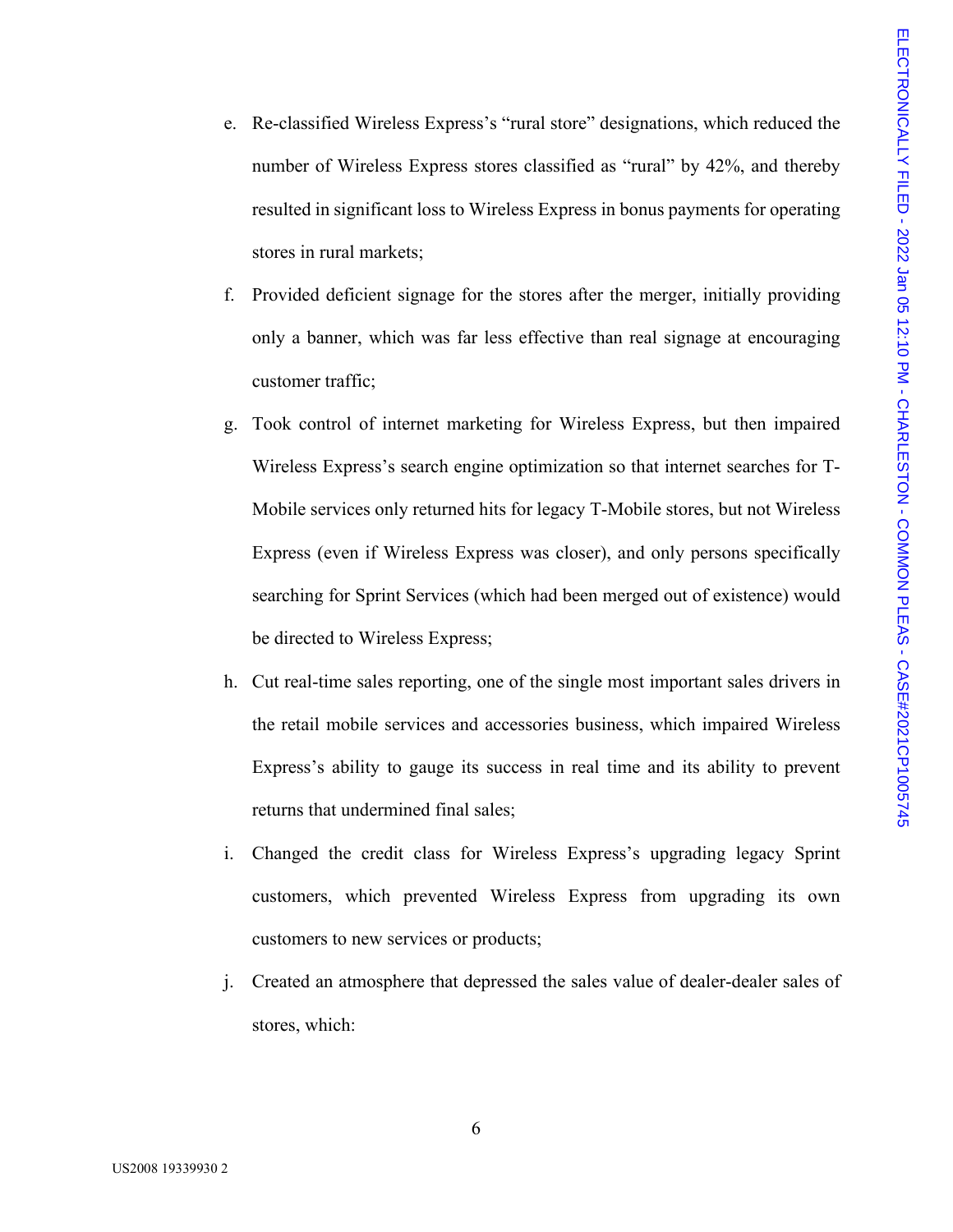(1) artificially reduced the prices that Wireless Express could receive for selling its locations to other dealers when T-Mobile's misconduct was driving Wireless Express out of the marketplace,

(2) improperly reduced the number of viable, successful dealers who could bid to purchase Wireless Express's assets, and

(3) encouraged dealers to offer artificially low prices for the remaining stores Wireless Express was forced to sell off as a result of T-Mobile's conduct;

- k. Engaged in other improper actions and inactions that demoralized Wireless Express's ownership, management, and staff; and
- l. Otherwise engaged in oppressive, fraudulent, and unconscionable conduct.

13. Further, Wireless Express was in a mislabeled and fraudulently disclaimed (by Sprint) franchise relationship with Sprint. T-Mobile unlawfully terminated that franchise relationship and required Wireless Express to enter into another mislabeled and fraudulently disclaimed (by T-Mobile) franchise relationship with T-Mobile. T-Mobile has acted unlawfully under franchise law.

14. Ultimately, and precisely according to T-Mobile's plan, T-Mobile's unlawful conduct forced Wireless Express to exit the business of being a T-Mobile dealer after the short and commercially abusive relationship by making a significantly de-valued sale of its remaining assets at the end of February 2021.

15. Before bringing this case, Wireless Express served notices of dispute on T-Mobile and tried to resolve these issues without resorting to litigation. T-Mobile offered only conclusory rejections of Wireless Express's valid concerns and refused to negotiate a reasonable resolution in good faith. Accordingly, Wireless Express has no choice but to bring this action to recover the value of the business it lost at the hands of T-Mobile's predatory and anti-competitive conduct.<sup>[5](#page-6-0)</sup>

<span id="page-6-0"></span> $5$  T-Mobile will attempt to normalize and justify its misconduct by describing it as sound business judgment. T-Mobile's conduct was neither sound nor legitimate. The business judgments T-Mobile made were to cheat, deceive,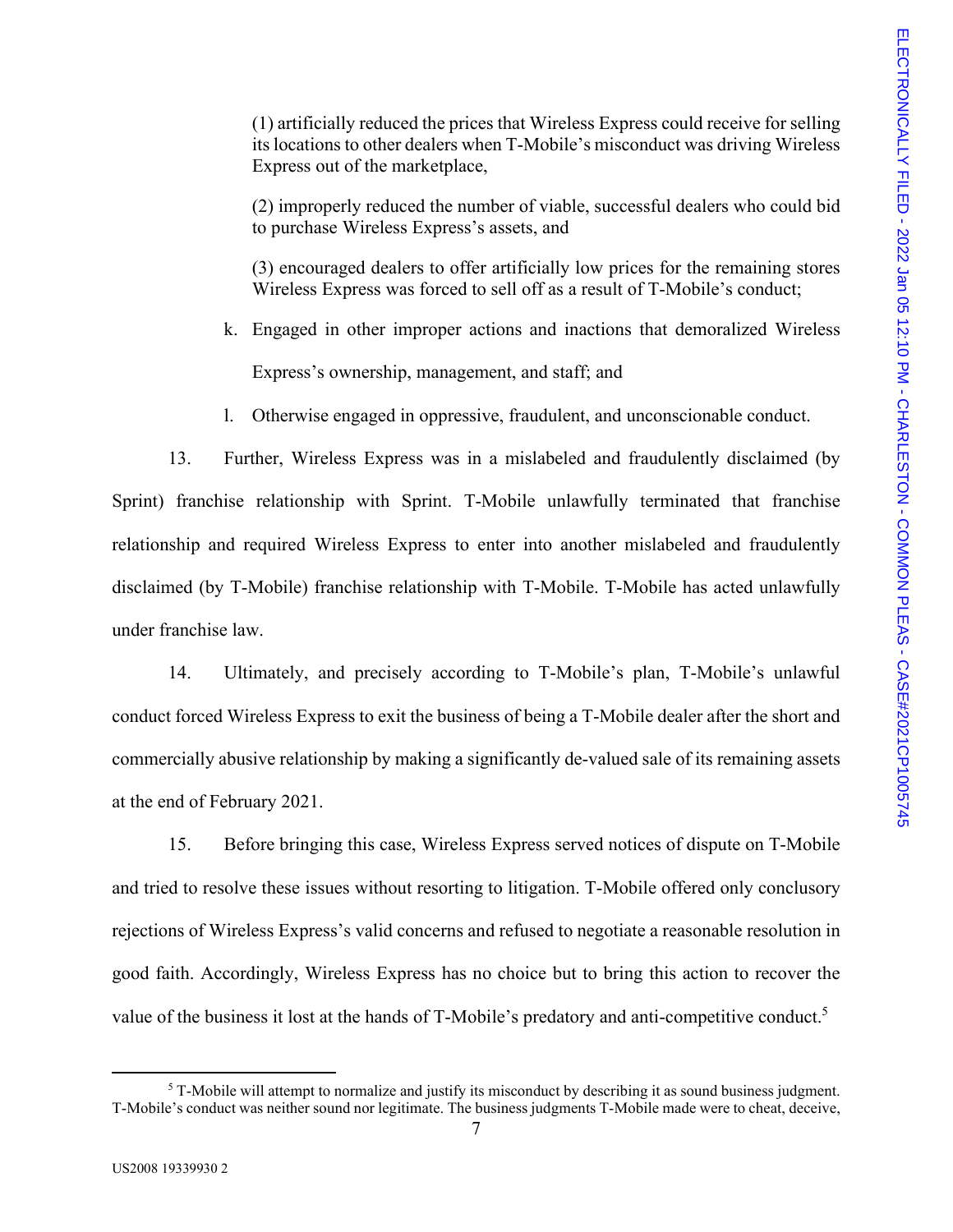#### **PARTIES, JURISDICTION and VENUE**

16. Plaintiff Wireless Express is a limited liability company organized and existing under the laws of Virginia and with a principal place of business in South Carolina.

17. Defendant T-Mobile is a corporation organized and existing under the laws of Delaware, with a headquarters in Bellevue, Washington.

18. Defendant Sprint is a Missouri corporation with its principal place of business at 6200 Sprint Parkway, Overland Park, Kansas 66251.

19. Jurisdiction and venue are proper in Charleston County pursuant to S.C. Code Ann. § 15-7-30, because Wireless Express has its principal place of business in Isle of Palms, South Carolina and is registered to, and did, conduct business in this state. Wireless Express previously operated its principal office in Greenville, South Carolina, but moved that office to Isle of Palms following the fire-sale of its remaining stores when T-Mobile ran it out of business earlier this year.

20. T-Mobile also does business in South Carolina, and its actions at issue in this Complaint affected Wireless Express's stores in South Carolina (which were located in Simpsonville, Spartanburg, and Easley), as well as its stores in other states.

21. T-Mobile also specifically directed its contacts to Wireless Express in this state, including by making misrepresentations to Mr. Goldfarb, Wireless Express's principal, in South Carolina and sending the Agreement Package to Mr. Goldfarb for execution here.

### **CHOICE OF LAW**

22. Although Section 18.6 of the T-Mobile Agreements provides that "[t]his Agreement and the rights and obligations of the parties under this Agreement will be construed in

<sup>8</sup>  mistreat, suppress, and intentionally shut down Wireless Express and other legacy Sprint dealers after representing that it would not take such actions to get its merger with Sprint approved.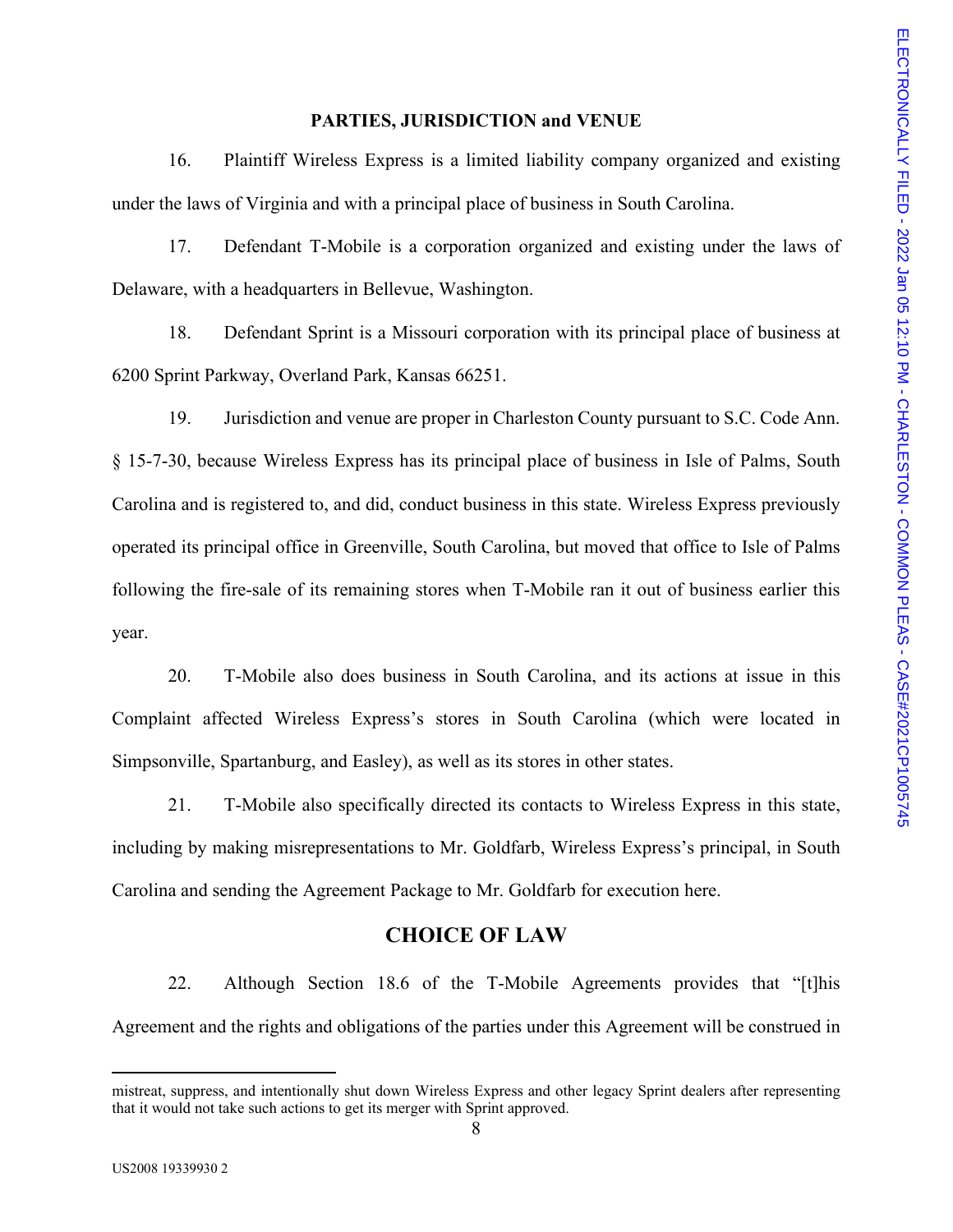accordance with and will be governed by the laws of the State of Washington, without regard to the conflict of laws or choice of law provisions," if the T-Mobile Agreements are set aside as fraudulent (as they should be given T-Mobile's fraud and unequal bargaining power as to not only the T-Mobile Agreements, but also as to the choice of law provision contained therein, and given the contracts at issue were signed by a South Carolina resident in South Carolina concerning activities taking place in South Carolina), the Washington law provision would not and should not apply. Wireless Express fully reserves (and hereby states in the alternative) the right to proceed on its claims under the companion laws of any state, including South Carolina, where Wireless Express had operations affected by T-Mobile's conduct, in addition to pleading the applicable breaches of Washington law below.

#### **FACTUAL BACKGROUND**

#### **A. Founding of Wireless Express.**

23. Claimant Wireless Express LLC was formed by Charles "Chuck" Goldfarb more than sixteen years ago, originally operating five Sprint stores in Central, Indiana.

24. Mr. Goldfarb has worked in the telecommunications business for more than 35 years – effectively his entire adult life.

25. Mr. Goldfarb grew Wireless Express from the initial five Indiana stores to 115 stores in fourteen states at its peak, before the Sprint/T-Mobile merger.

26. Wireless Express was one of the top-five Sprint dealers before the Sprint/T-Mobile merger.

27. Unlike some other Sprint dealers, Wireless Express focused its business on underserved rural areas. Unfortunately for Wireless Express, these were exactly the stores T-Mobile targeted for closure, contrary to the representations it made to obtain approval for its merger with Sprint.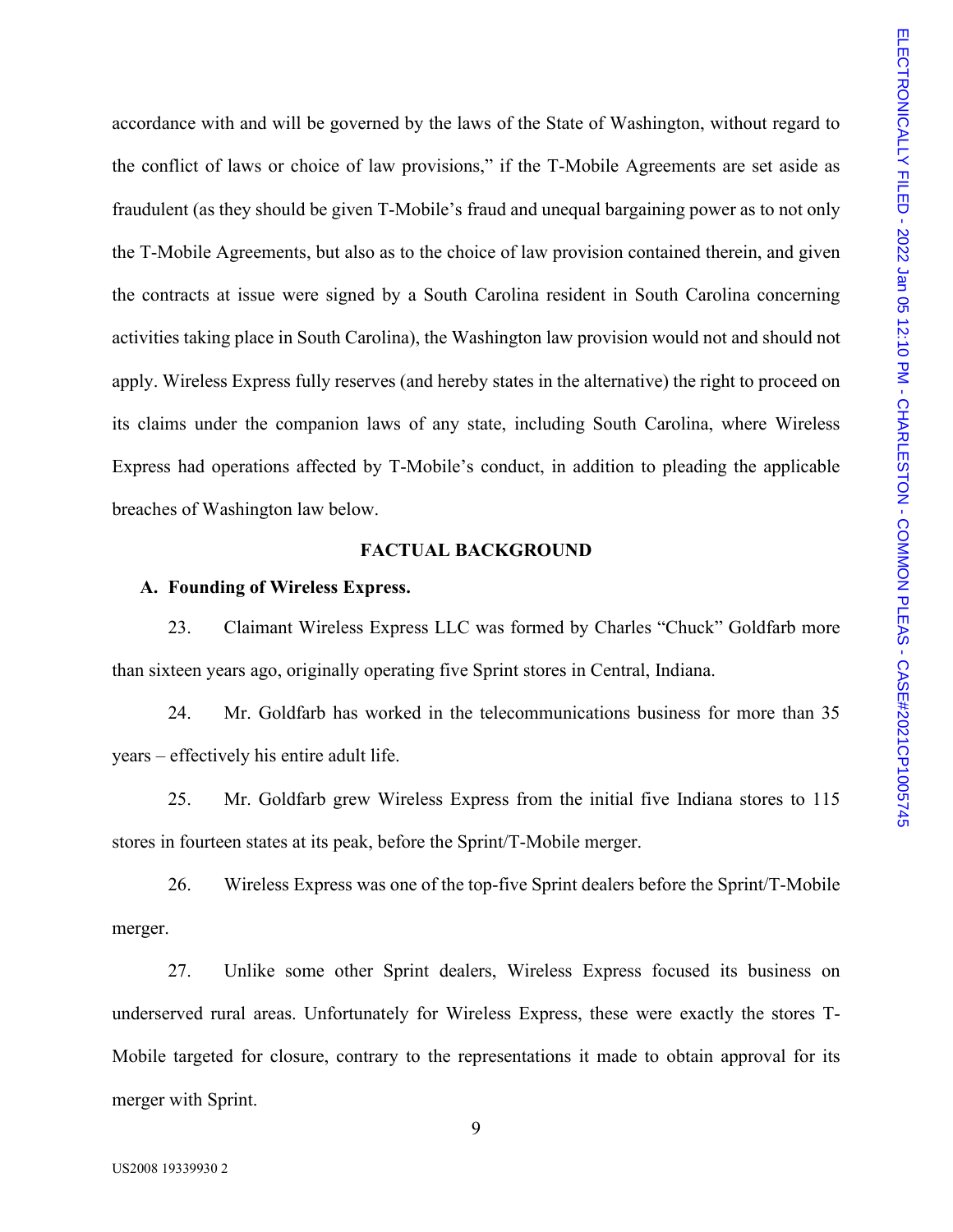#### **B. Wireless Express Exceled as an Authorized Sprint Dealer and Expanded its Footprint at Sprint's Behest.**

28. Wireless Express excelled as one of Sprint's top-performing dealers. In the eight to nine years preceding the Sprint/T-Mobile merger, Wireless Express was consistently one of the top five Sprint dealers and won numerous Platinum Partner Awards from Sprint.

29. In 2017, Sprint and T-Mobile explored a highly publicized potential merger. That merger ultimately did not happen, but immediately following the announcement that it would not go through Sprint contacted many of its dealers, including Wireless Express, and actively encouraged them to "open as many stores as possible." These statements were made by Sprint's then CEO Marcello Claure in phone calls and video conferences in 2017 with Mr. Goldfarb and other Sprint dealers. In reliance on Sprint's inducements, Wireless Express grew from 72 Sprint stores at the beginning of 2017 to 96 stores by the end of 2017.

30. Sprint's encouragement to Wireless Express and others to expand their locations continued right up until the new merger with T-Mobile was announced. At a dealer summit that took place during January 29-31, 2018, Sprint heavily encouraged dealers, including Wireless Express, to grow and add new locations, especially near competitors like T-Mobile. In light of Wireless Express's track record of success, Sprint encouraged Wireless Express to expand in markets that Sprint considered strategic or beneficial to Sprint. This included primarily rural areas, because unlike other wireless companies, Sprint focused on lower economic and underserved areas as a key part of its business model and strategy.

### **C. While Encouraging Wireless Express to Expand, Sprint Concealed Its Plans to Merge with T-Mobile.**

31. Sprint knew that it would soon be acquired by T-Mobile, but told Wireless Express otherwise, assuring Wireless Express (and other legacy Sprint dealers) that Sprint would remain "a stand-alone company." Indeed, Sprint's CEO Marcelo Claure specifically made this statement.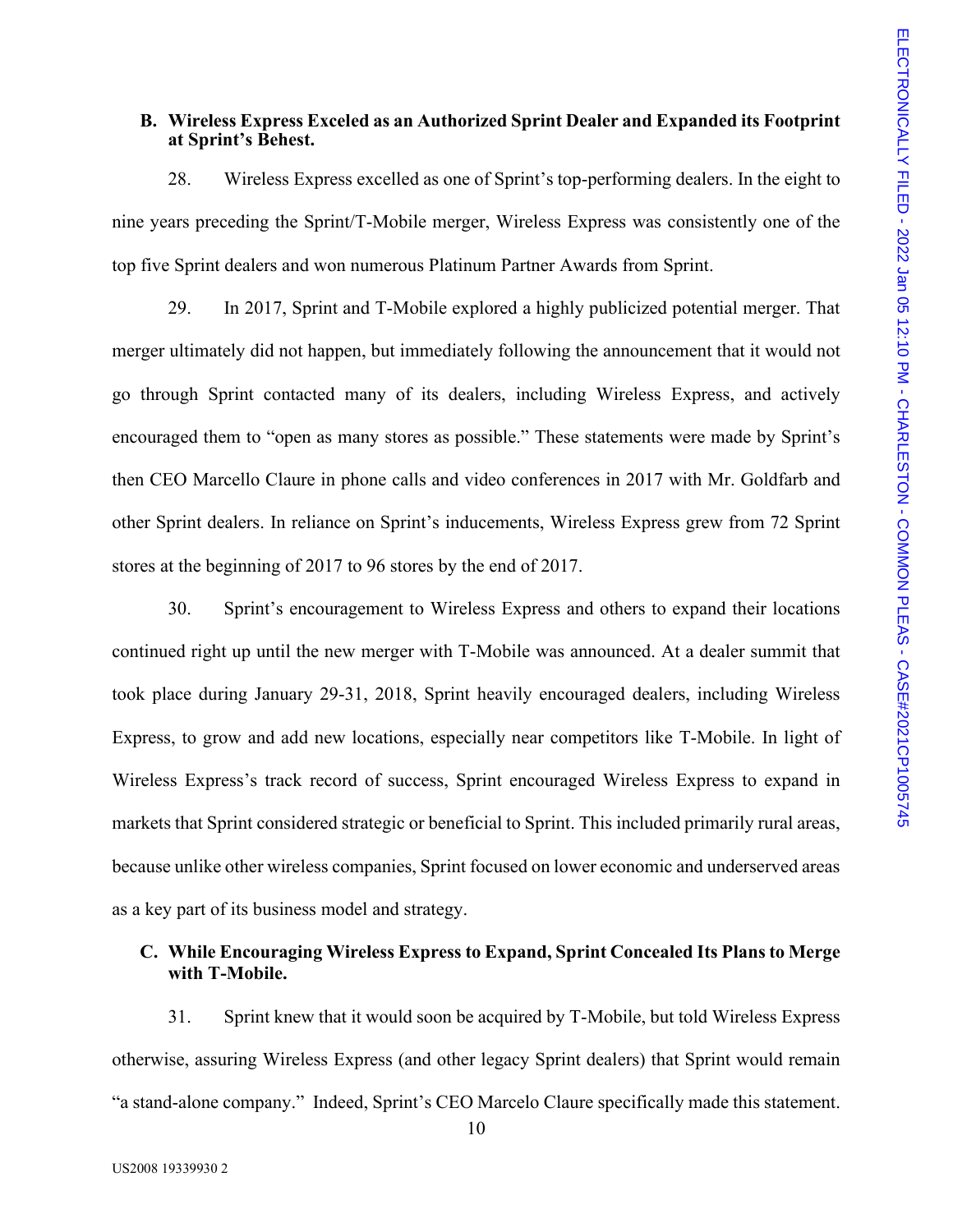Sprint concealed the truth about the merger from Wireless Express (and other dealers) and repeatedly encouraged Wireless Express to open and acquire new stores, and specifically encouraged Wireless Express (and other dealers) to open stores that were in close proximity to T-Mobile stores. Upon information and belief, these misrepresentations and concealments were made to protect Sprint's position in the merger as well as profit Sprint and its executives in the coming merger, from which they profited greatly based on the growth induced by the misrepresentations and concealments.

32. Despite Sprint's efforts to conceal its merger plans from dealers like Wireless Express, there were rumors that Sprint and T-Mobile might merge. When Wireless Express inquired whether there would be a merger, Sprint indicated that that there would not be, and again instructed Wireless Express to continue growing and opening new stores in close proximity to T-Mobile locations. Wireless Express followed Sprint's instructions and continued opening new locations.

33. Upon information and belief, Sprint knew its statements about the merger were false and that its repeated urging that Wireless Express (and other legacy Sprint dealers) continue growing and opening new stores would benefit Sprint and its executives in the upcoming merger, but would ultimately harm dealers like Wireless Express.

### **D. Sprint and T-Mobile Announced Their Merger and Promised Limited Post-Merger Closures.**

34. On April 29, 2018, Sprint and T-Mobile announced that they had reached a definitive merger agreement. Wireless Express immediately asked Sprint about the implications of the merger on Wireless Express and sought merger protection in light of its recent and rapid expansion at Sprint's request.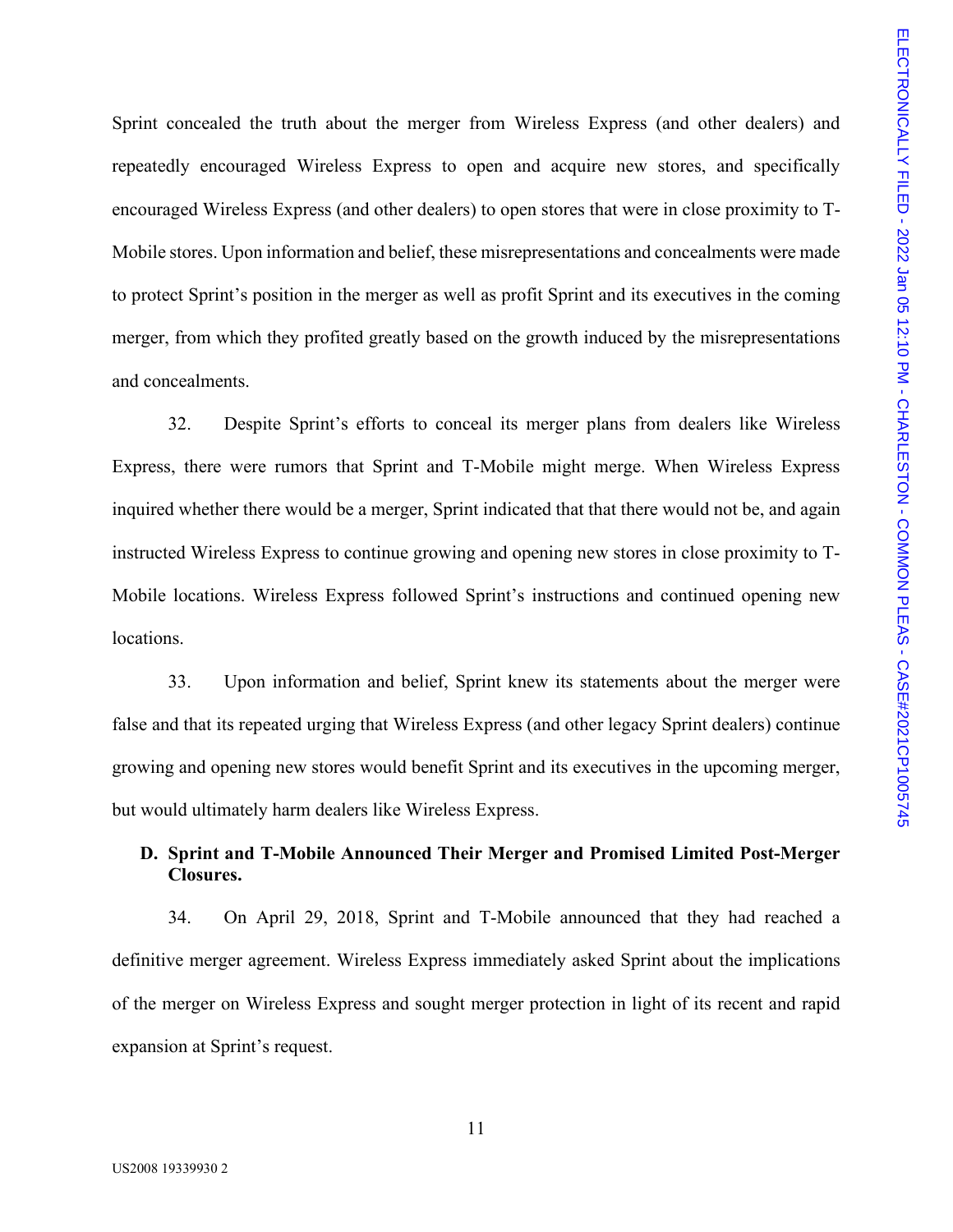35. Sprint provided Wireless Express with supposed "merger protection" in the form of tokens. Each token represented an agreement from Sprint that Wireless Express would be compensated a set amount for each post-merger store closure, along with payment of 80% of the balance of each store's lease agreement.

36. Scott Keen, Sprint's then-Director of Dealer Channels (and who later became a Director at T-Mobile), explicitly represented to Wireless Express that the new T-Mobile would only close 10% to 15% of Wireless Express's stores (or approximately 10 to 15 stores).

37. Further, when asked on a conference call on or around February 14, 2020 what percentage of doors were initially targeted for closure, Cody Welker, then the Vice President of the Dealer Channel for Sprint, told Wireless Express: "Whatever number (of doors) you are thinking, it's probably less than what you are thinking."

38. Based on Sprint's representations and the public statements by Mr. Legere and Mr. Claure (discussed below), Wireless Express reasonably anticipated that it would be permitted to continue growing and acquiring additional stores after the merger, and that the merger protection tokens could be used as necessary to address the closure of a small number of stores, consistent with the percentage of post-merger closures Sprint and T-Mobile were forecasting.

39. Wireless Express reasonably anticipated that while the tokens would be used to compensate it for specific store closures, it would be allowed to grow post-merger so that it would not experience a net loss in its number of stores.

40. Among other public appearances to promote the merger, Sprint's CEO Marcelo Claure and T-Mobile's CEO John Legere, jointly appeared on CNBC's "Squawk on the Street" program on April 30, 2018. During that joint appearance, they stated that the new proposed merger would create thousands of jobs and would result in hundreds and hundreds of new stores being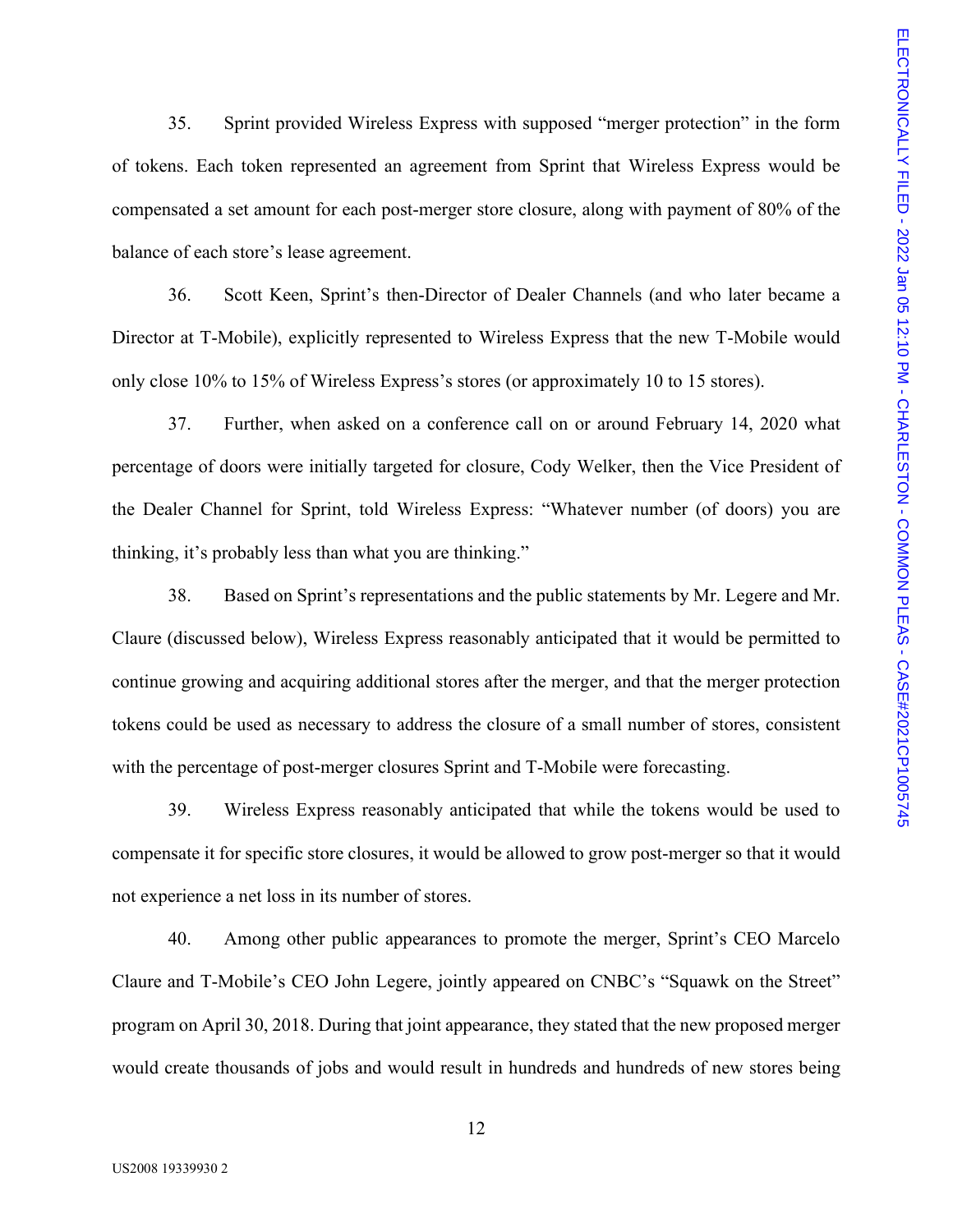opened. A link to the video of program where these statements was made is here [https://www.cnbc.com/video/2018/04/30/t-mobile-and-sprint-ceos-on-mega-merger.html.](https://www.cnbc.com/video/2018/04/30/t-mobile-and-sprint-ceos-on-mega-merger.html) Mr. Claure's and Mr. Legere's statements on that program are incorporated by reference.

41. Messrs. Claure and Legere made the same claims – that both jobs and stores would be added, not reduced, following the merger – during a Town Hall meeting with Sprint dealers, including Wireless Express, on October 22, 2018. The full transcript of their statements at that meeting is available here - [https://www.fiercewireless.com/wireless/full-transcript-here-s-what-t](https://www.fiercewireless.com/wireless/full-transcript-here-s-what-t-mobile-s-john-legere-told-sprint-s-town-hall-meeting)[mobile-s-john-legere-told-sprint-s-town-hall-meeting,](https://www.fiercewireless.com/wireless/full-transcript-here-s-what-t-mobile-s-john-legere-told-sprint-s-town-hall-meeting) and is incorporated by reference.

42. Mr. Legere additionally stated that "The New T-Mobile will open **600 new stores to serve rural areas and small towns**" (emphasis in original) and that "we will offer a job with the New T-Mobile to every single employee of T-Mobile and Sprint working in one of our retail stores" following the merger during an April 4, 2019 posting to T-Mobile's website [https://www.t-mobile.com/news/un-carrier/new-t-mobile-creating-jobs,](https://www.t-mobile.com/news/un-carrier/new-t-mobile-creating-jobs) which statements are also incorporated herein.

43. Mr. Claure and Mr. Legere made these statements to induce Wireless Express, and other legacy Sprint dealers, to continue following Sprint's growth plan and to induce Wireless Express and other dealers to not oppose the merger or request that appropriate regulators deny or contest the merger.

44. Mr. Claure and Mr. Legere intended that Wireless Express and other Sprint dealers rely on these representations in executing post-merger agreements with T-Mobile so they could complete their merger and enrich themselves, to the detriment of legacy Sprint dealers like Wireless Express.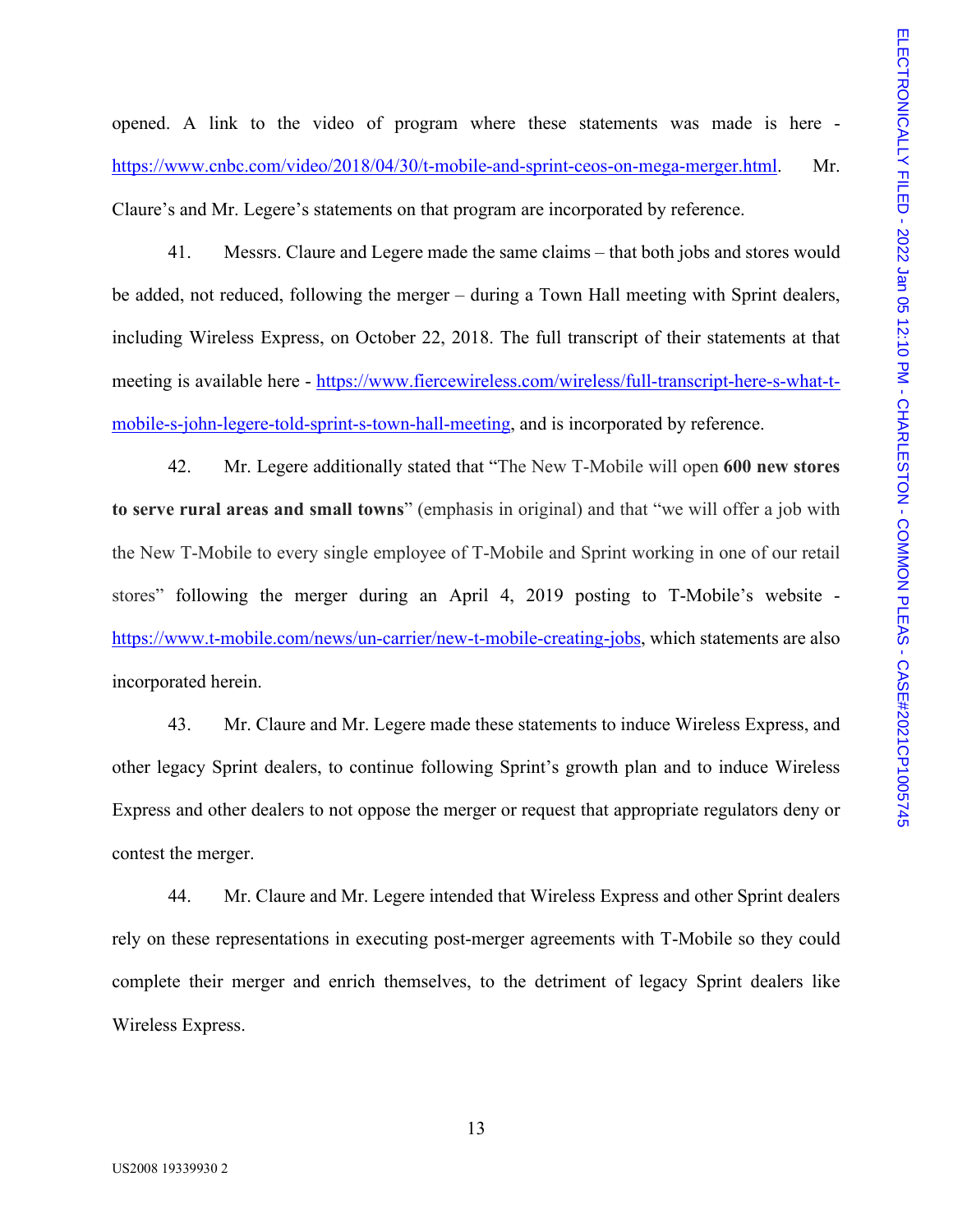45. Mr. Claure and Mr. Legere also intended that Congress rely on these statements, as well as those made in other public appearances and interviews, because they knew the merger would be subject to scrutiny by Congress. In fact, Messrs. Claure and Legere reiterated their claims that the merger would not impact Sprint dealers and would in-fact result in more stores being opened, during joint testimony sessions to Congress on June 27, 2018 and February 19, 2019.

46. Further, to obtain the necessary approvals from the Department of Justice and regulatory agencies, T-Mobile made broad, sweeping promises to the government and to the public that the merger would increase competition for consumers, result in the opening of new stores, and create approximately 100,000 new jobs and that it would not produce anti-competitive behavior.

#### **E. Sprint and T-Mobile Merged, and T-Mobile Coerced and Fraudulently Induced Wireless Express to Enter into New Agreements Based on False Promises of Growth and Limited Post-Merger Closures.**

47. Sprint and T-Mobile finalized the merger on April 1, 2020.

48. In April 2020, Cody Welker and Scott Keen, both of whom now worked for T-Mobile, had a phone call with Wireless Express to present T-Mobile's post-merger dealer strategy as it pertained to Wireless Express. During this call, Welker and Keen informed Wireless Express that T-Mobile intended to close approximately 16 Wireless Express stores.

49. Mr. Welker and Mr. Keen also informed Wireless Express that T-Mobile would refuse to renew the subleases on an additional six corporate operated stores that Wireless Express sub-leased from Sprint. Sprint had encouraged Wireless Express to lease and operate these stores following the failed 2017 merger, and Wireless Express invested significant time and effort hiring and training staff to operate those stores.

50. Mr. Welker and Mr. Keen re-affirmed their earlier statements that there would be only one round of store closures and that they did anticipate any additional store closures. T-Mobile falsely represented that the store closures were based on extreme proximity to other T-Mobile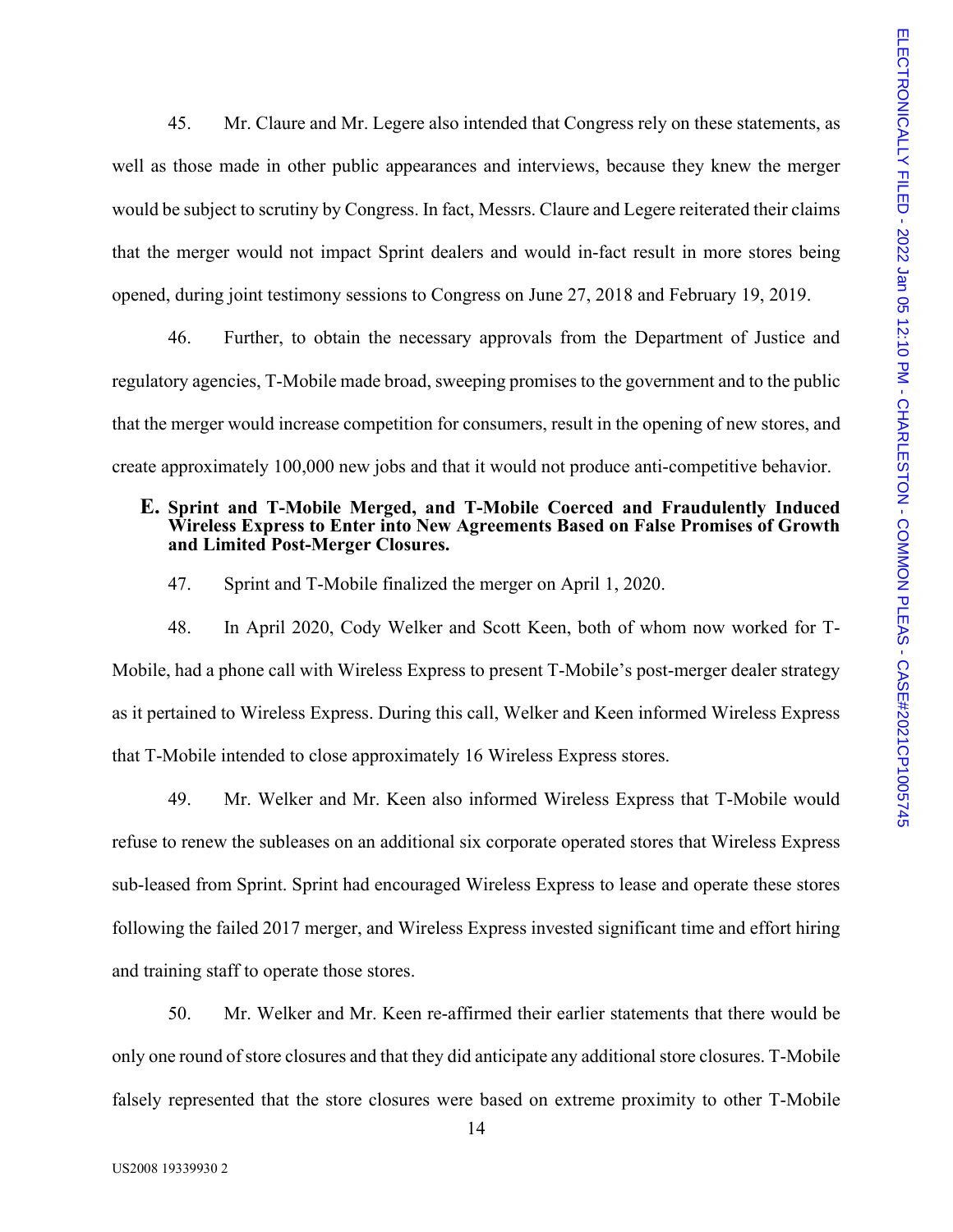stores and that T-Mobile was instituting a similar number of closures for legacy Sprint and T-Mobile dealers alike.

51. The closures represented a 21% reduction of Wireless Express's locations, reducing its store count from 104 to 82.

52. Wireless Express reasonably believed that these closures were the only closures T-Mobile would institute, based on the earlier statements by Mr. Keen and Mr. Welker, and because T-Mobile's dealer strategy presentation to Wireless Express made no mention of further closures and was intentionally designed to give the impression there would be none.

53. Indeed, Wireless Express told T-Mobile that it was shocked and dismayed by the store closures and specifically explained that the stores T-Mobile decided to close would have a "material adverse" effect on Wireless Express as five of the stores to be closed were top performing Wireless Express stores and accounted for 30% of Wireless Express's profits. T-Mobile representatives Scott Keen and Cody Welker assured Wireless Express's principals that Wireless Express would be "a valued partner" of T-Mobile's, that Wireless Express was T-Mobile's "rural guys," and that there "would not be" another round of closures. Scott Keen and Cody Welker added that Wireless Express would be "one of the few chosen growth partners of T-Mobile," which they said was evidenced by T-Mobile offering the T-Mobile agreements as a 5-year contract, which, they stated, was not being offered to other dealers.

54. In addition, during these discussions, Mr. Welker and Mr. Keen also discussed with Wireless T-Mobile's plan for rural stores. Mr. Welker and Mr. Keen told Wireless Express that T-Mobile would pay a \$1,500/month rural bonus payment (or "spiff") for each store Wireless Express operated that was designated as being in a "rural" area.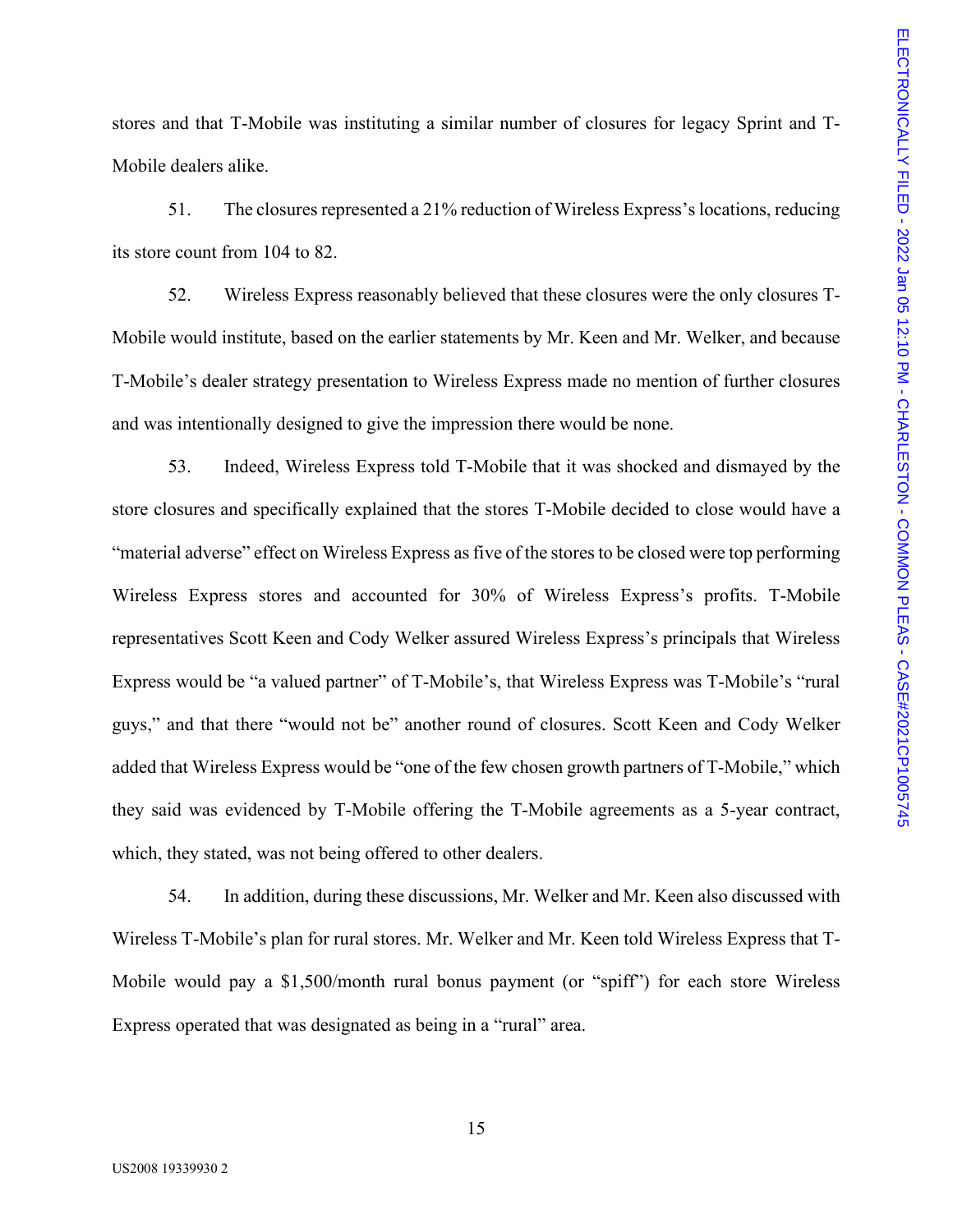55. In connection with these discussions, Mr. Keen sent Wireless Express a spreadsheet showing the number of Wireless Express stores designated as "rural."

56. Per Mr. Keen's spreadsheet, this was approximately 78 stores.

57. T-Mobile's promise to pay the additional \$1,500/month rural spiff was a significant inducement for Wireless Express to execute the Agreement.

58. However, shortly after Wireless Express signed the Agreement, T-Mobile reneged on its promise to pay these bonuses by redesignating almost half of Wireless Express's stores so that they were no longer considered "rural".

59. Upon information and belief, T-Mobile never intended to honor its promise to pay the rural spiff for the stores it represented to Wireless Express it would receive these payments for, and always knew it would redesignate many of Wireless Express's rural stores to disqualify them from receiving the rural spiff payments after Wireless Express executed the Agreement.

60. Following the April phone call with Keen and Welker, T-Mobile sent Wireless Express the Agreement Package on May 4, 2020, which required Wireless Express to wind down its existing agreements with Sprint, enter into fourteen Retailer Services Agreements with T-Mobile, enter a Branded Asset Acknowledgement Agreement, and submit an individual guaranty executed by Mr. Goldfarb. The Agreement Package consisted of more than 1,000 pages of legal documents. T-Mobile pressured Wireless Express to sign these documents quickly and repeatedly emphasized that all terms were non-negotiable and that to be a T-Mobile agent, Wireless Express must sign these agreements."<sup>[6](#page-15-0)</sup>

<span id="page-15-0"></span><sup>&</sup>lt;sup>6</sup> Wireless Express had no legitimate option of suing T-Mobile to avoid signing these Agreements, because, if it did not sign them, Wireless Express would lack the cash flow from selling wireless services and products that it would have needed to fund litigation against T-Mobile and Sprint, which were, conversely, well capitalized to resist a challenge (and draw it out and punish Wireless Express). Indeed, as set forth in this complaint and similar pleadings against T-Mobile, T-Mobile has a pattern and practice of unlawfully retaliating against dealers that stand up to it.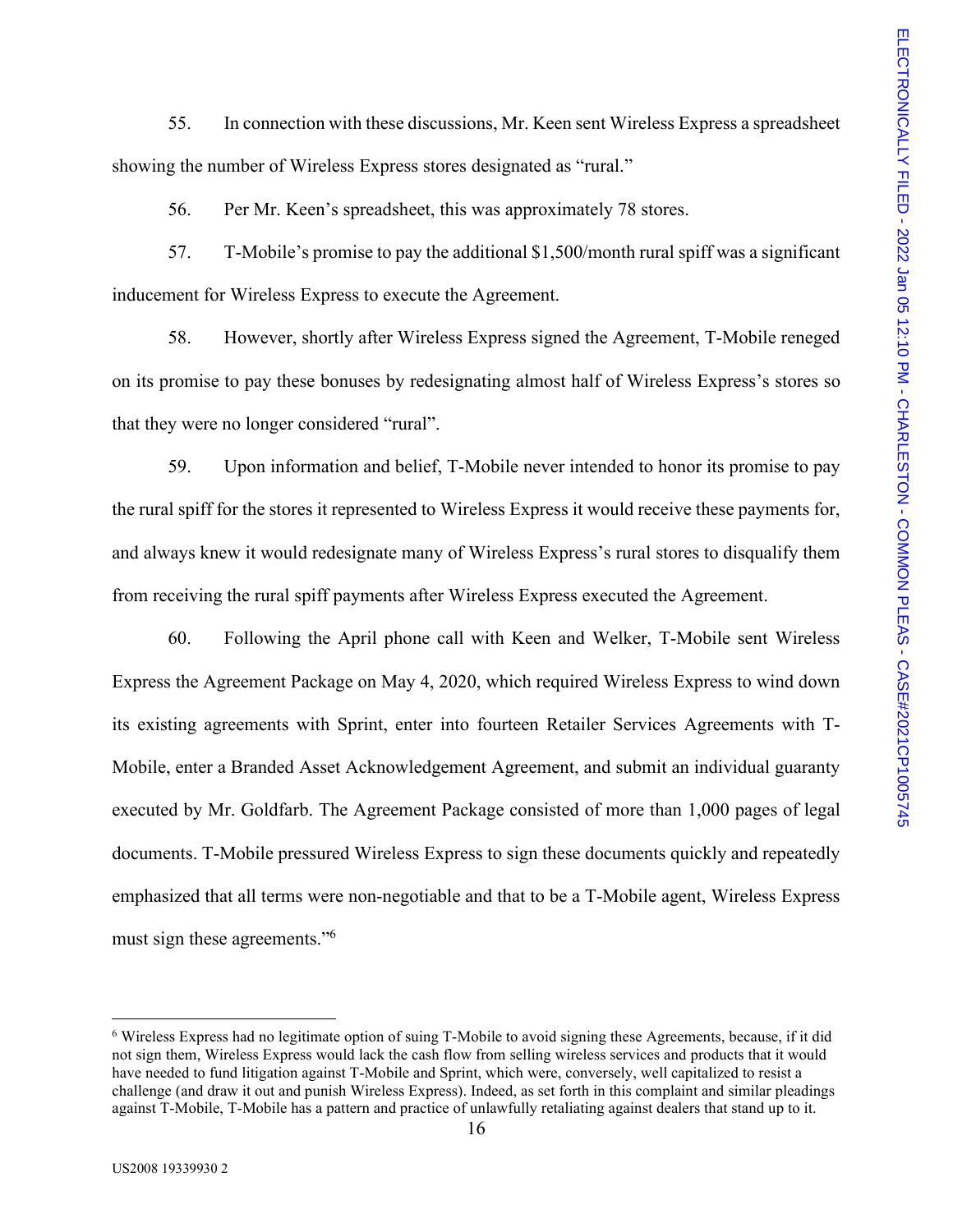61. Contemporaneously with its transmission of the Agreement Package, T-Mobile falsely represented to Wireless Express that it did not have to honor and would not honor Sprint's obligations under Wireless Express's existing dealer agreements with Sprint, which obligations T-Mobile had assumed via the merger and by their terms were effective for approximately two more years. T-Mobile also disclaimed any obligation to honor the merger protection agreement and tokens for store closure reimbursements that were specifically intended to protect dealers like Wireless Express from rapid post-merger store closures.

62. T-Mobile also withheld Wireless Express's rightfully-earned CSAs for those 16 closed stores, yet at the same time wrongfully charged Wireless Express fees for deactivations and chargebacks for the closed locations.

63. T-Mobile further advised Wireless Express that, because Sprint no longer existed, T-Mobile was not obligated to provide any benefits under the existing contracts and would not allow Wireless Express to sell any T-Mobile phones or services unless it signed the Agreement Package. T-Mobile took the entirely opposite position with respect to Wireless Express's burdens under the existing Sprint contracts, stating it would continue to enforce those burdens against Wireless Express until it signed the T-Mobile Agreement Package.

64. T-Mobile also stated that if Wireless Express did not execute the Agreement Package by May 15, 2020, it would withhold store remodeling funds. T-Mobile required all legacy Sprint dealers, including Wireless Express, to remodel their stores under the new T-Mobile brand at a cost to the dealer of an undisclosed amount at the time, but which later information revealed would cost approximately \$130,000 per store. At the time, T-Mobile misrepresented that it would allocate cooperating legacy Sprint dealers \$15,000 to "refresh" their stores, which concealed the true cost of remodeling.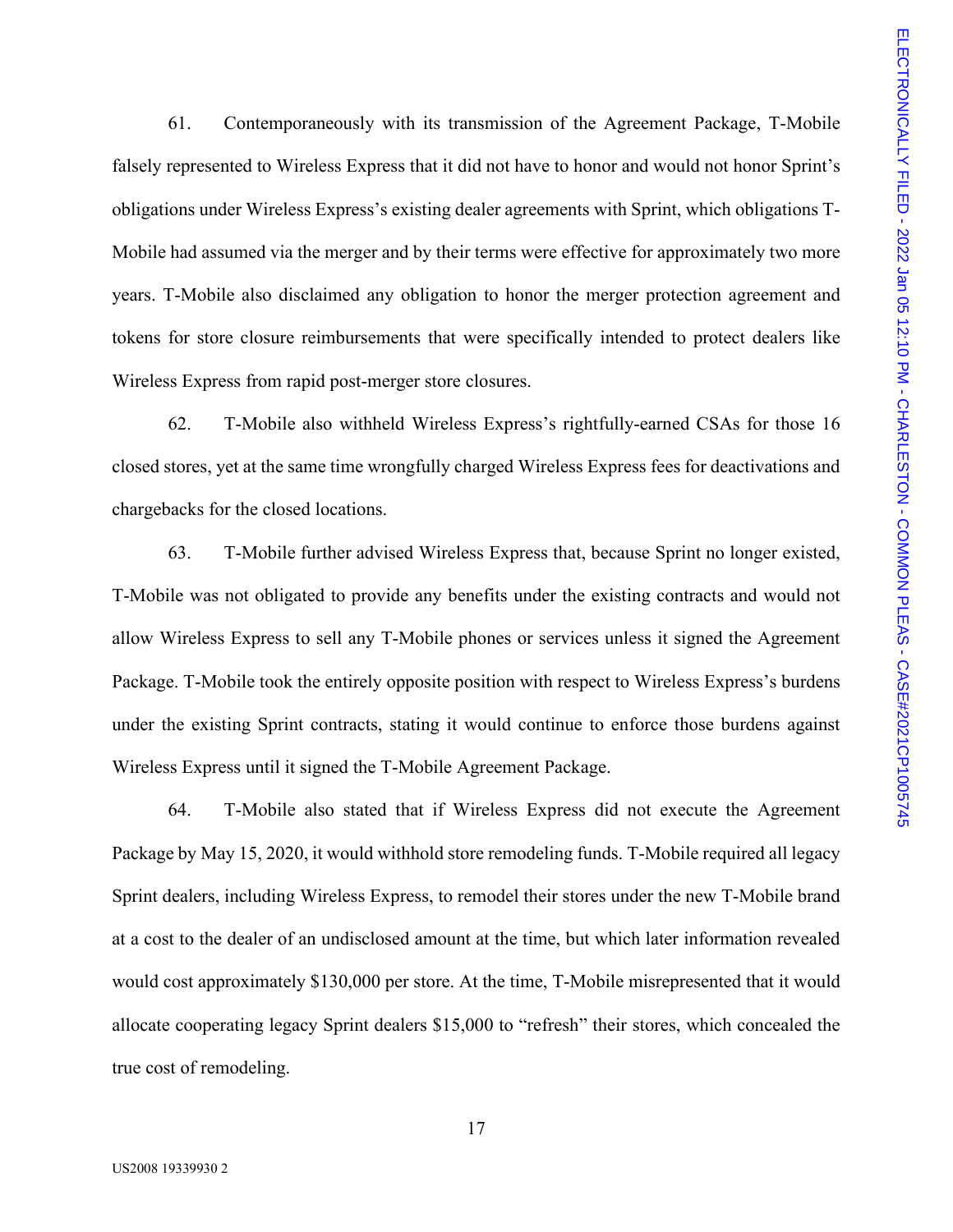65. Wireless Express therefore had a short timeline to review and execute the 1,000+ pages of non-negotiable agreements to be eligible to receive the remodel funds and continue operating, or else lose its business entirely.

66. When Wireless Express communicated its concerns about the T-Mobile Agreements, and the Personal Guaranty in particular, T-Mobile stated that it does not entertain redlines and all documents were non-negotiable, effectively presenting contracts of adhesion that, due to T-Mobile's fraud and deceptive conduct, Wireless Express had no option but to sign.

67. As a practical matter, T-Mobile knew that Wireless Express had no choice but to sign the new T-Mobile agreements. T-Mobile would hold Wireless Express and other dealers to the restrictions in the Sprint contracts (e.g., non-competition clauses), but would not allow Wireless Express to sell T-Mobile branded products and services unless Wireless Express signed the new Agreement Package. This combination of circumstances would entirely deprive Wireless Express of the ability to meet its expenses of approximately \$2.2 million per month in lease payments, payroll, taxes, and debt service.

68. Prior to executing the Agreement Package, Wireless Express's principal, Mr. Goldfarb, spoke with Scott Keen, who at this point in time was in charge of communications with the dealer channel for T-Mobile, and directly asked Mr. Keen whether T-Mobile would institute any additional rounds of store closures.

69. Mr. Keen assured Wireless Express that T-Mobile would not engage in another round of closures.

70. Mr. Goldfarb repeatedly informed Mr. Keen of T-Mobile that another round of closures, if it occurred, would certainly have a "material adverse effect" on Wireless Express, particularly without growth (i.e., the ability to acquire more stores).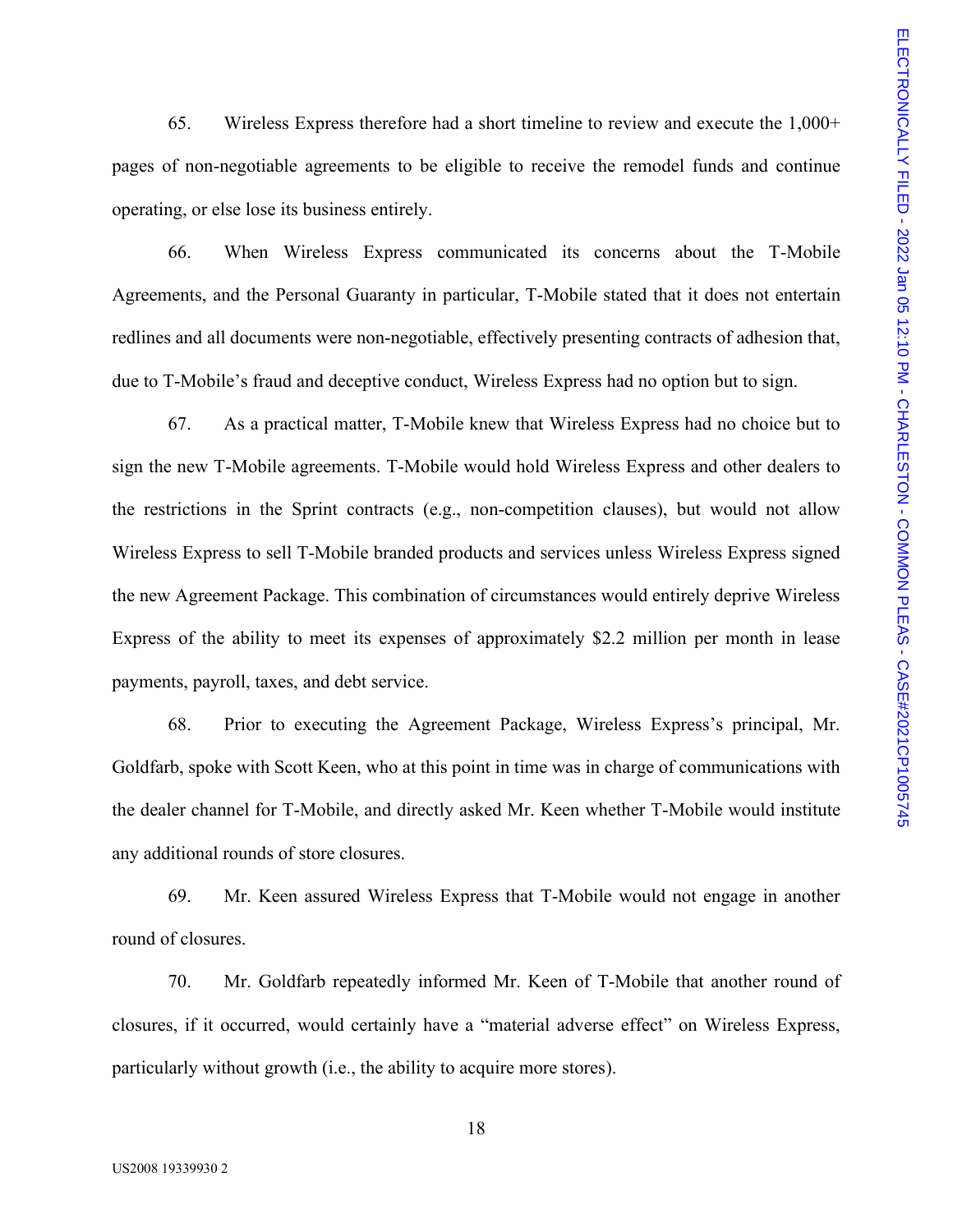71. According to T-Mobile's representatives, the closures were part of a "shrink to grow" strategy, pursuant to which T-Mobile would close – on a fair and reasonable basis – stores that were in close proximity to one another and then allow dealers, like Wireless Express, to grow by adding new locations in new areas. Indeed, multiple T-Mobile representatives repeatedly assured Wireless Express that T-Mobile was going to facilitate expansion and growth by Wireless Express.

72. T-Mobile knew, but concealed from Wireless Express, that unless a dealer was a favored T-Mobile dealer, it would only be allowed (or more accurately, forced) to shrink, but never to grow. As Wireless Express was not a favored legacy T-Mobile dealer, Wireless Express experienced a mandated "shrink, but not grow" strategy forced by T-Mobile.

73. Upon information and belief, at that time T-Mobile knew that it would make multiple additional rounds of closures of Wireless Express stores, and T-Mobile fraudulently concealed this fact from Wireless Express, including by instructing personnel, like Scott Keen and Cody Welker, not to disclose this fact to Wireless Express and other dealers.

74. Upon information and belief, T-Mobile disregarded the advice of the real estate advisors upon which it normally relied in deciding which stores to slash and instead intentionally closed legacy Sprint stores because its intent was to drive the legacy Sprint dealers out of business.

75. Sprint's and T-Mobile's fraudulent misrepresentations and concealments were intended to, and did, induce Wireless Express to sign the T-Mobile contracts.

76. Faced with an immediate 21% reduction of its business after the merger and the direct threat of having its 82 remaining stores' operations grinding to a halt with nothing to sell, as well as the inability to negotiate terms and T-Mobile's false representations that there would be no further store closures (combined with Sprint and T-Mobile's pre-merger representations that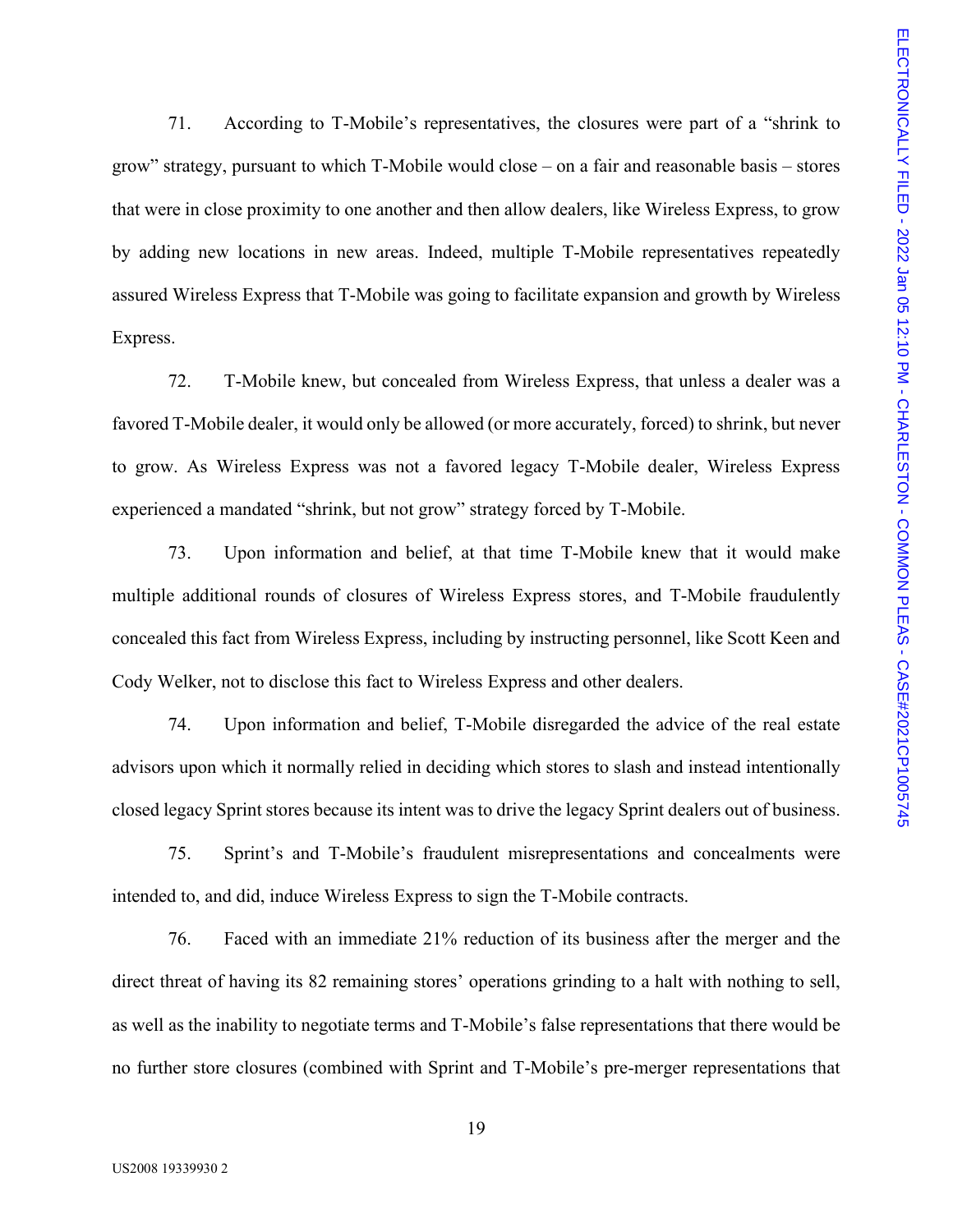following the merger legacy Sprint dealers would be able to add employees and grow stores), Wireless Express executed the Agreement Package on May 14, 2020.

77. The adhesion RSAs and the Wind Down Addendum include provisions that were false and oppressive, including: provisions that reduced Wireless Express's compensation, releases that were induced by financial coercion and distress, and misrepresentations that Mr. Goldfarb wanted to provide a personal financial guarantee for the benefit of T-Mobile.

78. Wireless Express only agreed to these terms under extreme economic duress.

79. The terms of the Confidentiality Agreement were ridiculously one-sided and, as Wireless Express now realizes, intended by T-Mobile to enable T-Mobile to drive Wireless Express out of business.

#### **F. T-Mobile Engaged in a Pattern and Practice of Anti-Competitive Behavior to Destroy Wireless Express and Instituted Additional Closures Despite Representations to the Contrary.**

80. Shortly after the Sprint-T-Mobile merger, T-Mobile began engaging in a litany of anti-competitive, unfair and deceptive behavior aimed at driving Wireless Express and other legacy Sprint retailers out of the marketplace.

81. T-Mobile manipulated search engine results to divert internet traffic and potential business away from Wireless Express and instead to preferred legacy T-Mobile retailers and corporate stores. Specifically, T-Mobile was suppressing search engine results for Wireless Express locations so that they would not appear at the top of or at all in a search engine query even though the internet user was located in close or closest proximity to a Wireless Express store location.

82. T-Mobile also refused to approve Wireless Express's request to sell its stores under the guise of a purported company-wide acquisition freeze while, upon information and belief,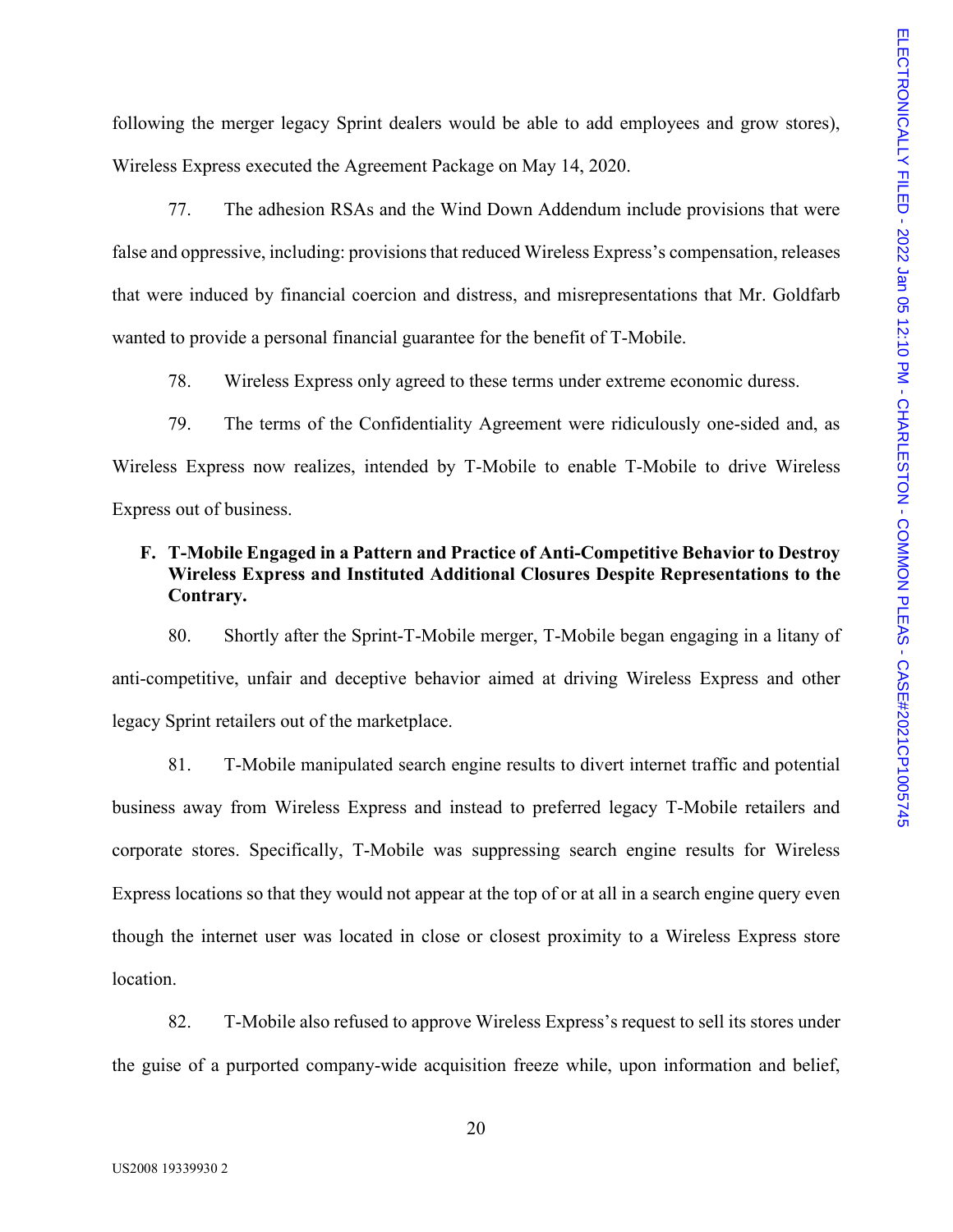simultaneously approving substantially similar sales and acquisitions for T-Mobile-favored retailers.

83. Specifically, in August 2020, Wireless Express requested approval for the sale of its stores to PCS Mobile Solutions during a phone call with Mike Sentowski, the T-Mobile VP who was running the Dealer Channel at that time, and the owners of PCS Mobile Solutions. They were told all mergers and acquisitions were being put on hold. Upon information and belief, this representation was not true, T-Mobile was just selectively targeting dealers like Wireless Express for which it wanted to drive down the sale price.

84. Finally, after Wireless Express executed the Agreement Package, T-Mobile began reducing or eliminating revenue streams that previously existed under the Sprint contracts and that T-Mobile never represented would be impacted or changed under the new Agreement Package. Specifically, T-Mobile reduced or eliminated residual payments, rural spiffs, and other forms of payment to Wireless Express, making it virtually impossible for Wireless Express to retain employees. T-Mobile also inequitably determined chargebacks and took an inordinate amount of time to resolve chargeback issues, which hamstrung Wireless Express's ability to accurately document/forecast cash flow.

85. T-Mobile also began "double charging" for chargebacks. In light of the COVID-19 pandemic, Sprint provided Wireless Express with a revenue commission check, which was based on a six-month average gross revenue minus chargebacks, and amounted to approximately \$2.2 million, in order to maintain employment and prevent store layoffs. Following the merger, in addition to deducting the chargebacks from gross revenue in determining the monthly average that Wireless Express would receive, T-Mobile then deducted the chargebacks a second time from the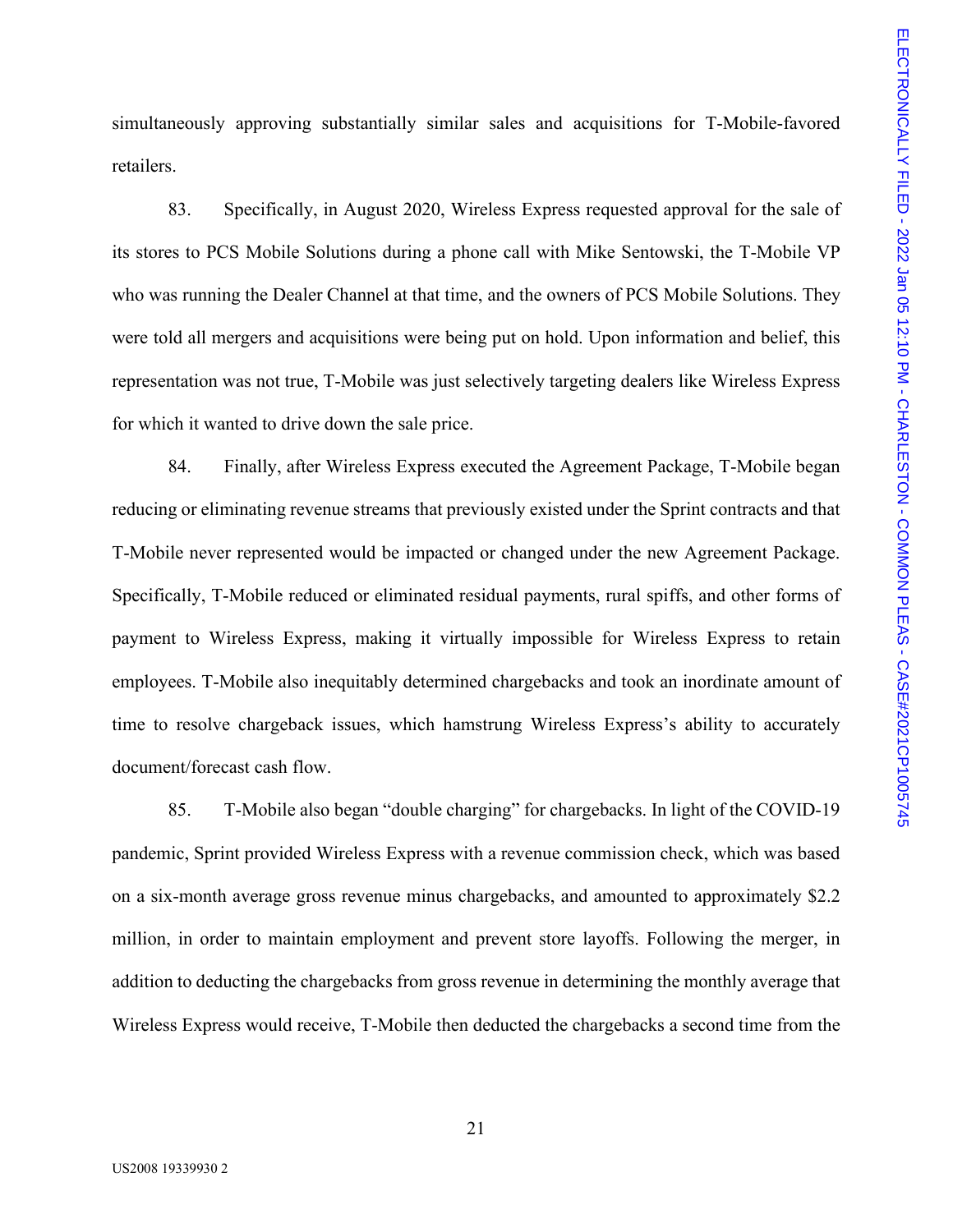average, thus double charging for chargebacks and reducing the overall amount that Wireless Express was paid each month.

86. Upon information and belief, T-Mobile planned to institute these changes prior to the execution of the Agreement Package but concealed this fact from Wireless Express to induce it to execute the Agreement Package.

87. Against this backdrop, on November 17, 2020, approximately five months after T-Mobile assured Wireless Express that it would not be subject to additional closures, T-Mobile then announced that it was instituting a second round of store closures and would be closing at least 28 more of Wireless Express's remaining stores over the next 12 to 24 months. T-Mobile also hinted that an additional 6 stores may be in jeopardy of closure during yet a third round of closures.

88. T-Mobile's announcement was contrary to its explicit representations via its Director Scott Keen in May 2020 that there would be no further Wireless Express store closures after the initial round of closures.

89. T-Mobile stated that the additional closures were related to business judgment. However, the basis for any judgments T-Mobile made were its own improper and anti-competitive behavior, which prevented Wireless Express from performing to its potential, deflated its performance metrics, impeded its ability to operate existing stores optimally, and precluded any realistic opportunity for expansion or growth.

90. According to T-Mobile's announcement, Wireless Express's store count would be reduced from 82 stores at the time it executed the Agreement Package in May 2020 to a meager 48 stores, or a 41% elimination (and down 54% from its pre-merger store count of 104), within the first two years of signing the new Agreement. Upon information and belief, T-Mobile disproportionately imposed the majority of closures upon legacy Sprint dealers as part of its plan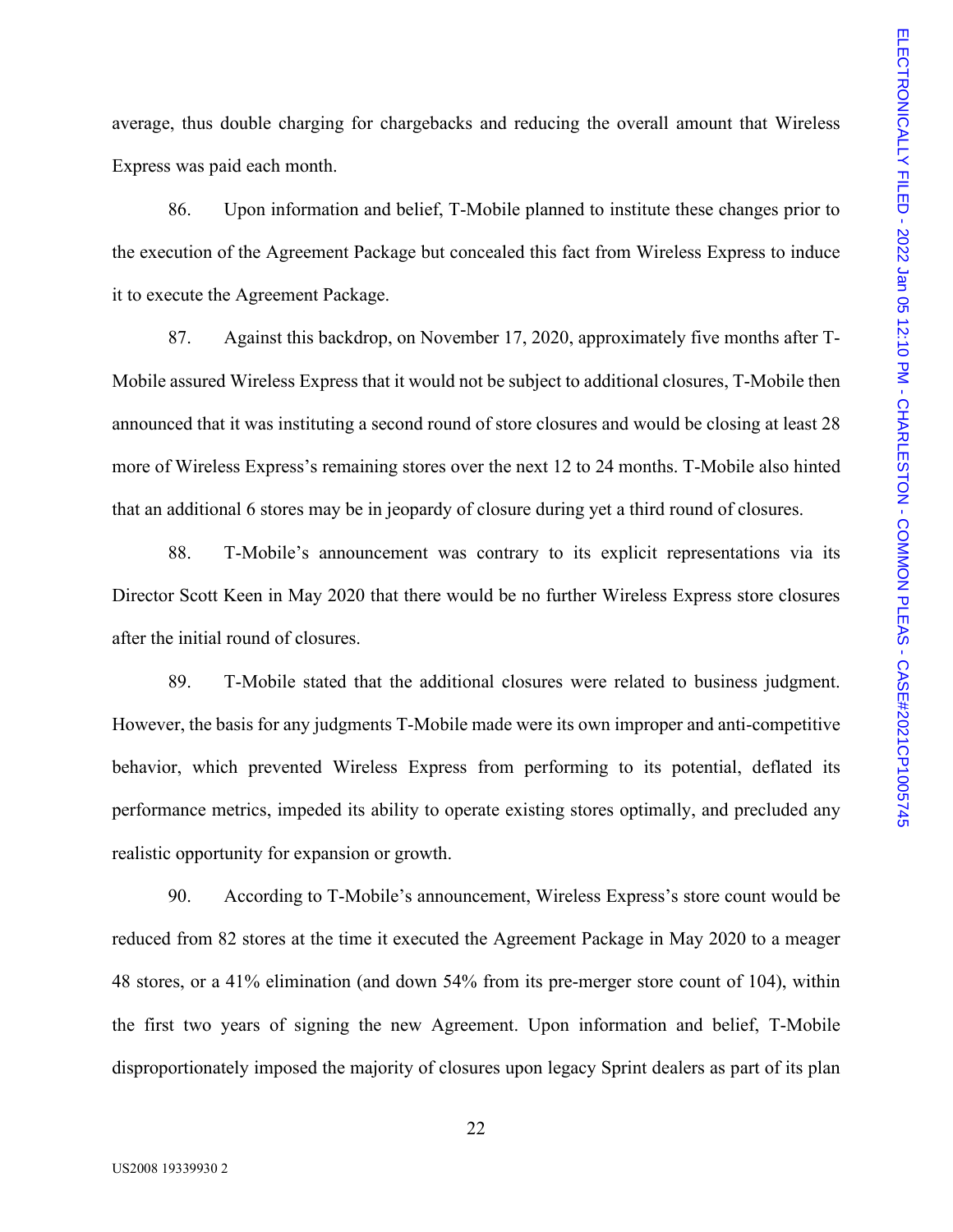to eliminate, and have its preferred legacy T-Mobile dealers subsume, the unwanted Sprint dealers it acquired via the merger.

91. In short, T-Mobile relied on the Agreement (which it coerced and fraudulently induced Wireless Express to sign) to eliminate almost all of Wireless Express's stores while simultaneously prohibiting Wireless Express from opening new locations or opening stores for a competing carrier. Consistent with its intent and design, T-Mobile's anti-competitive, unfair, and deceptive conduct also ensured that Wireless Express's remaining stores would not operate at the levels they did prior to the Sprint/T-Mobile merger.

92. Prior to Wireless Express executing the Wind Down Addendum and Agreements with T-Mobile, T-Mobile and Sprint stated that a dealer's performance would be "the number 1 factor" for T-Mobile's future plans. But once T-Mobile's fraudulently-induced and one-sided Agreements with Wireless Express (and other legacy Sprint dealers) were in place, T-Mobile representative Doug Chartier admitted the truth in a December 10, 2020 call with another legacy Sprint dealer, stating: "T-Mobile only acquired Sprint for its network assets, not real estate or dealer distribution." This was a new, completely different, and contradictory message than any that T-Mobile or Sprint had previously communicated.

93. Throughout its relationship with Wireless Express (and other legacy Sprint dealers), T-Mobile engaged in a pattern and practice of anti-competitive, unscrupulous, and unethical conduct, which it then sought to cure with unfairly induced releases which were the product of misrepresentations, treachery, lack of consideration, and financial duress created by T-Mobile.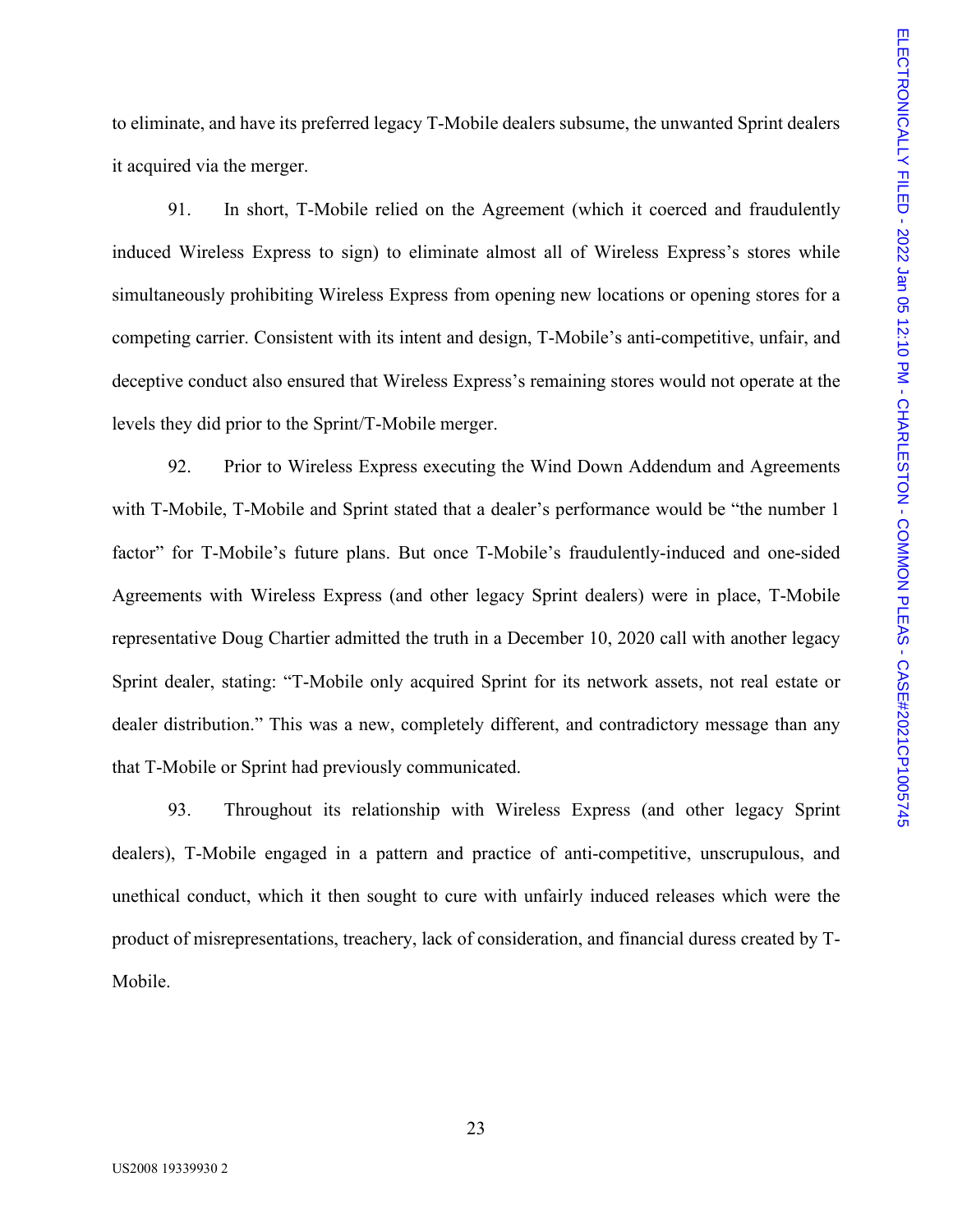#### **G. T-Mobile's Unlawful Conduct Forced Wireless Express to Exit a Business in Which it Had Flourished For 16 Years.**

94. Before he was forced to do business with T-Mobile, Mr. Goldfarb intended to grow and either maintain Wireless Express as a closely-held, essentially family business or to grow the business and sell it for a profit. T-Mobile ruined either path for Wireless Express's future.

95. Once it became clear that T-Mobile's actions would make it difficult and virtually impossible for Wireless Express to survive, let alone succeed or grow, Wireless Express had little choice but to exit the marketplace and sell its remaining business.

96. On January 21, 2021, Wireless Express signed an asset purchase agreement with a Buyer (the "Buyer"). By that time, Wireless Express only had 76 stores remaining, with 20 of those set for forced closure by T-Mobile on or before October 31, 2021. An additional eight stores were designated as "high risk" for closure. Accordingly, the Buyer would only pay for 48 of the stores (at a steeply discounted price).

97. Notably, the sale to the Buyer was for an amount that is far less than the value of Wireless Express before T-Mobile effectively destroyed Wireless Express's business and reduced Wireless Express from a top dealer to a company whose principals have no legitimate choice aside from exiting the business. For context, the sale price to the Buyer was approximately one-third of the amount stated in an LOI Wireless Express had executed with another potential buyer prior to the merger.

#### **H. Sprint, and Then T-Mobile, Maintained a Mislabeled Franchise Arrangement with Wireless Express.**

98. Prior to the Sprint-T-Mobile merger, Sprint's relationship with Wireless Express was a mislabeled franchise relationship.

99. Sprint's agreement with Wireless Express included a false statement that the relationship was not a franchise.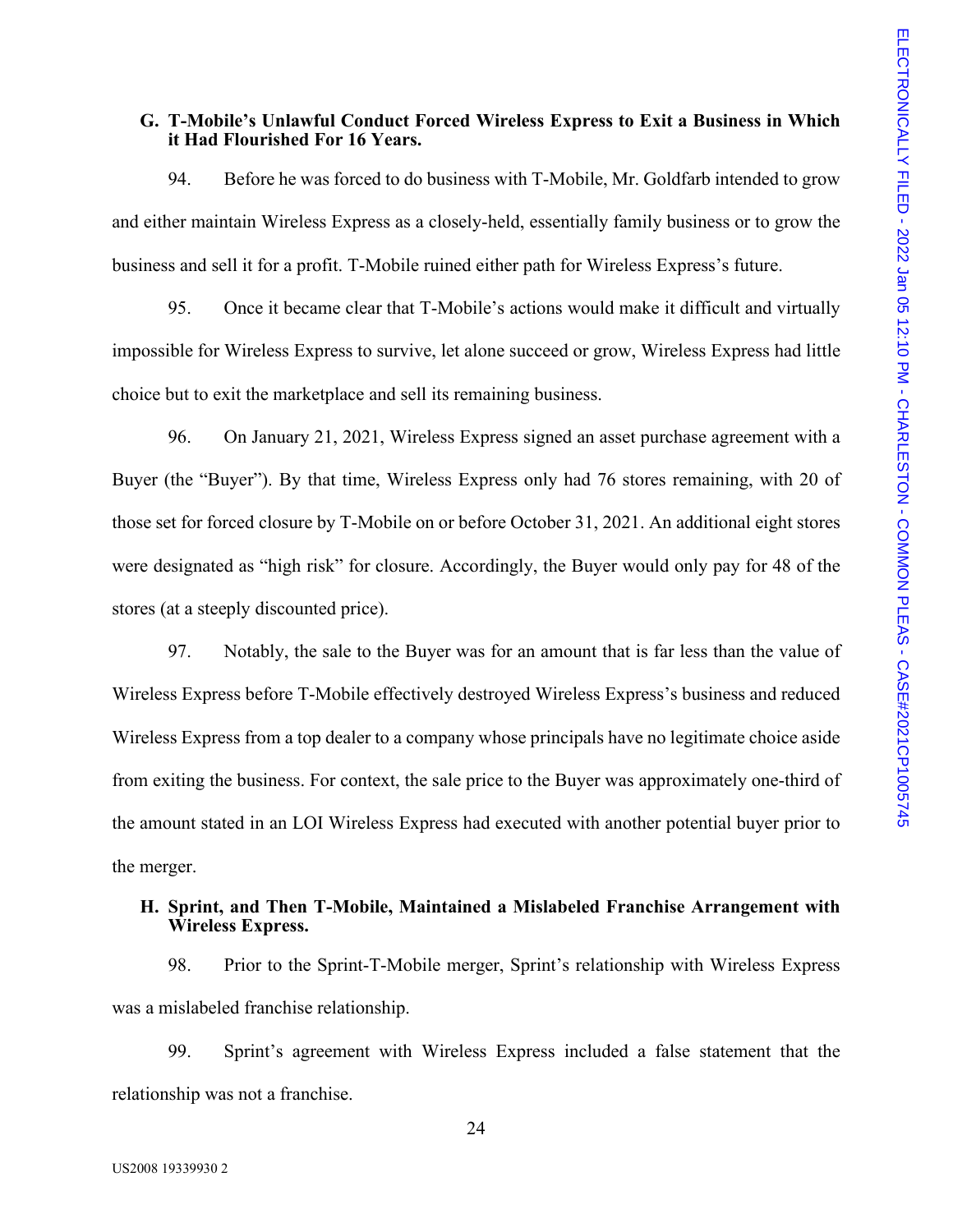100. After acquiring Sprint in the merger, T-Mobile unlawfully terminated the franchise with Sprint.

101. Thereafter, T-Mobile's relationship with Wireless Express was a mislabeled franchise relationship.

102. T-Mobile's agreement with Wireless Express included a false statement that the relationship was not a franchise.

103. Both Sprint and T-Mobile engaged in unlawful conduct directed at Wireless Express that violated applicable franchise law, including the Washington Franchise Act.

104. Both Sprint and T-Mobile granted Wireless Express and its locations the right to offer, sell, or distribute goods and services – specifically Sprint and T-Mobile wireless services and associated cellular phone products – under a marketing plan or system prescribed in substantial part by Sprint and T-Mobile.

105. That marketing plan included, without limitation, sales of Sprint and T-Mobilebranded goods and services through a network of independent authorized retailers, of which Wireless Express was one, established by Sprint and T-Mobile in territories established by Sprint and T-Mobile to create a distribution grid for Sprint and T-Mobile. Wireless Express and other dealers were required to invest and take on substantial risk to commit them to the retailer and distribution programs established by Sprint and T-Mobile. Further, after the merger, T-Mobile forbade Wireless Express from making independent sales of accessories, which reduced Wireless Express's profitability by hundreds of thousands of dollars (approximately \$325,000) on a monthly basis.

106. Wireless Express's operation was substantially associated with the trademarks, service marks, trade names, advertising, or other commercial symbols designating, owned by, or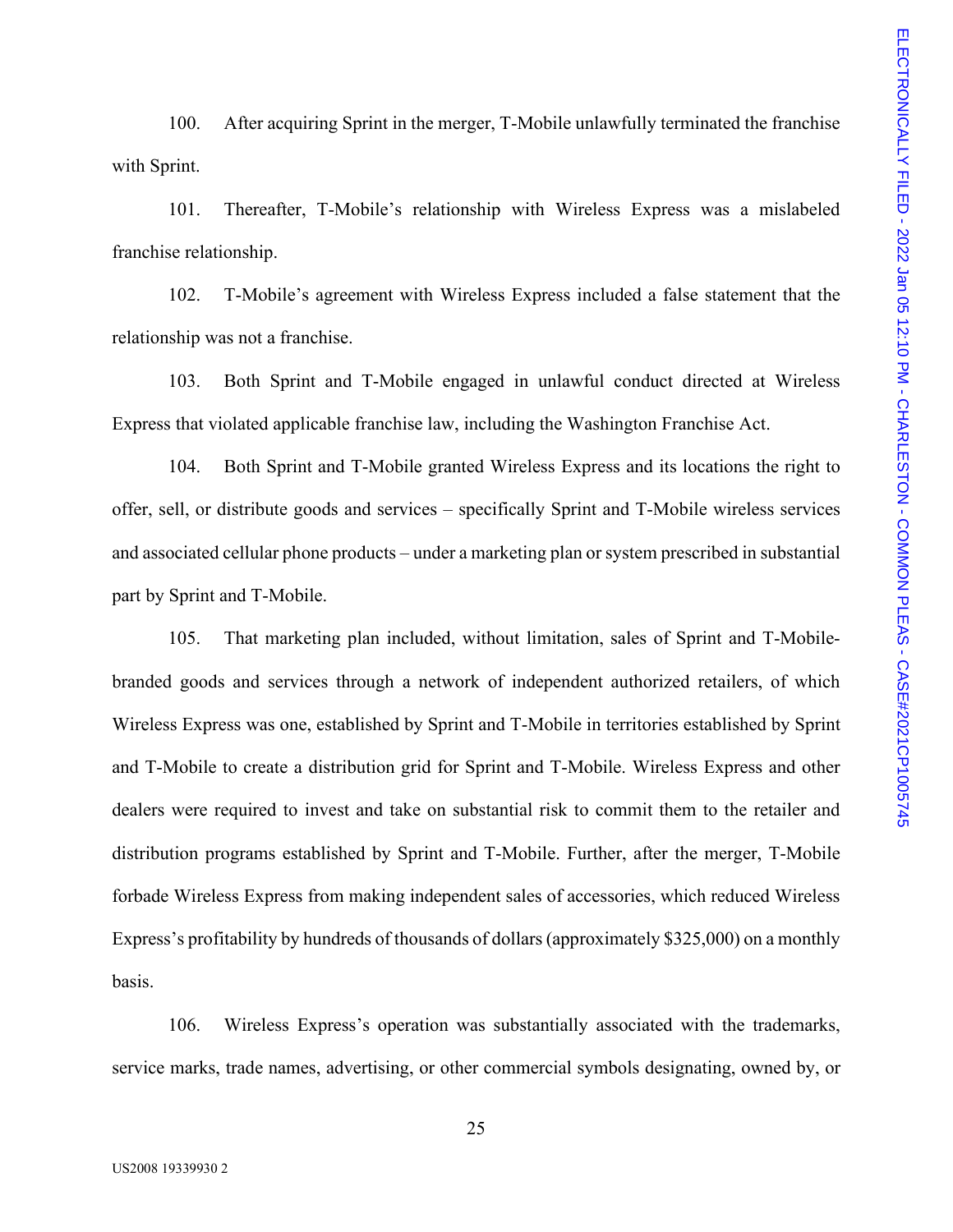licensed by Sprint, T-Mobile, and their affiliates. Indeed, to a customer visiting a Wireless Express store, the store appeared to be a Sprint- or T-Mobile-owned store because of the extensive Sprint or T-Mobile signage and their logos appearing on the employee uniforms – all of which were mandated by Sprint and T-Mobile.

107. Wireless Express was required to pay to Sprint, and then to T-Mobile, directly or indirectly, franchise fees. Those fees included, without limitation:

- a. improper and unauthorized chargebacks against Wireless Express's commissions due from Sprint and T-Mobile;
- b. the improper withholding of Wireless Express's earned CSAs or residuals postmerger;
- c. the forced-purchase of furniture, uniforms, services, phones, and accessories from Sprint and T-Mobile-selected vendors, including Granite Communications and Brightstar, which vendors, upon information and belief, provided these goods and services to Wireless Express at a substantial mark-up that was directly passed on to Sprint or T-Mobile;
- d. the assessment of charges labeled as "penalties" or "fines" for items such as missed training for employees, staff shortages, or findings in audits conducted by or on behalf of Sprint or T-Mobile;
- e. the required surrender of returned phones to Sprint or T-Mobile without any refund to Wireless Express for any portion of the phones;
- f. whenever there was a loss of goods (phones or accessories), which is a guaranteed occurrence in any retail business due to damage, loss in transit, theft, and other causes, T-Mobile required Preferred Wireless to pay it the full **retail**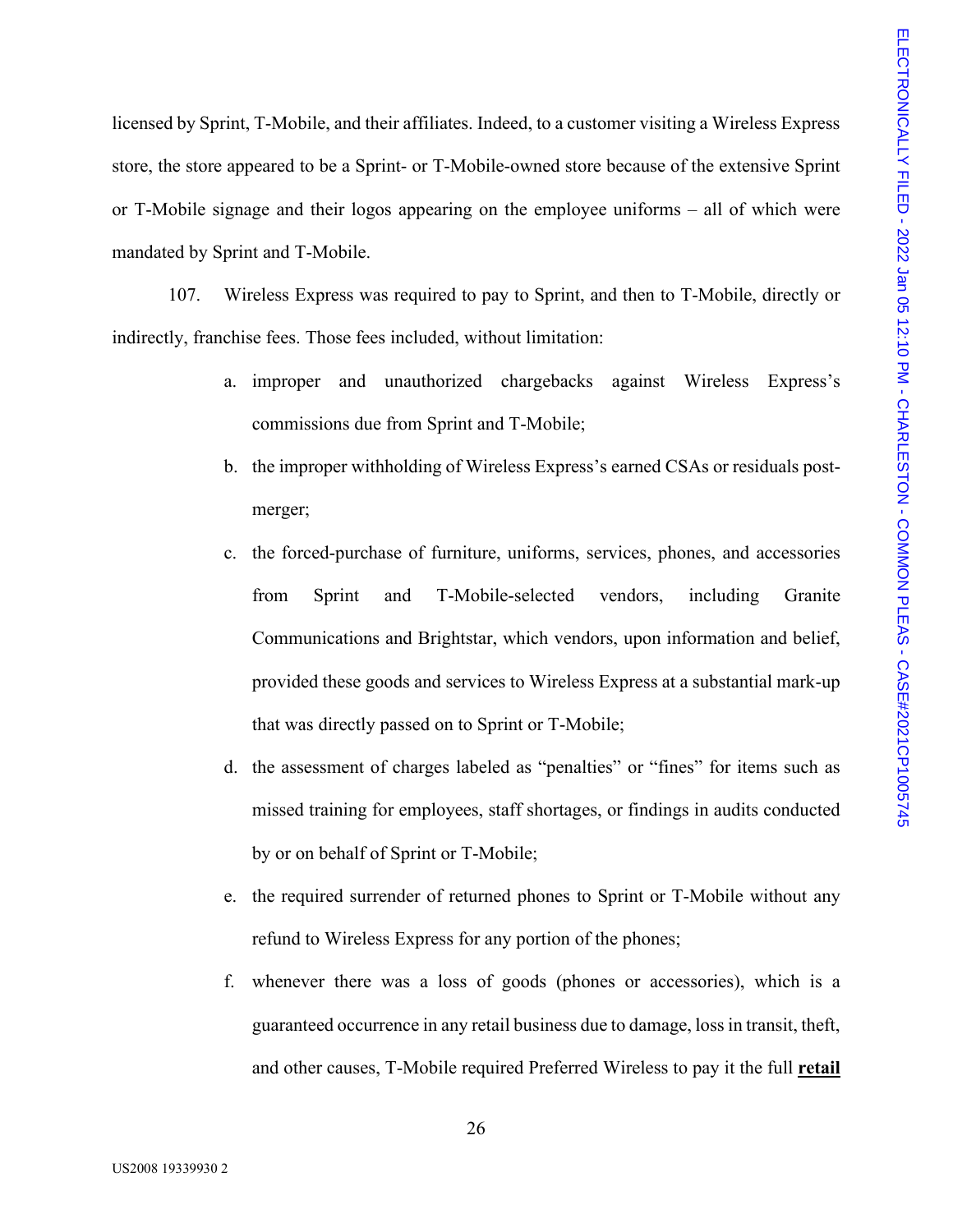price for the lost goods, which was considerably more than T-Mobile had paid for those goods – this alone represented thousands of dollars in disguised franchise payments to T-Mobile;

- g. Sprint's and T-Mobile's receipt of funds from vendors in return for allowing those vendors to advertise in Wireless Express stores;
- h. charges for Wireless Express's sales of accessories (which did not reflect mere wholesale sales of accessories to Wireless Express by Sprint and T-Mobile);
- i. markups on shipping fees; and
- j. backend charges for co-op parts.

108. Both Sprint and T-Mobile failed to properly register as required for franchise relationships and abused the franchise relationship. Further, Defendants unlawfully terminated the Sprint franchise to Wireless Express when they forced the less favorable T-Mobile franchise relationship upon Wireless Express.

#### **I. T-Mobile is Liable for Sprint's Unlawful Conduct.**

109. T-Mobile (or a parent company of T-Mobile) is the successor entity or parent of Sprint.

110. As the acquiring entity, T-Mobile is liable for action or inactions of Sprint occurring before or in connection with the Sprint/T-Mobile merger.

111. Further, as between Sprint and T-Mobile, there was a commingling of property rights or interests, and it was apparent that they were intended to function as one, and, further, to regard them as separate would aid the consummation of a fraud or wrong upon others.

112. Moreover, Sprint and T-Mobile conspired together and aided and abetted one another to perpetrate the unlawful and wrongful actions and inactions that are the subject of this Complaint.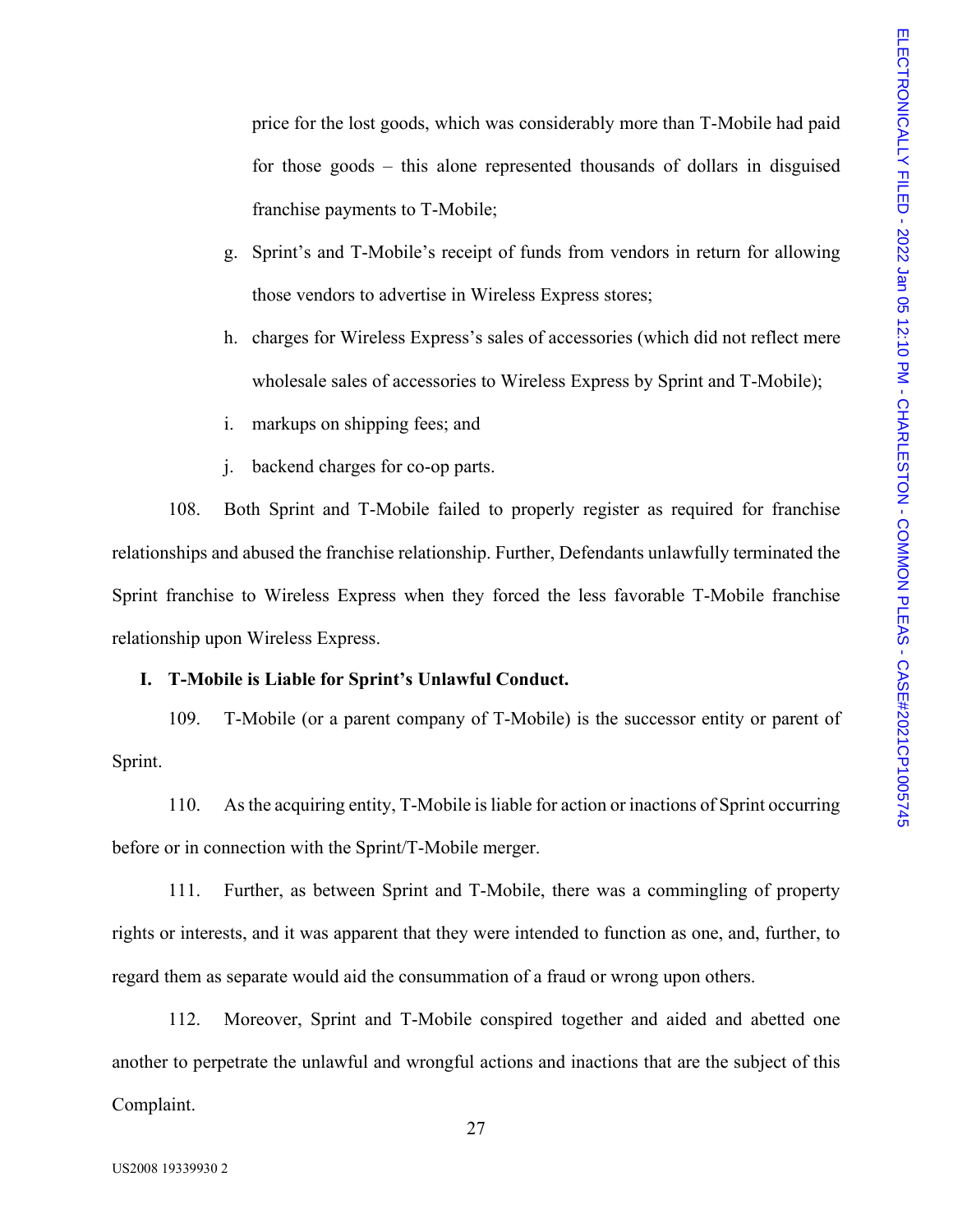#### **J. The Putative Releases Contained in the Sprint and T-Mobile Contracts are Unenforceable.**

113. The putative releases, (1) paragraph 8 of the May 14, 2020 Wind Down Addendum to the Authorized Representative Agreement between Sprint and Wireless Express and section 18.15 of the T-Mobile Agreements ("2020 releases"), and (2) paragraph 5 of the Assignment and Assumption Agreement between Wireless Express, the Buyer, and T-Mobile (the "APA") effective January 1, 2021 ("2021 release"), were fraudulently or unlawfully obtained and are unenforceable.

114. All releases lack consideration. For the 2020 releases, T-Mobile compelled Wireless Express to forego its existing Sprint contractual benefits and granted Wireless Express nothing in return beyond what Wireless Express was already entitled to receive. For the 2021 release, T-Mobile had already given verbal and written approval of the APA. The last-minute purported releases were unilaterally imposed on the APA by T-Mobile, were not proper or authorized requirements for the APA process, and in exchange for executing them Wireless Express received nothing to which it was not already entitled.

115. Separately, T-Mobile acquired the purported releases through unlawful coercion and duress it imposed on Wireless Express, which independently renders the releases unenforceable. For the 2020 releases, T-Mobile threatened the destruction of Wireless Express's business if it did not sign, while simultaneously claiming Wireless Express was still bound by its non-compete, chargeback, and other obligations under the Sprint dealer agreement. Wireless Express had millions of dollars in recurring obligations for lease payments, personal guarantees, wages, operating expenses, and debt service, and it faced a simple choice: sign T-Mobile's rushed, non-negotiable adhesion contracts or go bankrupt. Similarly, for the 2021 release, T-Mobile waited until the eleventh hour before the closing of the APA to produce the 2021 release and demand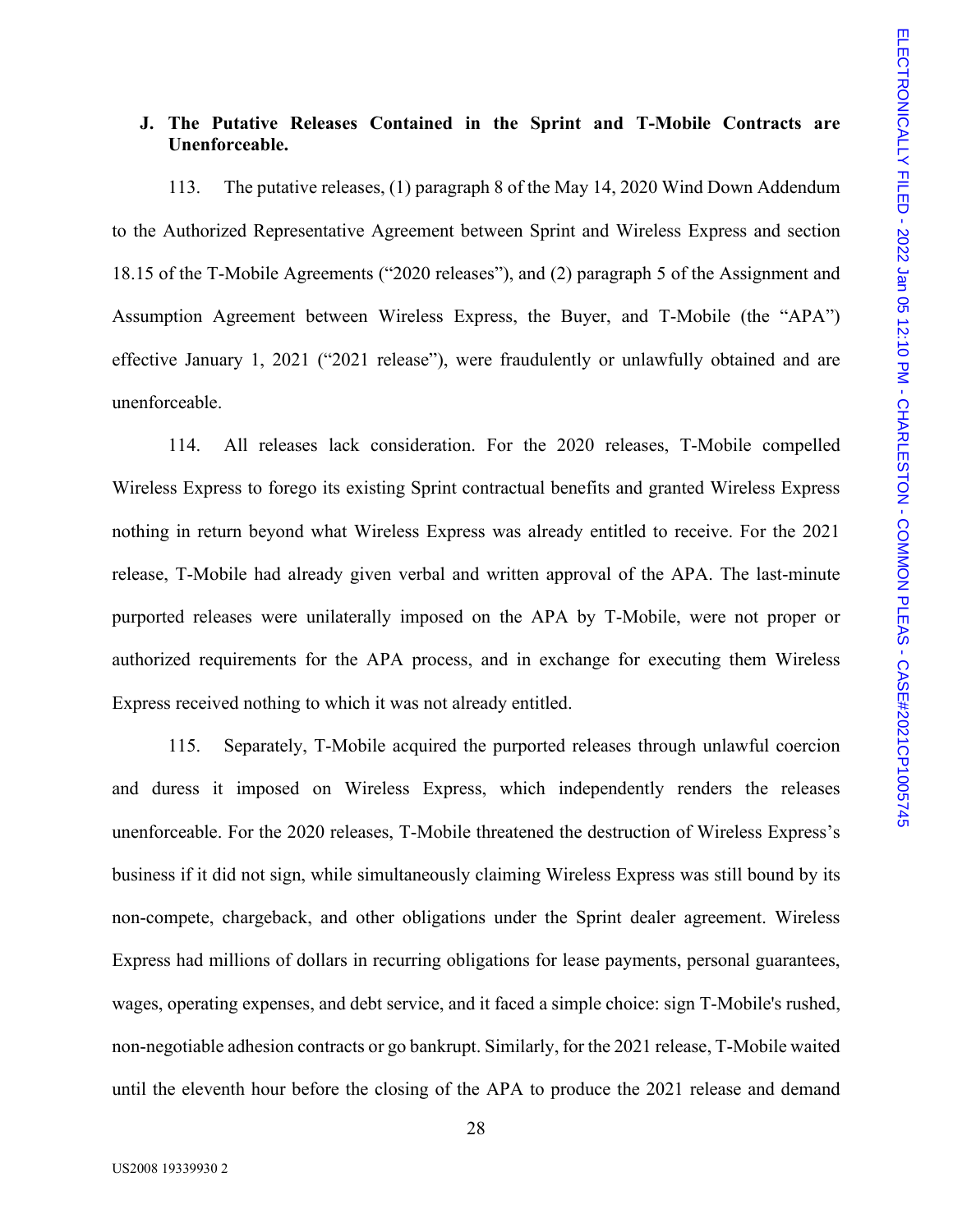Wireless Express sign it, knowing full well that Wireless Express could not afford to lose the APA or delay the APA's closing while it challenged T-Mobile's improper demand for a release. T-Mobile's modus operandi was to (1) first verbally approve dealers' sale of assets, like it did with Wireless Express, and (2) wait until the last minute to spring the release, at which point T-Mobile knew Wireless Express would be in no position to stop the sale because it had made extensive final decisions such as employee terminations or transitions and lease arrangements, and Wireless Express would face a buyer who had rights against it if it halted the transaction. Like the initial release, here too, Wireless Express's choices were insolvency or fold to T-Mobile's unfair demands.

116. T-Mobile also induced all releases by fraud. T-Mobile affirmatively misrepresented its intentions (and concealed its true intentions) regarding store closures, lease renewals, growth, and support from the outset. Then, after intentionally devastating the businesses of dealers like Wireless Express, T-Mobile fraudulently represented it had approved the dealers' sales of their remaining assets to another T-Mobile dealer, but knew it intended to threaten to retract its approval at the last minute unless the selling dealer released all claims against T-Mobile. In short, T-Mobile acquired all the releases through unfair and deceptive practices, improper coercion and fraud, and without giving valid consideration, which renders the releases void as a matter of law.

#### **CAUSES OF ACTION**

#### **FIRST CLAIM FOR RELIEF: FRAUD AND FRAUDULENT INDUCEMENT**

117. Wireless Express realleges, as if fully set forth herein, each and every allegation contained in the preceding paragraphs.

118. T-Mobile knowingly made the false representations to Wireless Express that it would not subject Wireless Express to another significant reduction of its stores after the initial round of store closures and would allow Wireless Express to expand and grow.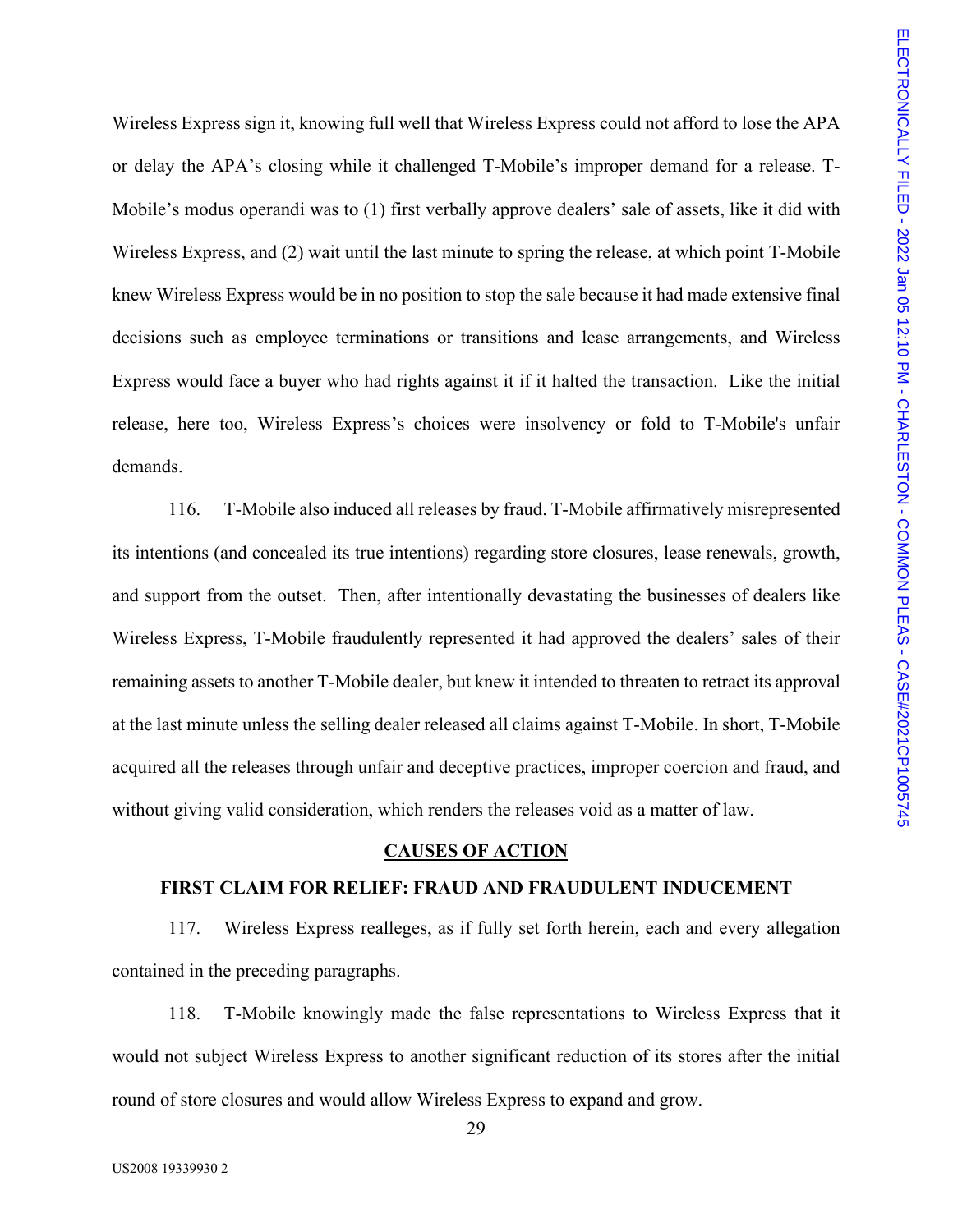119. T-Mobile further concealed its plans to massively cut Wireless Express's number of locations, suppress its ability to succeed, and stifle its growth.

120. These representations and concealments were material and false.

121. Wireless Express entered into the Agreement based on T-Mobile's representations that it would not subject Wireless Express to additional store closures, that Wireless Express would be allowed to acquire new stores and grow its number of locations following the merger, and T-Mobile would pay a bonus/spiff for Wireless Express's rural stores.

122. T-Mobile knew that the representations were false and it acted in reckless disregard as to the truth or falsity of the representations.

123. T-Mobile knew at the time it made the representations that it intended to close far more of Wireless Express's stores than it represented, and that it would do so within the first two years of the Agreement.

124. T-Mobile made these misrepresentations and concealments of material facts with the intent to deceive Wireless Express, and they were made as material inducements to Wireless Express to enter into the Agreement.

125. Wireless Express was deceived by the misrepresentations and would not have entered into the Agreement but for the misrepresentations.

126. Wireless Express could not have learned the true facts through reasonable diligence, and as a result, its reliance on T-Mobile's misrepresentations was justified and reasonable.

127. T-Mobile's fraudulent misrepresentations and concealments of material fact induced Wireless Express to forego the more beneficial terms of the Sprint contract and cheated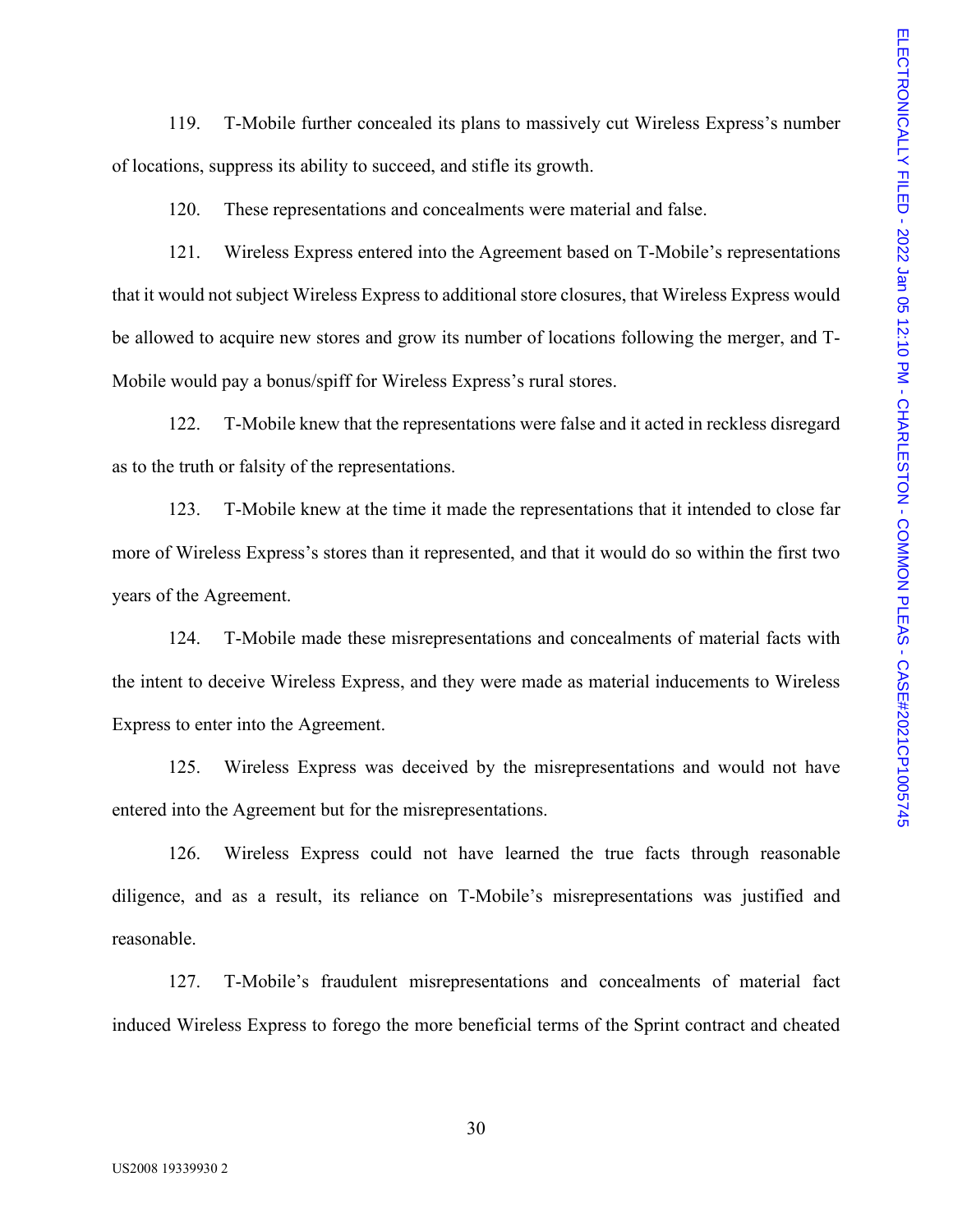Wireless Express out of compensation to which Wireless Express was entitled under the Sprint contract.

128. As a direct and proximate result of T-Mobile's fraudulent misrepresentations, Wireless Express has suffered damages in an amount to be determined at the final hearing, but certainly in excess of \$50 million.

#### **SECOND CLAIM FOR RELIEF: NEGLIGENT MISREPRESENTATION (IN THE ALTERNATIVE)**

129. Wireless Express realleges, as if fully set forth herein, each and every allegation contained in the preceding paragraphs.

130. Wireless Express pleads negligent misrepresentation in the alternative to fraud and fraudulent inducement.

131. As alleged herein, T-Mobile supplied misinformation (by direct statement and concealment that misled Wireless Express concerning the nature of the T-Mobile-Wireless Express relationship), including regarding future growth and store closures and rural bonus/spiff payments, which information was material, false, and misleading.

132. T-Mobile knew that supplying this information to Wireless Express would induce Wireless Express to execute the new Agreement package, and in supplying this information T-Mobile intended to induce Wireless Express to do so.

133. T-Mobile was negligent in obtaining and communicating this false information to Wireless Express.

134. Wireless Express reasonably relied on this false information in deciding whether to execute the Agreement package.

135. T-Mobile's false information proximately caused damages to Wireless Express.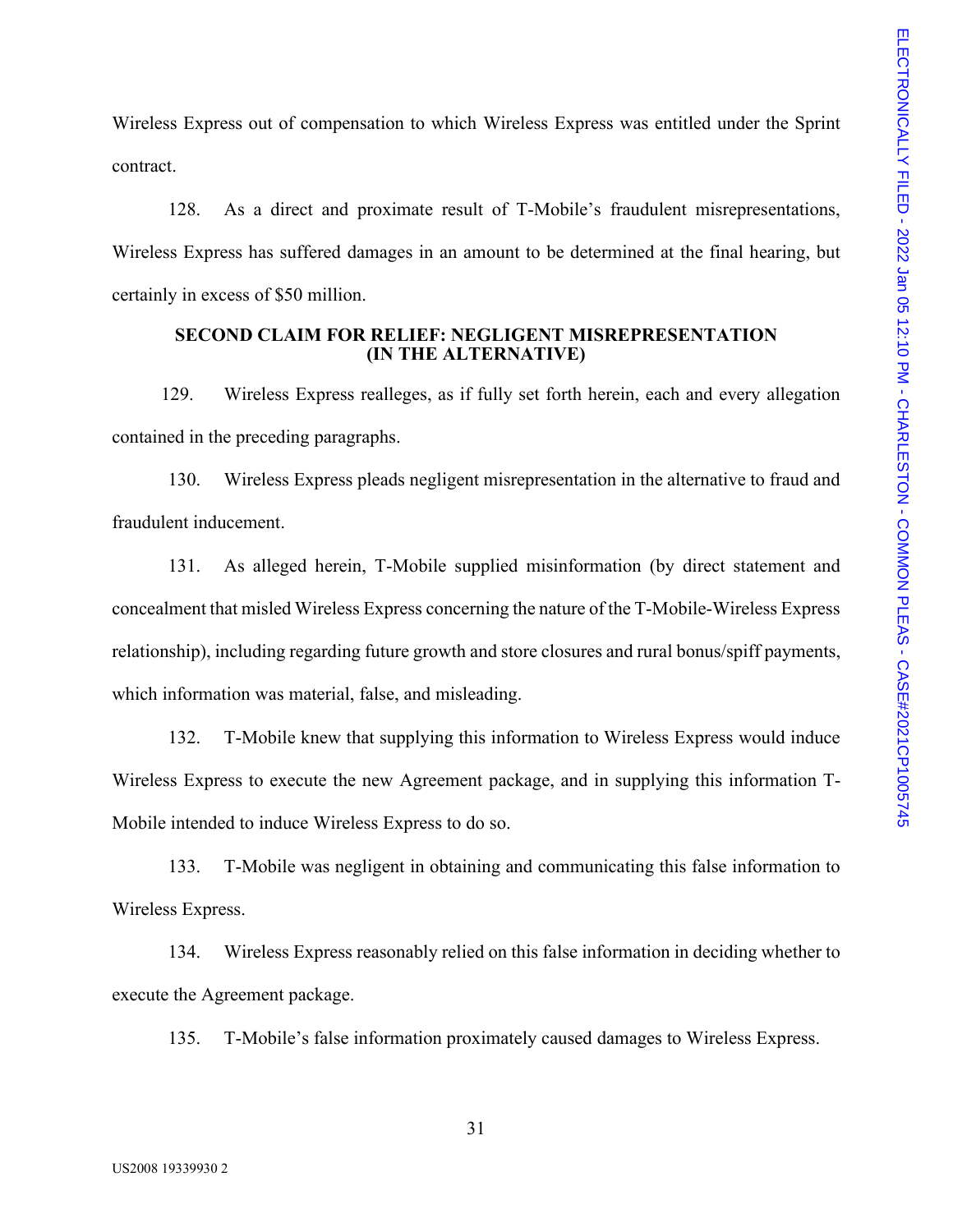136. As a result of T-Mobile's negligent misrepresentations, Wireless Express has suffered damages in an amount to be determined at trial, but certainly in excess of \$50 million.

#### **THIRD CLAIM FOR RELIEF: DECLARATORY JUDGMENT**

137. Wireless Express realleges, as if fully set forth herein, each and every allegation contained in the preceding paragraphs.

138. There is an actual and justiciable controversy among the parties regarding the matters set forth in this Complaint.

139. The law, justice, and equity require a determination and declaration that, as a result of Sprint's and T-Mobile's fraudulent inducement of the Agreements, they are invalid, void, and of no effect, and Wireless Express therefore remains in contract with Sprint and is entitled to the rights, privileges, and payments, and has only the obligations set out in the Authorized Representative Agreement between Sprint and Wireless Express.

140. The law, justice, and equity require a determination and declaration that, as a result of Sprint's and T-Mobile's fraudulent inducement of the T-Mobile Agreements and unequal bargaining power, the choice of law provisions contained therein are void and without effect.

141. The law, justice, and equity require a determination that the putative releases contained in the Wind Down Addendums, Retailer Service Agreements, and the Assignment and Assumption Agreements were procured through fraud, and/or unfair and deceptive business practices, and/or improper coercion and economic duress, and/or are not supported by valid consideration, and are therefore void and without effect.

142. The law, justice, and equity require a determination and declaration that the relationships between Sprint and Wireless Express, and then T-Mobile and Wireless Express, were franchise relationships, such that Sprint and T-Mobile are entitled to the benefits of a franchisee under applicable law.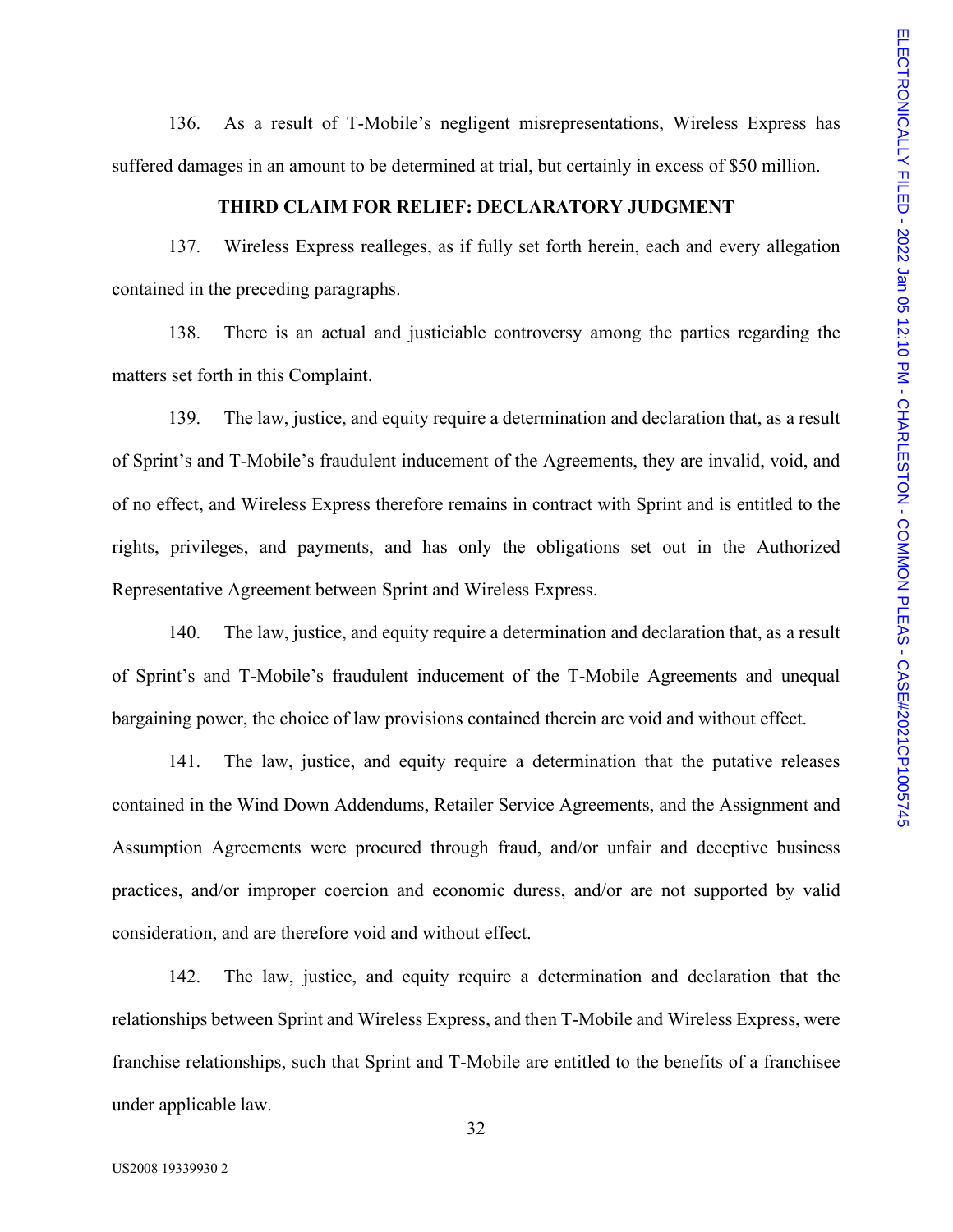#### **FOURTH CLAIM FOR RELIEF: BREACH OF SPRINT CONTRACT**

143. Wireless Express realleges, as if fully set forth herein, each and every allegation contained in the preceding paragraphs.

144. If the Court determines that the Sprint contract remains in place, T-Mobile's and Sprint's conduct as alleged herein breached that contract.

145. T-Mobile's and Sprint's conduct is the actual and proximate cause of damages to Wireless Express.

146. Wireless Express has suffered damages in an amount to be determined at trial, but certainly in excess of \$50 million.

#### **FIFTH CLAIM FOR RELIEF: BREACH OF THE T-MOBILE AGREEMENTS AND WIND DOWN ADDENDUM**

147. Wireless Express realleges, as if fully set forth herein, each and every allegation contained in the preceding paragraphs.

148. If the Court determines that the Wind Down Addendum and T-Mobile Agreements remains in place, T-Mobile's and Sprint's conduct as alleged herein breached those contracts.

149. T-Mobile's and Sprint's conduct is the actual and proximate cause of damages to Wireless Express.

150. Wireless Express has suffered damages in an amount to be determined at the final hearing, but certainly in excess of \$50 million.

#### **SIXTH CLAIM FOR RELIEF: BREACH OF THE COVENANT OF GOOD FAITH AND FAIR DEALING**

151. Wireless Express realleges, as if fully set forth herein, each and every allegation contained in the preceding paragraphs.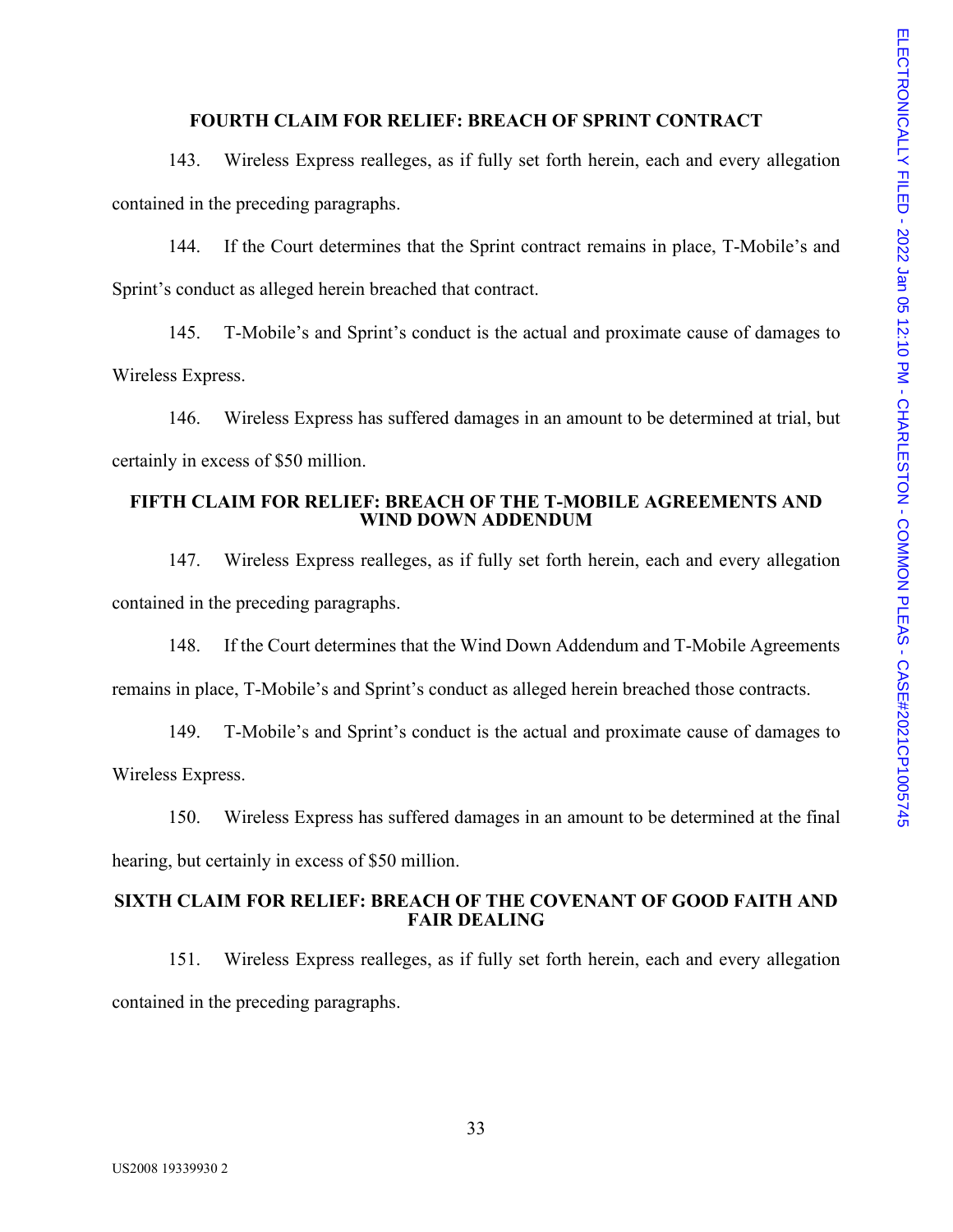152. To the extent the Agreement is deemed to be a valid contract that was not fraudulently induced, then T-Mobile is obligated by contract and common law to act in good faith and to not do anything to deprive Wireless Express of the fruits and benefit of the Agreement.

153. T-Mobile breached this implied covenant of good faith and fair dealing and injured Wireless Express's right to receive the benefits of the Agreement by engaging in the conduct described herein, including, without limitation:

- a. Systematically eliminating a disproportionate share of Wireless Express's stores within the first two years of the Agreement;
- b. Refusing to approve additional Wireless Express stores and building corporate stores in proximity to existing Wireless Express locations; and
- c. Otherwise suppressing Wireless Express's ability to succeed as described herein.

154. T-Mobile's actions are contrary to Wireless Express's reasonable and justified expectations under the Agreement.

155. T-Mobile's sweeping reduction of Wireless Express's stores and refusal to approve additional stores frustrate the essential purpose of the Agreement and Wireless Express is unable to obtain its full and expected benefits of the Agreement, including without limitation, operating as a dealer of T-Mobile services and goods.

156. T-Mobile used the Termination of Locations provision to constructively gut the essential purpose of the Agreement and to bind Wireless Express and its owners to a non-compete agreement where they could not compete in the marketplace all while T-Mobile continued to systematically eliminate Wireless Express stores, refused to allow it to open new stores, and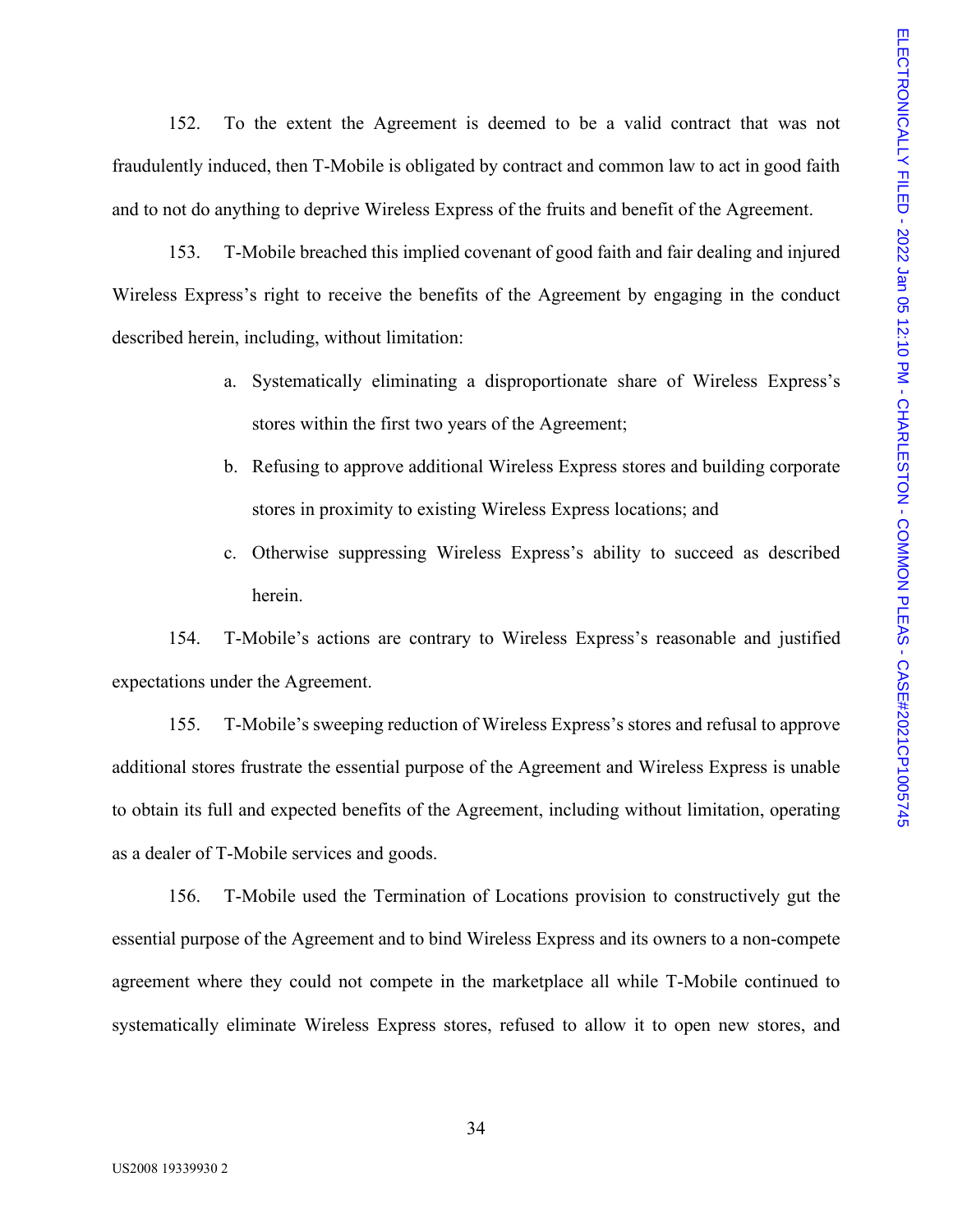engaged in anti-competitive, unfair, and deceptive trade practices to guarantee that Wireless Express's remaining stores failed.

157. T-Mobile never intended to work with Wireless Express. It only wanted signed Agreements that would constrain Wireless Express and hopefully obviate Wireless Express's ability to defend itself. Further, as T-Mobile possessed Wireless Express's financial information, it knew before Wireless Express signed the Agreement that its actions would effectively close down Wireless Express.

158. T-Mobile's abrupt and systematic reduction of Wireless Express's stores, refusal to approve additional store acquisitions, and anti-competitive conduct to destroy Wireless Express's remaining stores have already caused and will continue to cause Wireless Express to suffer damages in an amount to be determined at the final hearing, but certainly in excess of \$50 million.

#### **SEVENTH CAUSE OF ACTION: VIOLATION OF WASHINGTON UNFAIR BUSINESS PRACTICES—CONSUMER PROTECTION ACT, RCW §§ 19.86.010 ET SEQ.**

159. Wireless Express realleges, as if fully set forth herein, each and every allegation contained in the preceding paragraphs.

160. T-Mobile engaged in unfair and deceptive trade practices including, among other things, the following:

- a. Making false representations to induce Wireless Express to sign the Agreement and coercing Wireless Express to do so or else forego the ability to sell any T-Mobile phones or services;
- b. Engaging in anti-competitive conduct to disadvantage and drive out Wireless Express (and other legacy Sprint dealers) while not subjecting legacy T-Mobile dealers to such conduct;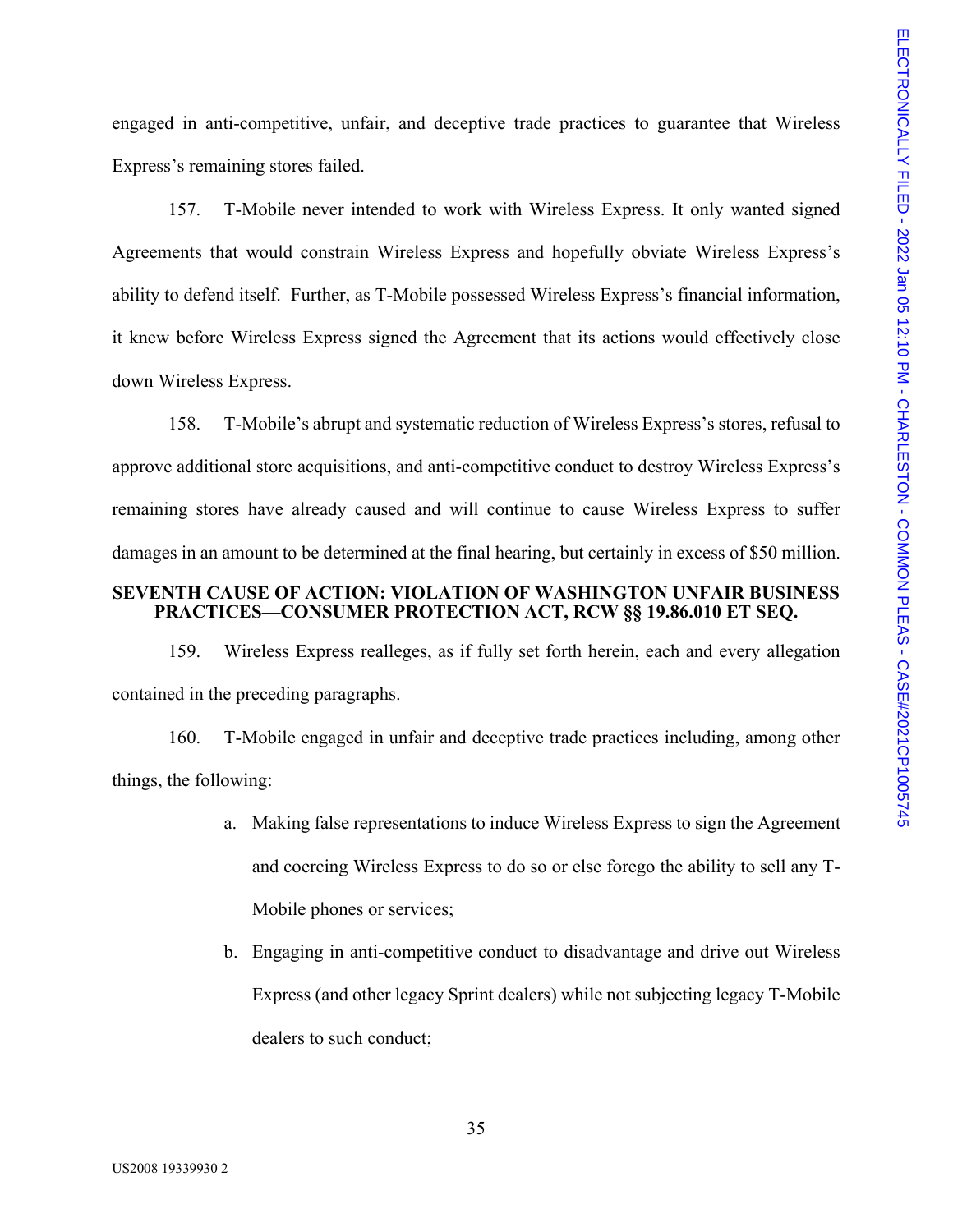- c. Weaponizing the commercial relationship and knowingly applying contractual terms in an unfair and improper manner contrary to the language and spirit of the contracts, for the specific purpose of suppressing Wireless Express and driving it out of business; and
- d. Representing in the Agreement that no franchise relationship would be created but in fact, creating such a franchise relationship with Wireless Express, thereby manipulating the contractual relationship and abusing Wireless Express as a franchisee.

161. T-Mobile's unfair and deceptive trade practices affect trade and/or commerce given that T-Mobile is engaged in the sale of assets, services, and commerce that directly or indirectly affect the people of Washington state.

- 162. T-Mobile's unfair and deceptive trade practices affect the public because:
	- a. T-Mobile committed its anti-competitive acts in the course of its business;
	- b. T-Mobile's actions were part of a pattern or generalized course of conduct which involved the intentional devastation of dealers like Wireless Express;
	- c. T-Mobile's conduct is not isolated it has engaged in a pattern and practice of committing the wrongful actions and inactions addressed in this Demand – and is harmful to wireless dealers, employees, and customers;
	- d. T-Mobile has driven several viable and successful businesses out of the marketplace;
	- e. T-Mobile has not complied with the letter and spirit of the representations that it made to state and federal authorities to obtain approval of the Sprint-T-Mobile merger;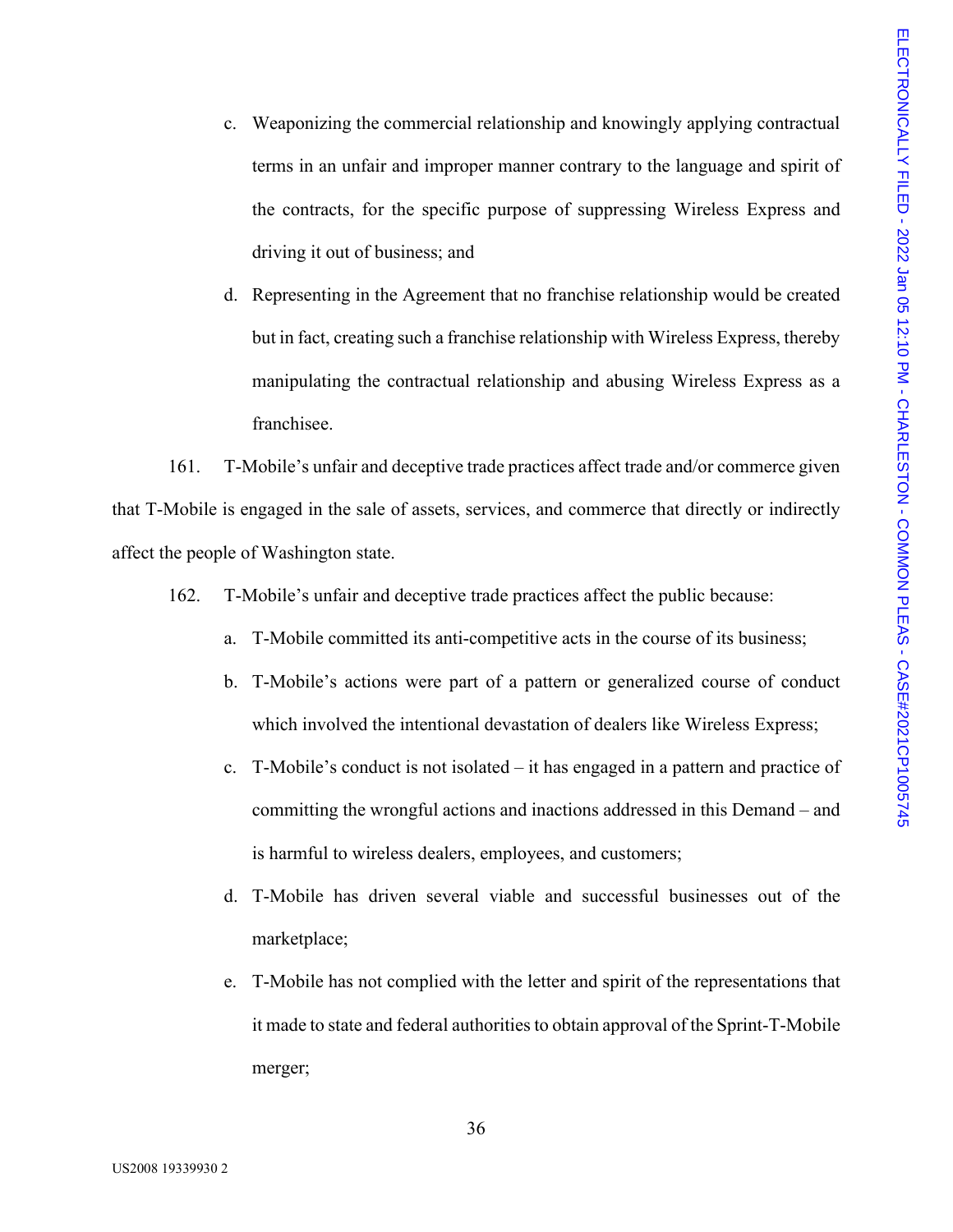- f. Given T-Mobile's pattern, there exists an ongoing potential for T-Mobile to continue its unlawful conduct; and
- g. T-Mobile's actions have affected and continue to affect a large number of consumers.

163. T-Mobile's unfair and deceptive conduct is the actual and proximate cause of injury to Wireless Express and has caused damages to Wireless Express in an amount to be determined at the final hearing, but certainly in excess of \$50 million.

164. Wireless Express is entitled to an award of damages caused by T-Mobile's unlawful conduct, including reasonable attorneys' fees and statutory treble damages as provided by RCW 19.86.090.

#### **EIGHTH CAUSE OF ACTION: VIOLATION OF WASHINGTON FRANCHISE INVESTMENT PROTECTION ACT, RCW §§ 19.100.010 ET SEQ.**

165. Wireless Express realleges, as if fully set forth herein, each and every allegation contained in the preceding paragraphs.

166. Sprint was a franchisor and unlawfully sold an unregistered franchise in the State of Washington in contravention of RCW 19.100. Upon information and belief, Sprint failed to file a Notice of Claim for Exemption under WAC 460-80-100 and, in any event, was not exempt from registration requirements.

167. Likewise, T-Mobile is a franchisor and T-Mobile unlawfully sold an unregistered franchise in the State of Washington in contravention of RCW 19.100. Upon information and belief, T-Mobile has failed to file a Notice of Claim for Exemption under WAC 460-80-100 and, in any event, is thus not exempt from registration requirements.

168. As the acquiring entity, T-Mobile assumed Sprint's liabilities.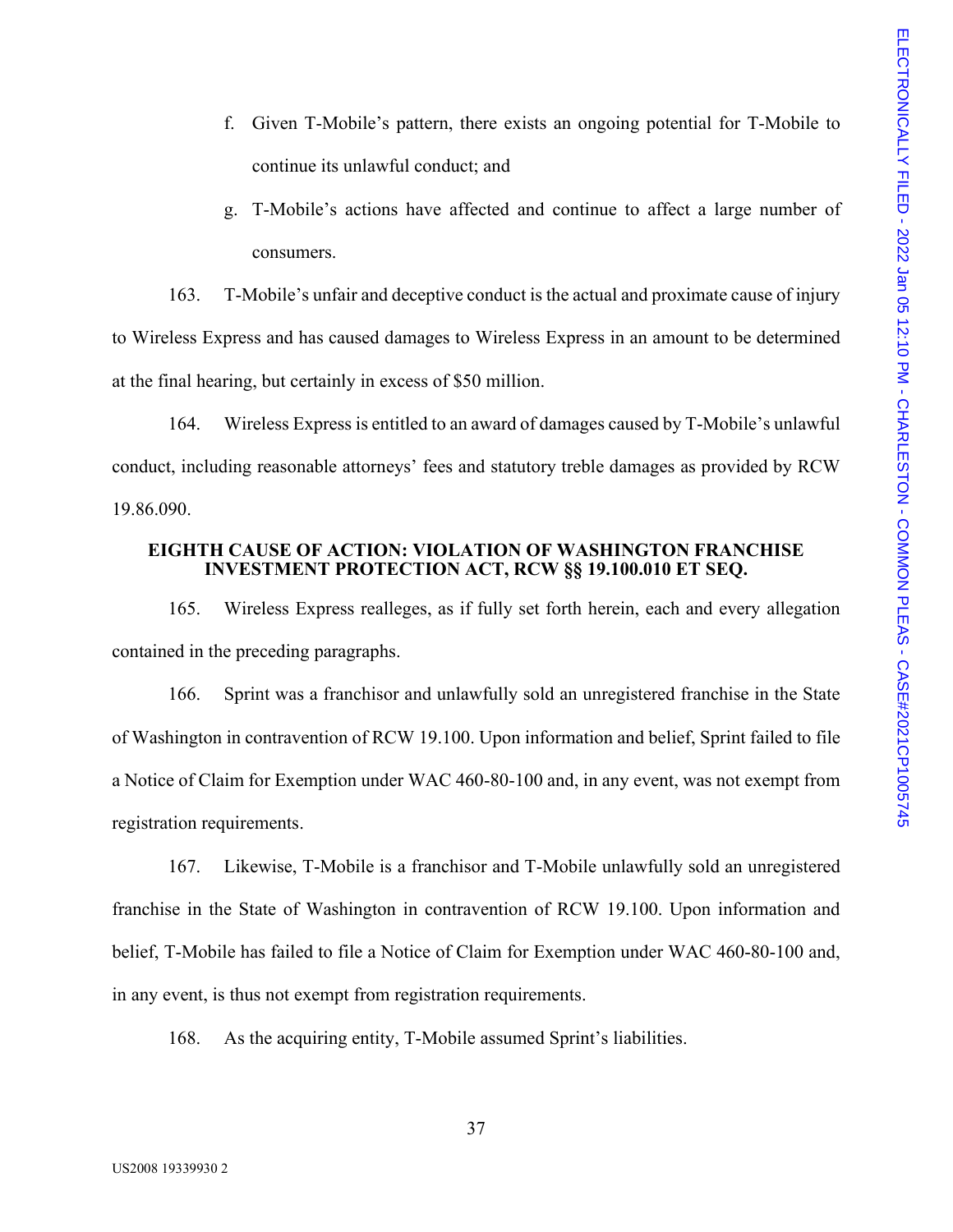169. T-Mobile's business model and mode of operation is in fact a "franchise" as defined in RCW 19.100.010(6)(a) in that:

- a. T-Mobile granted Wireless Express rights to engage in the business of offering, selling, and distributing goods and services under marketing plans pre-designed by T-Mobile;
- b. the business opportunity granted to Wireless Express was substantially associated with a trademark, trade name, and other commercial symbols owned by T-Mobile; and
- c. T-Mobile collected disguised franchise fees from Wireless Express, which included, *inter alia*, forcing Wireless Express into a consignment model whereby Wireless Express was forced to buy accessories from a particular vendor and then sell at T-Mobile's prices with substantially reduced margins and forcing Wireless Express to buy phones from T-Mobile and no other source.

170. Specifically, and without limitation, T-Mobile acted unfairly and deceptively and engaged in an unfair method of competition in violation of RCW 19.100.180, by:

- a. Failing to deal with Wireless Express in good faith;
- b. Requiring Wireless Express to purchase goods or services from T-Mobile or from an approved source of supply in the absence of any lawful purpose justified on business grounds;
- c. Unreasonably and arbitrarily discriminating between legacy T-Mobile dealers and legacy Sprint dealers, such as Wireless Express, in business dealings;
- d. Requiring Wireless Express to assent to a release or waiver which would relieve T-Mobile from liability imposed by RCW 19.100.180;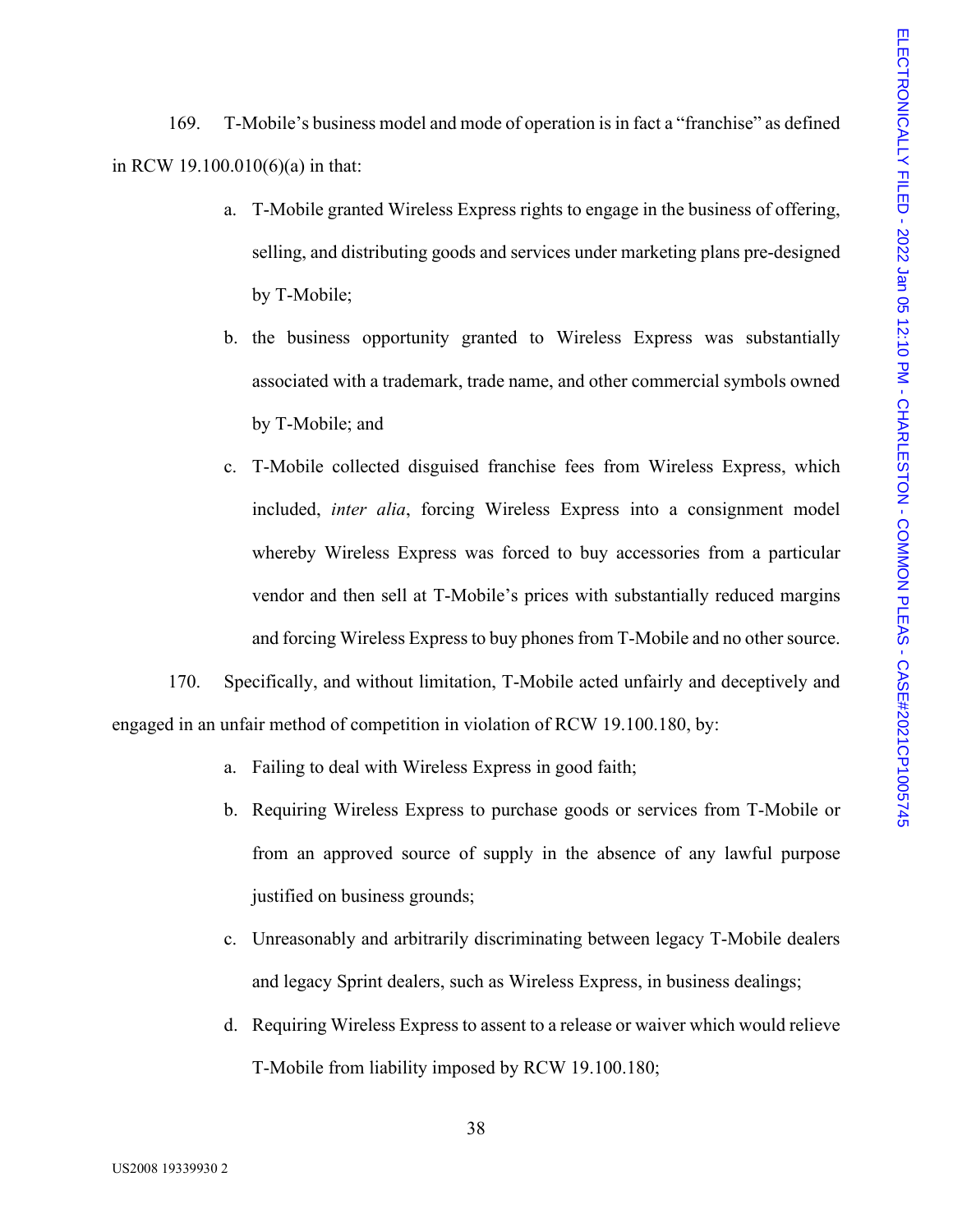- e. Unreasonably and unnecessarily imposing on Wireless Express standards of conduct such as forcing Wireless Express to purchase security equipment that complied with only T-Mobile's specifications, mandating that new hires be approved by T-Mobile, and mandating a minimum number of people on sales floors at all times;
- f. Refusing to renew without fairly compensating Wireless Express for the fair market value and good will;
- g. Threatening to and actually terminating Wireless Express's stores before the expiration of their terms without good cause; and
- h. Acting inconsistent with representations made to federal and state authorities concerning commitments not to shut down productive stores or reduce employment.

171. As a result of T-Mobile's violations of franchise law, Wireless Express has suffered damages in an amount to be determined at the final hearing, but certainly in excess of \$50 million.

172. Wireless Express has suffered damages by reason of T-Mobile's violation of RCW 19.100 and is entitled to an award of damages thereof, including statutory treble damages as provided by RCW 19.100.190(3).

#### **NINTH CAUSE OF ACTION: UNJUST ENRICHMENT, QUANTUM MERUIT, OR DISGORGEMENT**

173. Wireless Express realleges, as if fully set forth herein, each and every allegation contained in the preceding paragraphs.

174. To the extent that the Court determines a valid contractual relationship did not exist between Defendants and Wireless Express (because the Sprint contract expired and the T-Mobile contracts were invalid), Defendants should be required to compensate Wireless Express for its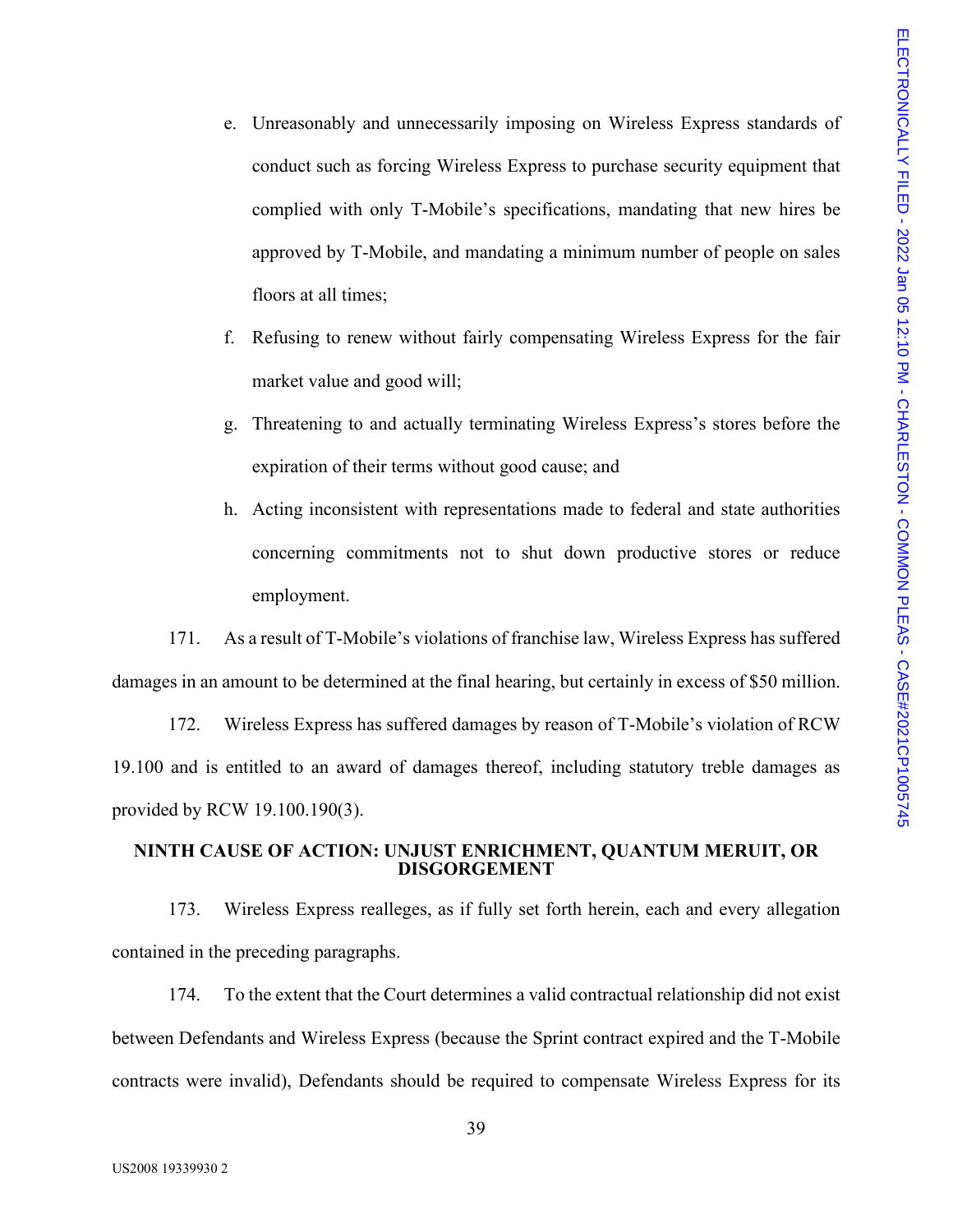services, and the loss of its stores under the theories of unjust enrichment, quantum meruit, and disgorgement.

175. Defendants received a benefit from the operation of stores and sales of Defendants' goods and services and in forcing Wireless Express to close its stores.

176. These benefits were conferred at Wireless Express's expense.

177. Under the circumstances, it would be unjust for Defendants to retain the benefit

without fairly compensating Wireless Express.

178. Further, T-Mobile should have to disgorge benefits flowing from its fraud.

179. Wireless Express is entitled to compensation or disgorgement in an amount to be determined at the final hearing, but certainly in excess of \$50 million.

#### **TENTH CAUSE OF ACTION: VIOLATION OF ILLINOIS'S CONSUMER FRAUD AND DECEPTIVE BUSINESS PRACTICES ACT, 815 ILL. COMP. STAT. 505/2**

180. Wireless Express realleges, as if fully set forth herein, each and every allegation contained in the preceding paragraphs.

181. T-Mobile engaged in deceptive acts and practices, including, among other things, the following:

- a. Making false representations to induce Wireless Express to sign the Agreement and coercing Wireless Express to do so or else forego the ability to sell any T-Mobile phones or services;
- b. Engaging in anti-competitive conduct to disadvantage and drive out Wireless Express (and other legacy Sprint dealers) while not subjecting legacy T-Mobile dealers to such conduct;
- c. Weaponizing the commercial relationship and using contractual terms to state misrepresentations and to reading and applying terms to improperly operate in an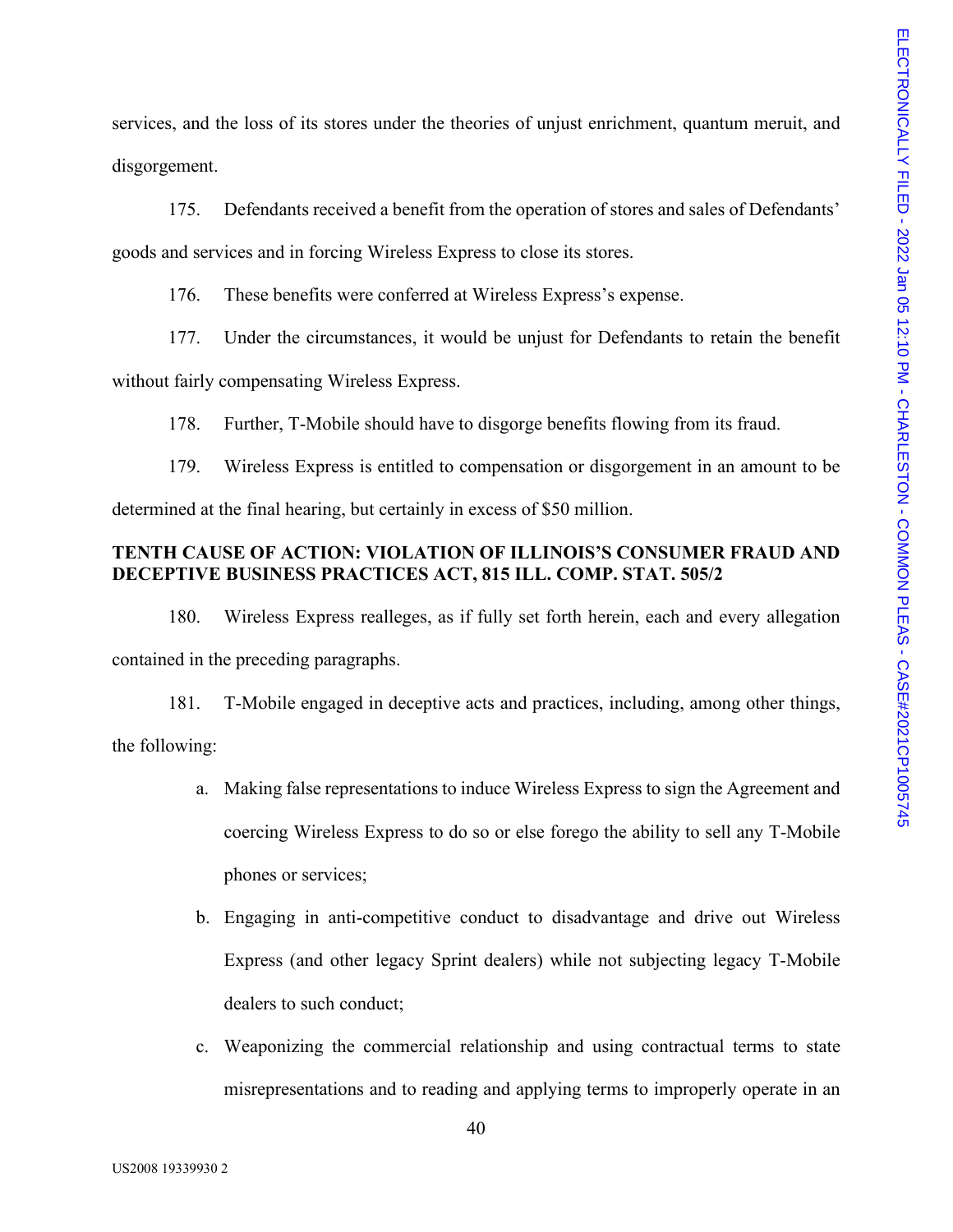unfair fashion and contrary to the language and spirit of the contracts, read completely in context, to cheat Wireless Express, suppress it, and effectively drive it out of business; and

d. Representing in the Agreement that no franchise relationship would be created but in fact, creating such a franchise relationship with Wireless Express, thereby manipulating the contractual relationship and abusing Wireless Express as a franchisee.

182. T-Mobile intended that Wireless Express rely on its false and misleading misrepresentations.

183. T-Mobile engaged in the deceptive acts in the course of trade or commerce;

184. T-Mobile's deceptive acts and practices affect the market generally and implicate consumer protection concerns, as illustrated by the following conduct:

- a. T-Mobile's actions were part of a pattern or generalized course of conduct which involved the intentional devastation of dealers like Wireless Express;
- b. T-Mobile's conduct is not isolated it has engaged in a pattern and practice of committing the wrongful actions and inactions addressed in this Demand – and is harmful to wireless dealers, employees, and customers;
- c. T-Mobile has driven several viable and successful businesses out of the marketplace;
- d. T-Mobile has not complied with the letter and spirit of the representations that it made to state and federal authorities to obtain approval of the Sprint-T-Mobile merger;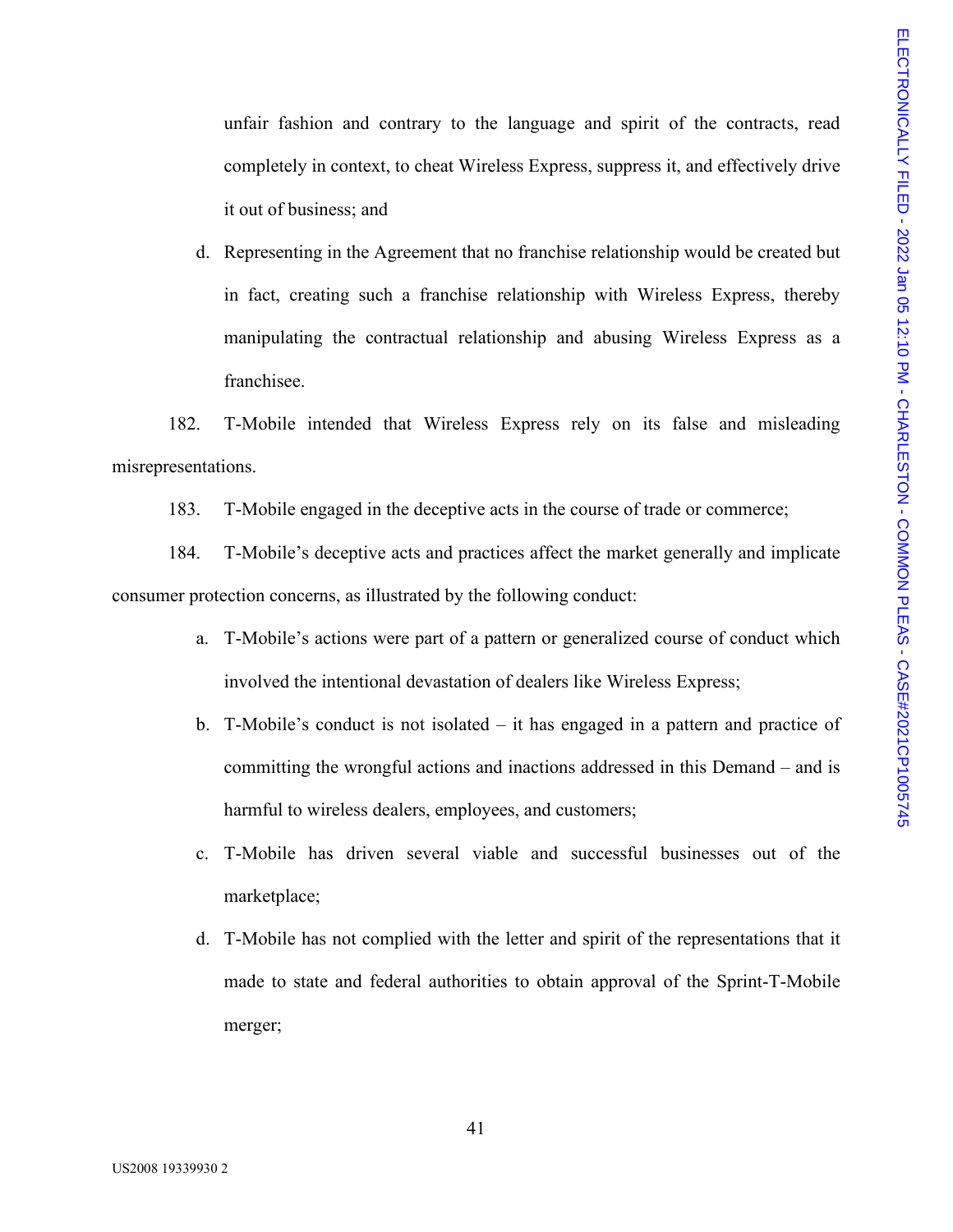- e. Given T-Mobile's pattern, there exists an ongoing potential for T-Mobile to continue its unlawful conduct; and
- f. T-Mobile's actions have affected and continue to affect a large number of consumers.

185. T-Mobile's conduct, as alleged above impacted Wireless Express business, operations, locations, employees, and consumers in Illinois, and are subject to Illinois's Consumer Fraud and Deceptive Business Practices Act.

186. T-Mobile's deceptive acts are the actual and proximate causes of injury to Wireless Express in Illinois and have caused damage to Wireless Express in an amount to be determined at trial.

#### **ELEVENTH CAUSE OF ACTION: VIOLATION OF IOWA'S CONSUMER FRAUD ACT, IOWA CODE § 714H.3**

187. Wireless Express realleges, as if fully set forth herein, each and every allegation contained in the preceding paragraphs.

188. T-Mobile actions, as alleged above, were unfair, fraudulent, and deceptive.

189. T-Mobile knew or reasonably should have known that their unfair, fraudulent, and deceptive conduct, misrepresentations, and omissions constituted fraud, unfair practices, deception, fraud, false pretenses, or false promises.

190. T-Mobile's unfair, fraudulent, and deceptive practices and acts caused substantial and unavoidable injury to consumers not outweighed by any consumer or competitive benefits.

191. T-Mobile engaged in these unfair, fraudulent, and deceptive practices, and made misrepresentations and omissions of material facts, with the intent that Wireless Express rely upon its unfair, fraudulent, and deceptive practices, misrepresentations, and omissions in connection with the advertisement, sale, or lease of consumer merchandise.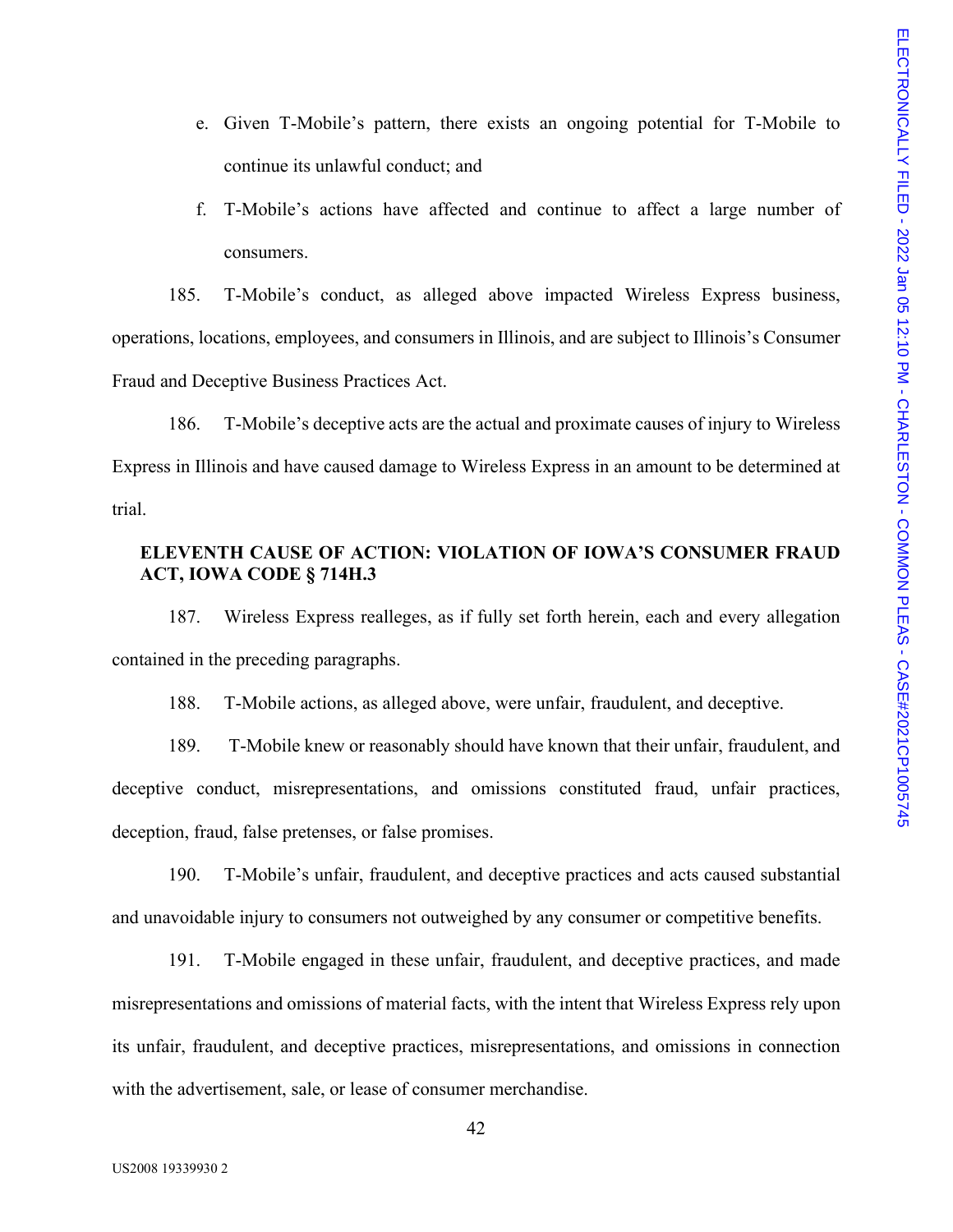192. T-Mobile's deceptive, fraudulent and unfair acts, misrepresentations, and omissions related to material facts.

193. T-Mobile's conduct, as alleged above impacted Wireless Express business, operations, locations, employees, and consumers in Iowa, and are subject to Iowa Consumer Fraud Act.

194. T-Mobile's deceptive, fraudulent, and unfair conduct is the actual and proximate cause of injury to Wireless Express in Illinois in an amount to be determined at trial.

#### **TWELFTH CAUSE OF ACTION: VIOLATION OF NEW MEXICO'S CONSUMER FRAUD ACT, N.M. STAT. §§ 57-12-2(D)-(E), 57-12-3, 57-12-10.**

195. Wireless Express realleges, as if fully set forth herein, each and every allegation contained in the preceding paragraphs.

196. T-Mobile's actions, as alleged above, were unfair, deceptive, and unconscionable trade practices and T-Mobile knowingly made oral and written statements that were false or misleading to Wireless Express and to consumers, including in New Mexico where Wireless Express had locations and operations.

197. T-Mobile took these actions and made these misrepresentations in connection with the sale of goods or services.

198. T-Mobile's representations occurred in the regular course of T-Mobile's business.

199. T-Mobile's representations may, tended to, and did deceive or mislead Wireless Express and consumers in New Mexico.

200. T-Mobile's conduct, as alleged above impacted Wireless Express business, operations, locations, employees, and consumers in New Mexico, and are subject to New Mexico's Consumer Fraud Act.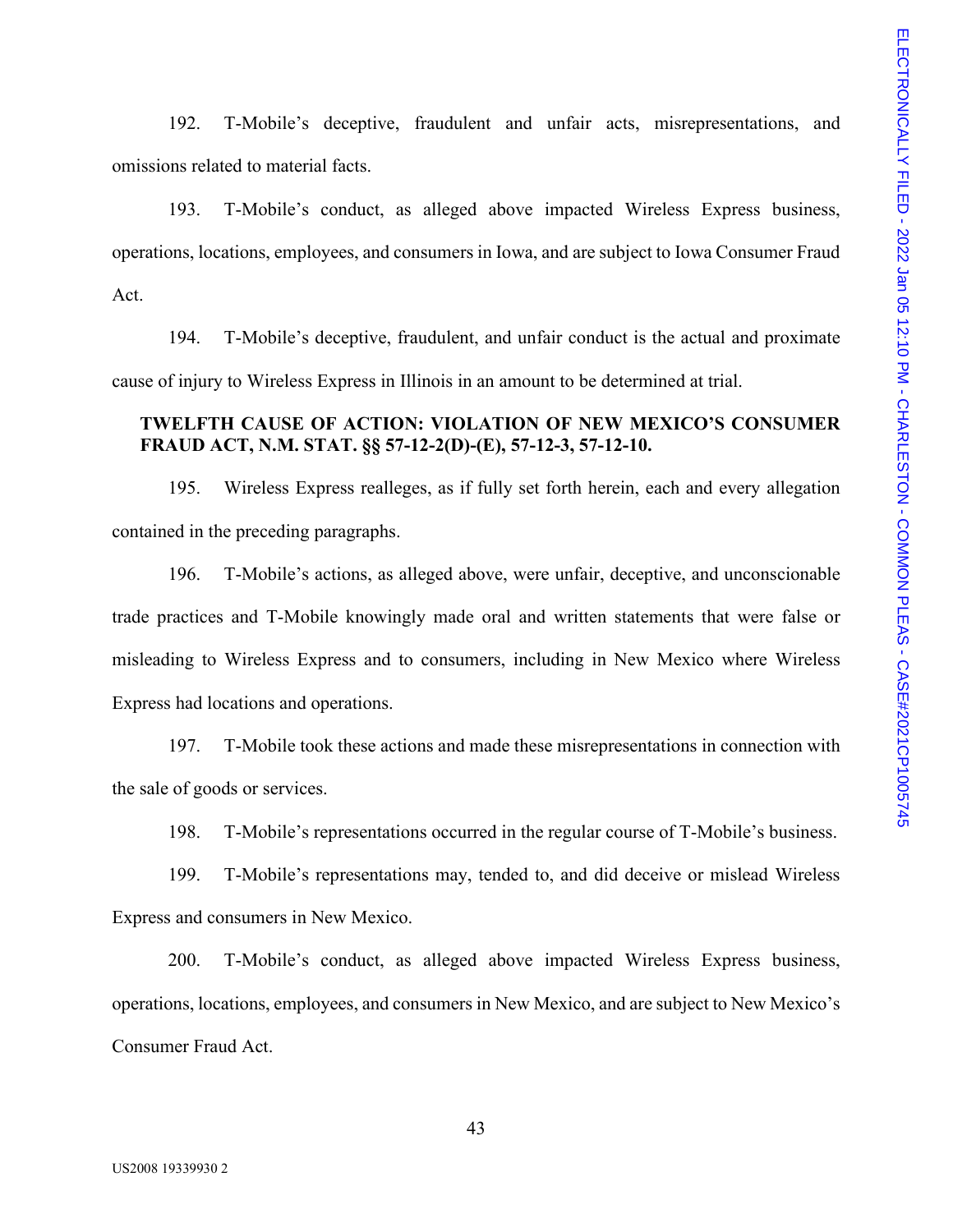201. T-Mobile's unfair and deceptive conduct is the actual and proximate cause of injury to Wireless Express in New Mexico in an amount to be determined at trial.

### **THIRTEENTH CAUSE OF ACTION: VIOLATION OF NORTH CAROLINA'S UNFAIR AND DECEPTIVE TRADE PRACTICES ACT, N.C. GEN. STAT. § 75-1.1(a).**

202. Wireless Express realleges, as if fully set forth herein, each and every allegation contained in the preceding paragraphs.

203. T-Mobile's actions alleged above were unfair and deceptive.

204. T-Mobile's unfair and deceptive trade practices were in and affected commerce in North Carolina, where Wireless Express had operations and conducted business during the relevant time period.

205. T-Mobile's unfair and deceptive conduct is the actual and proximate cause of injury to Wireless Express in North Carolina in an amount to be determined at trial, which amount Wireless Express is entitled to have trebled pursuant to N.C. Gen. Stat. § 75-16.

#### **PRAYER FOR RELIEF**

Accordingly, Wireless Express respectfully requests that the Court grant it the following relief:

A. Enter an award in favor of Wireless Express and against Defendants on each of Wireless Express's causes of action;

B. Award Wireless Express its actual damages, which exceed \$50 million, plus statutory treble damages, punitive damages, pre and post-judgment interest, attorneys' fees, and costs as allowed by law;

C. Grant Wireless Express such other and further relief as is just and proper.

Respectfully submitted this 23rd day of December 2021.